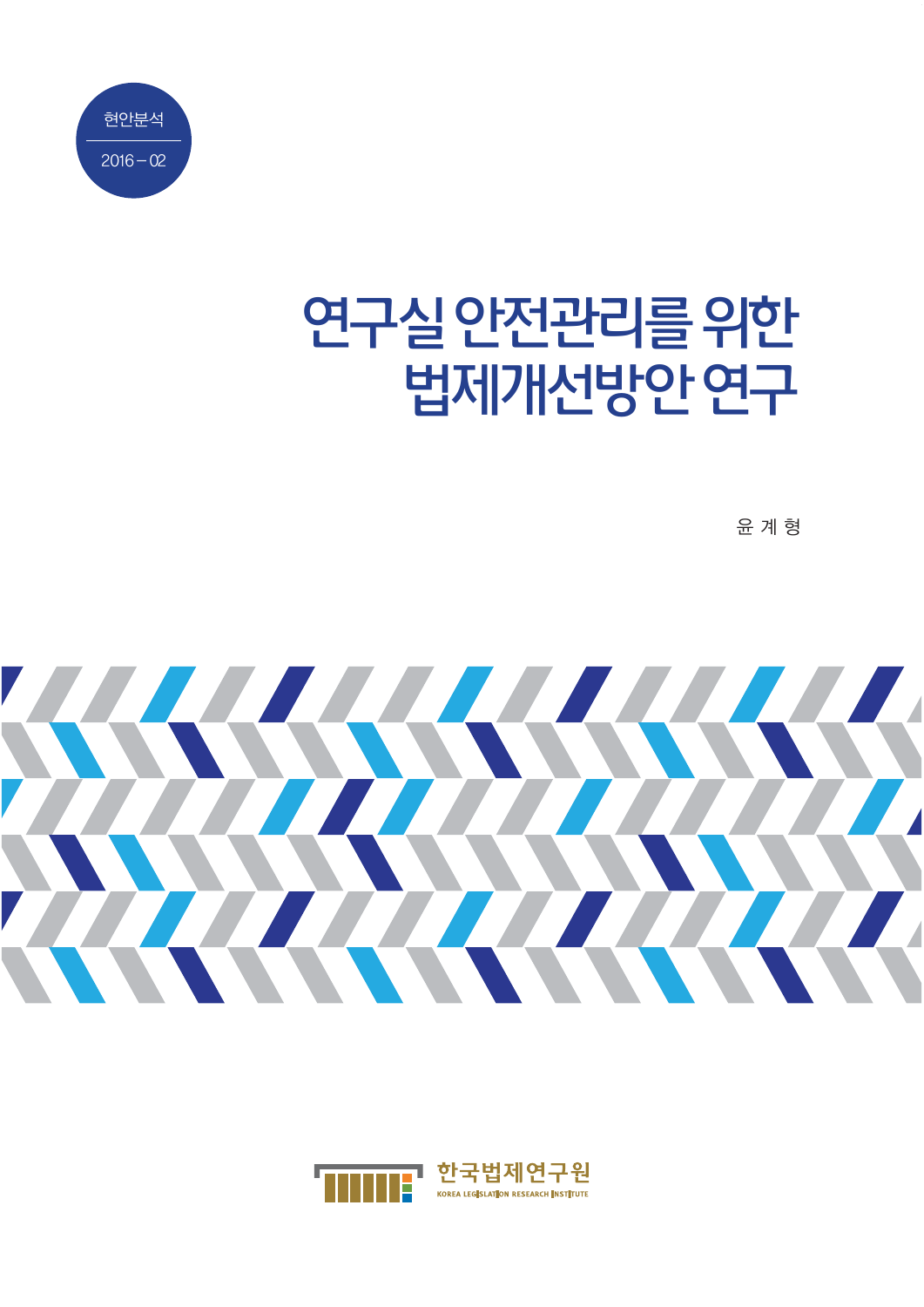현안분석 2016-02

# 연구실 안전관리를 위한 법제개선방안 연구

윤계형

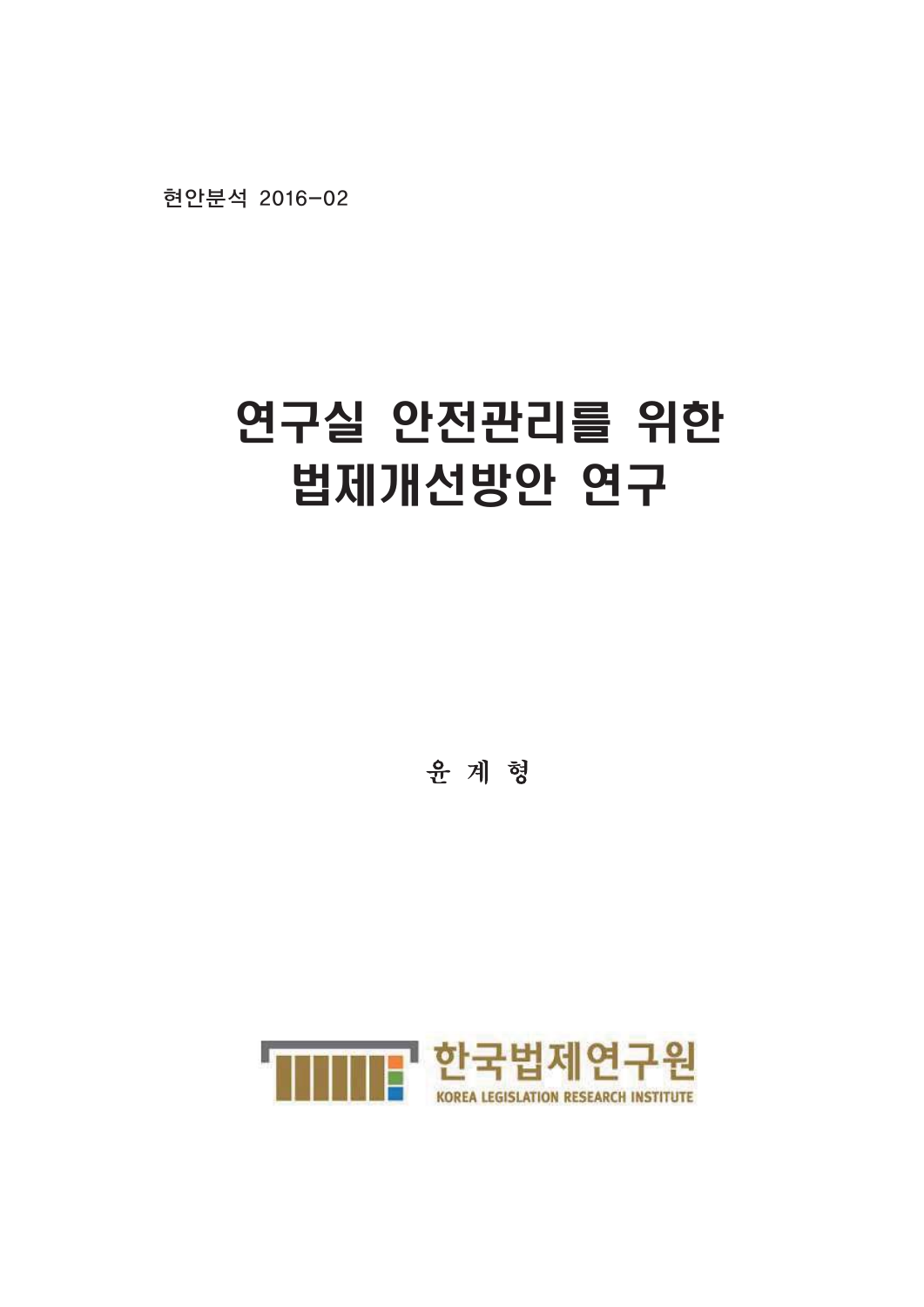# 연구실 안전관리를 위한 법제개선방안 연구 A Study on Legislative Improvement for Safe Laboratory Environment

연구자 : 윤계형(부연구위원) Yun, Gye-Hyeong

2016. 7. 15.

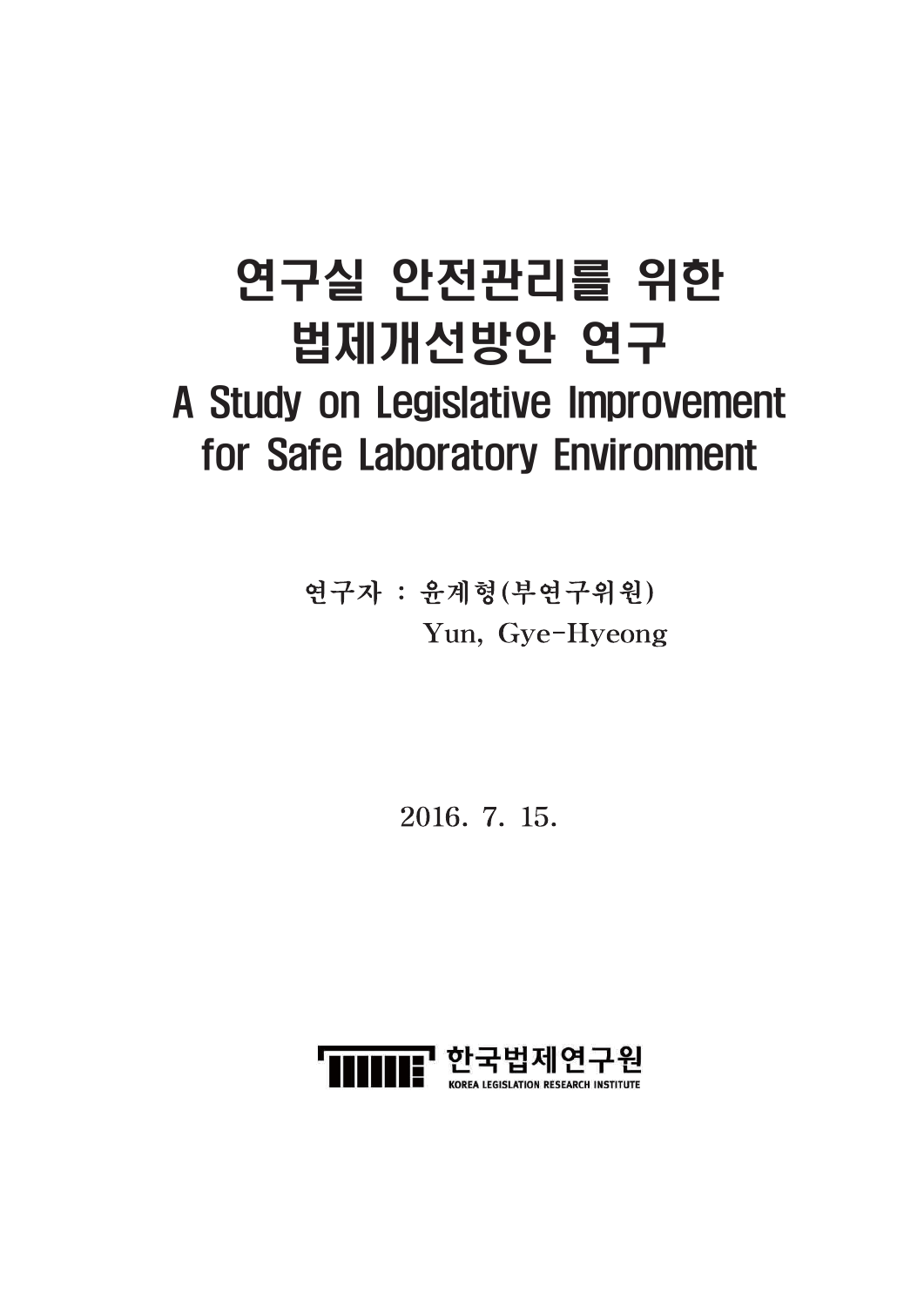

# I. 배경 및 목적

- □ 과학기술분야 연구실의 안전관리 및 사고예방을 위하여 2005년 「연구실 안전환경 조성에 관한 법률」이 제정되어 시행되고 있으나, 제정 당시부터 논의되어온 기존 법률과 의 체계성 및 적용범위 등의 문제가 현재까지도 해결되지 않고 있고, 해당 법률이 제정 · 시행된 이후 수차례의 개정 으로 인하여 법령 구성 체계가 복잡하여 구조적인 문제가 발생함
- □ 이에 연구실의 안전에 대하여 가장 직접적으로 규율하고 있고 대표적인 법률이라고 할 수 있는 「연구실 안전환경 조성에 관한 법률」의 개선을 통해 보다 체계적이고 효율적 인 개정 방안을 모색할 필요가 있음
- □ 따라서 이 연구에서는 「연구실 안전환경 조성에 관한 법률」 의 입법연혁 분석, 현행 법령 체계 검토, 현실적 법집행의 어려움 등을 분석하고, 이 과정에서 도출된 문제점들을 개 서하기 위하 법제도적 개선방안을 제시하고자 함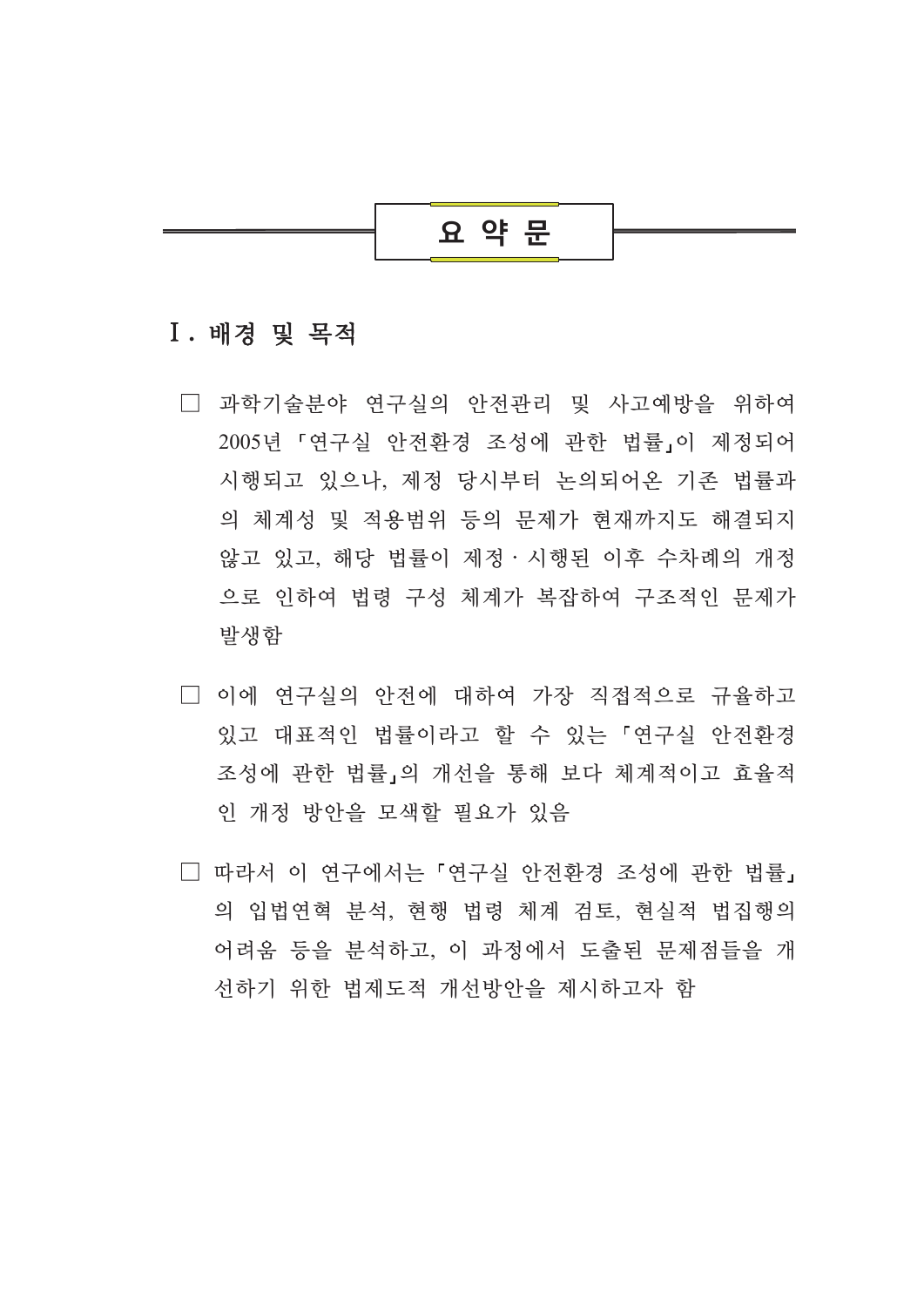# Ⅱ. 주요 내용

- □ 연구실 안전관리 및 입법연혁 및 개정과정을 살펴보고, 현 행 법제도의 구조적 체계 및 주요내용을 살펴봄
- □ 「연구실 안전환경 조성에 관한 법률」 및 시행령, 시행규칙 등의 구조 및 체계의 정비, 타법과의 중복 및 충돌 문제 해결을 위하여 구조적 · 체계적인 개선방안 뿐만 아니라 쟁 점별 입법대안을 구체적으로 제시함

## Ⅲ. 기대효과

- □ 연구실의 안전화경 조성을 위한 현행 법체계의 복잡성, 법 집행의 실효성 확보를 위한 쟁점별 개선방안을 제시함으로 써 연구실의 안전을 보다 효율적으로 확보할 수 있을 것으 로 기대됨
- □ 향후 「여구실 안전화경 조성에 과한 법률」의 개정법률안 마 련에 기여할 것으로 기대됨

■ 주제어 : 연구실 안전환경 조성에 관한 법률, 연구실안전법, 연구실 안 전관리, 연구실 안전사고, 사고보고, 안전점검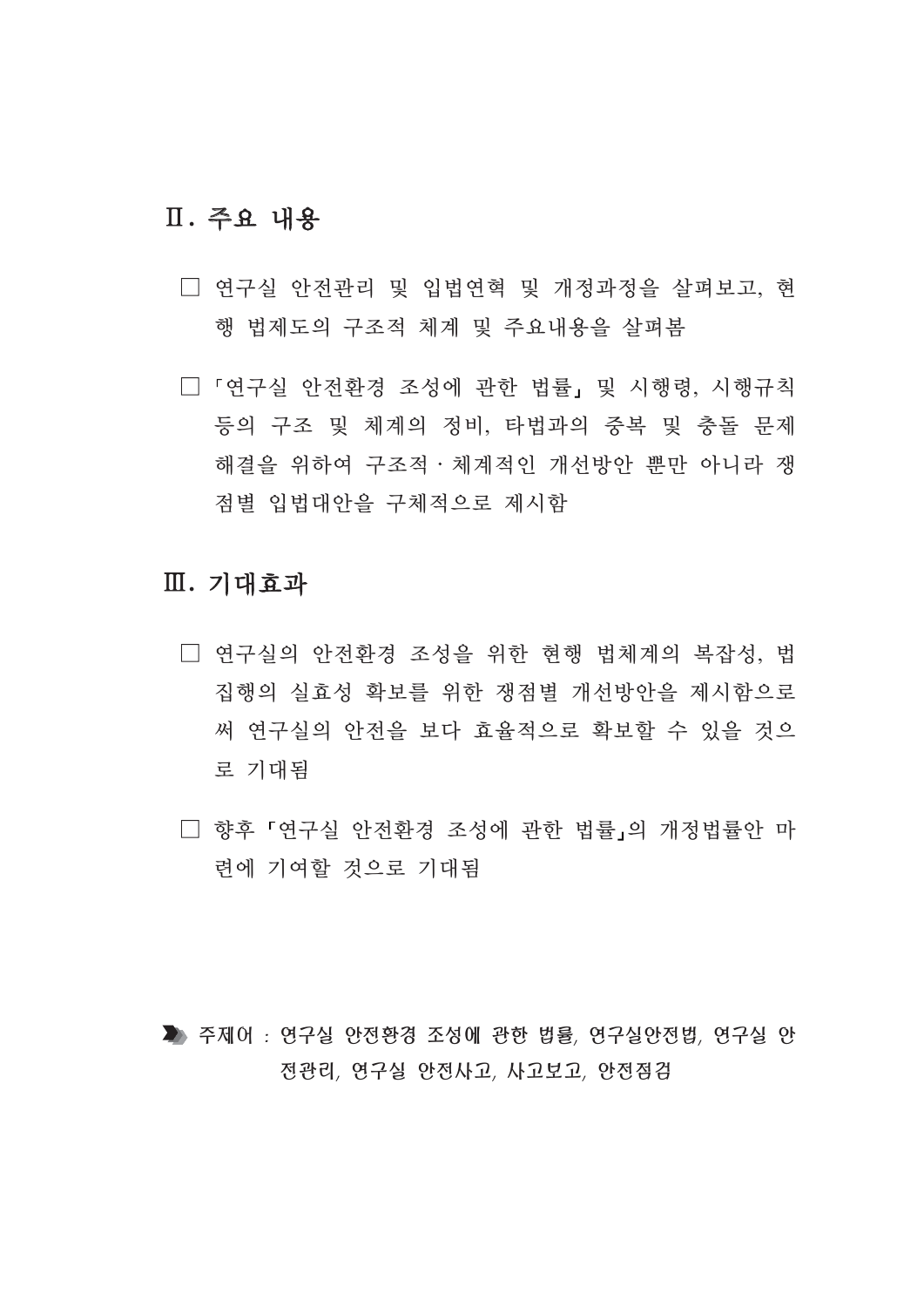# **Abstract**

# **I**. Backgrounds and Purposes

- $\Box$  For safety management and accident prevention of laboratories in the science and technology sector, <sup>"</sup>ACT ON THE ESTAB-LISHMENT OF SAFE LABORATORY ENVIRONMENT, was enacted and has been enforced since 2005 but structural problems occurred because the problems such as the systemicity with existing laws and coverage have not been solved up to now and legislation configuration system is complicated due to the amendment of several times after the enactment and enforcement of the law
- $\Box$  Thus, there is a need to seek more systematic and efficient revised plans through the improvement of "ACT ON THE ESTABLISHMENT OF SAFE LABORATORY ENVIRONMENT, that can be said to be a representative law governing the safety of a laboratory the most directly.
- $\Box$  Therefore, this study is to analyze the legislative history of "ACT ON THE ESTABLISHMENT OF SAFE LABORATORY ENVIRONMENT<sub>1</sub>, review of current laws system, difficulties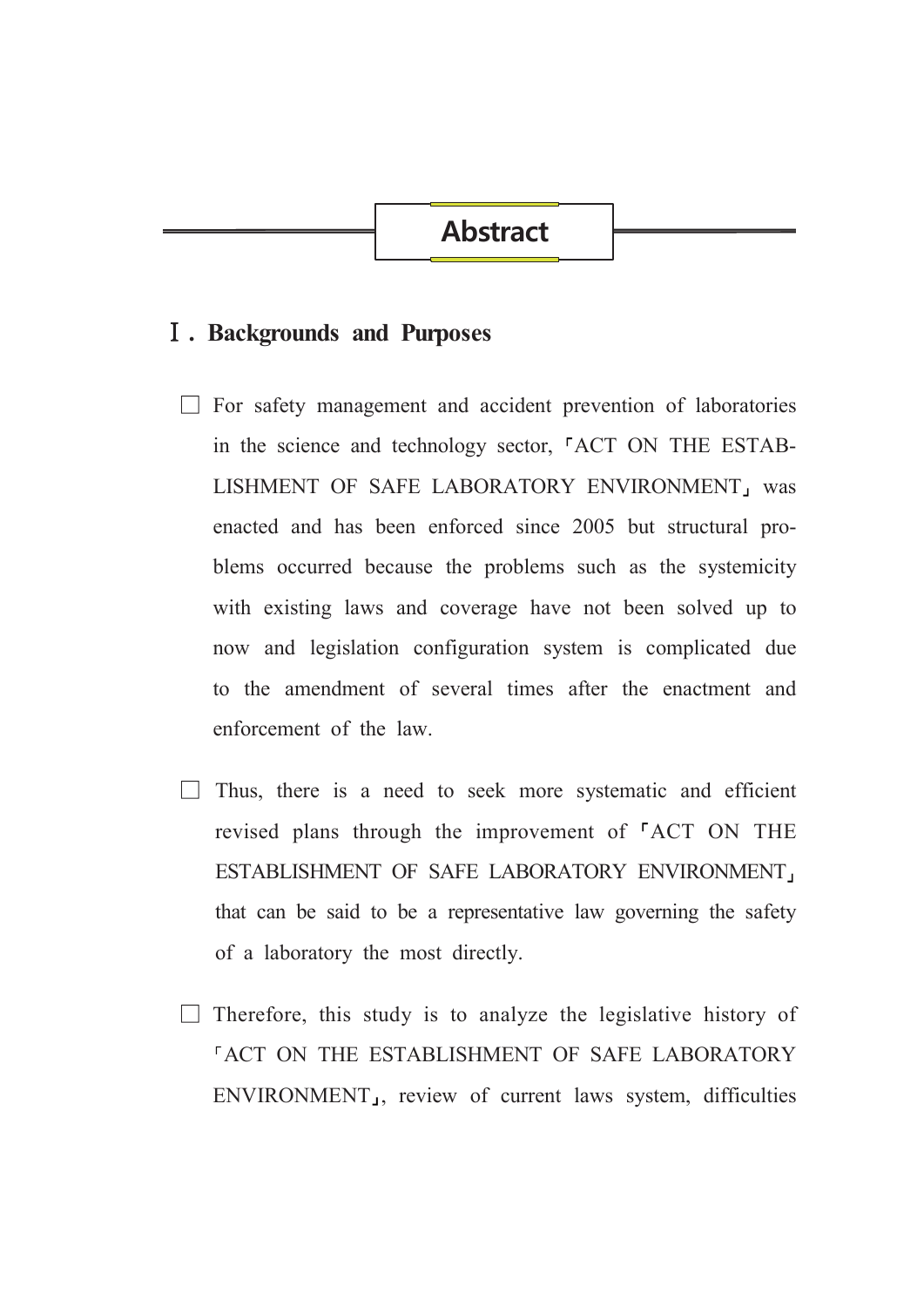of realistic law enforcement and present legal and institutional improvements to improve the problems derived from this process.

# **II. Major Content**

- $\Box$  This study examined the legislative history and amendment process of Laboratory Safety Act and reviewed the structural framework and main contents of the current law.
- $\Box$  In order to improve the structure and system of  $\ulcorner$  ACT ON THE ESTABLISHMENT OF SAFE LABORATORY ENVIRON-MENT, and its implementing ordinances, enforcement regulations and solve the duplication and conflict problems with other laws, we specifically presented legislative alternatives by issue as well as structural and systematic improvements.

# **III.** Expected Effects

 $\Box$  By presenting the complexity of the current legal framework for creating the safe laboratory environment and presenting the issue-specific improvements for ensuring the effectiveness of the law enforcement, the safety of laboratories is expected to be ensured more efficiently.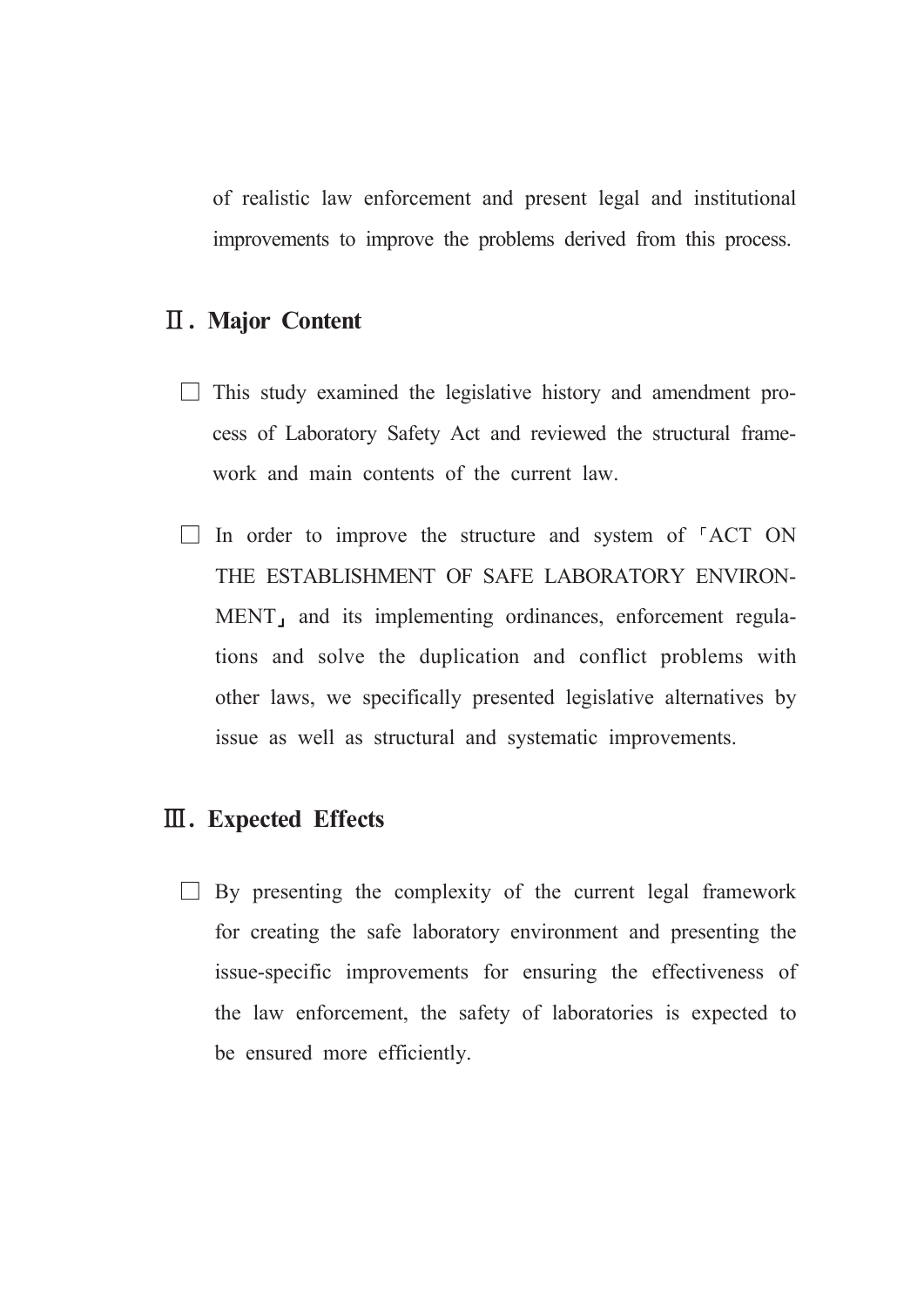$\Box$  This study is expected to contribute to prepare for an amended legislative bill of <sup>r</sup>ACT ON THE ESTABLISHMENT OF SAFE LABORATORY ENVIRONMENT」.

E Key Words: ACT ON THE ESTABLISHMENT OF SAFE LABO-RATORY ENVIRONMENT, safety management of laboratories accident prevention of laboratories, reporting accidents, safety inspections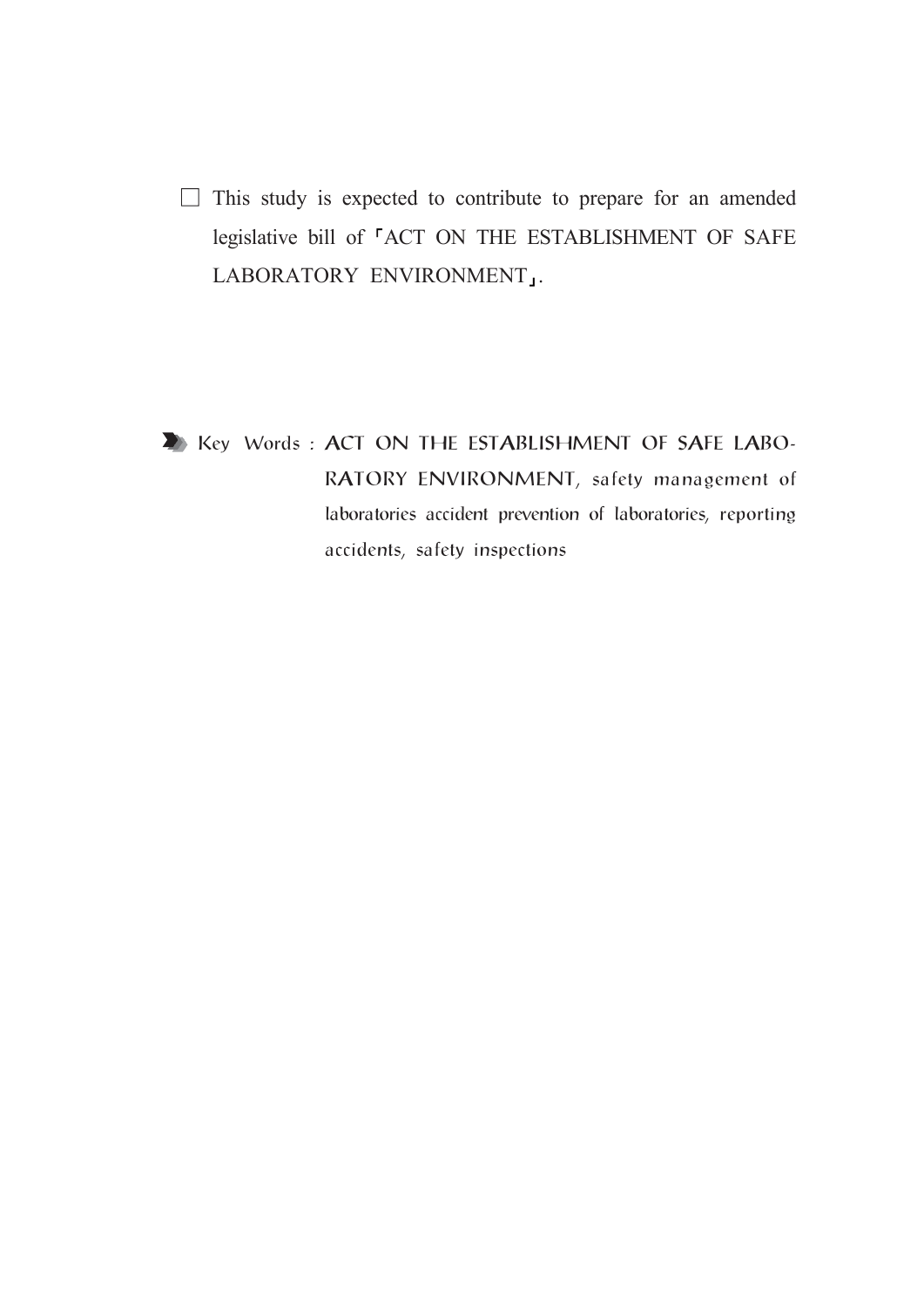|--|--|

| Abstract 35                                |
|--------------------------------------------|
|                                            |
|                                            |
|                                            |
| 제 2 절 연구의 범위 및 방법 …………………………………………………… 12  |
|                                            |
| 제 2 장 연구실 안전에 관한 입법연혁 및 체계 …………………… 15     |
| 제 1 절 연구실 안전에 관한 입법연혁 …………………………………… 15    |
| 1. 제정 배경 및 목적 …………………………………………………………… 15   |
| 2. 주요 개정 과정 및 내용 …………………………………………………… 16   |
| 제 2 절 연구실 안전에 관한 입법체계 ………………………………… 27     |
| 1. 연구실안전법령의 구조 및 체계 ……………………………………… 27     |
| 2. 연구실안전법령의 주요내용 ……………………………………………… 31     |
|                                            |
| 제 3 장 연구실 안전에 관한 법적 문제점 및 개선방안 …… 39       |
| 제 1 절 연구실안전법의 법적 문제점 ……………………………………… 39    |
| 1. 형식적 체계성 …………………………………………………………………… 39   |
| 2. 실체적 체계성 ………………………………………………………………… 44    |
| 3. 내용의 명확성 ………………………………………………………………… 46    |
| 4. 관계 법령과의 규율정합성 ………………………………………………… 49    |
| 5. 기타 법적 문제점 …………………………………………………………………… 52 |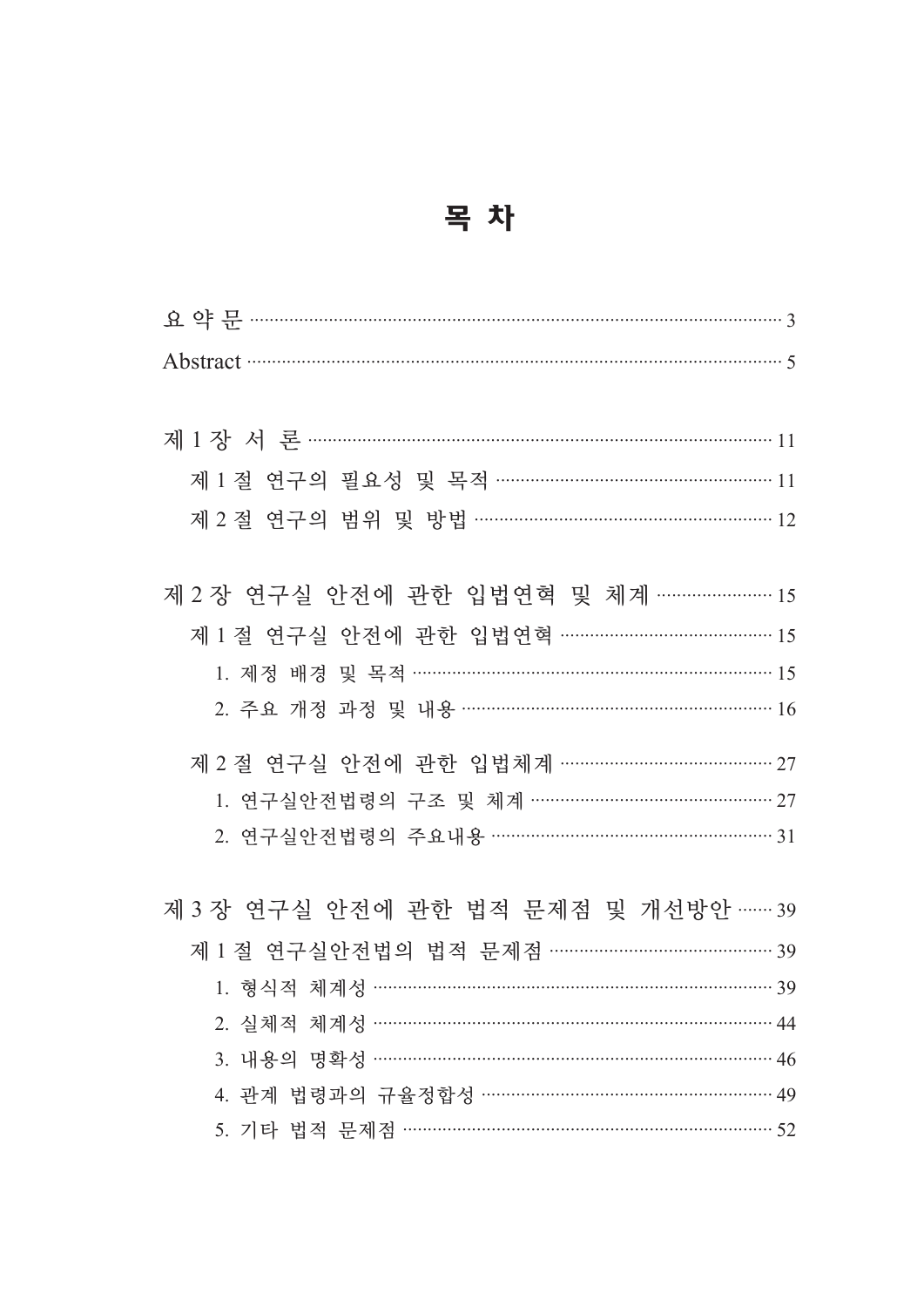| 제 2 절 연구실안전법의 개선방안 …………………………………………… 58 |  |
|-----------------------------------------|--|
| 1. 연구실안전법의 구조 및 체계의 개선방안 ………………………… 58  |  |
| 2. 연구실안전법의 개별 조항의 개선방안 ……………………………… 62  |  |
|                                         |  |
|                                         |  |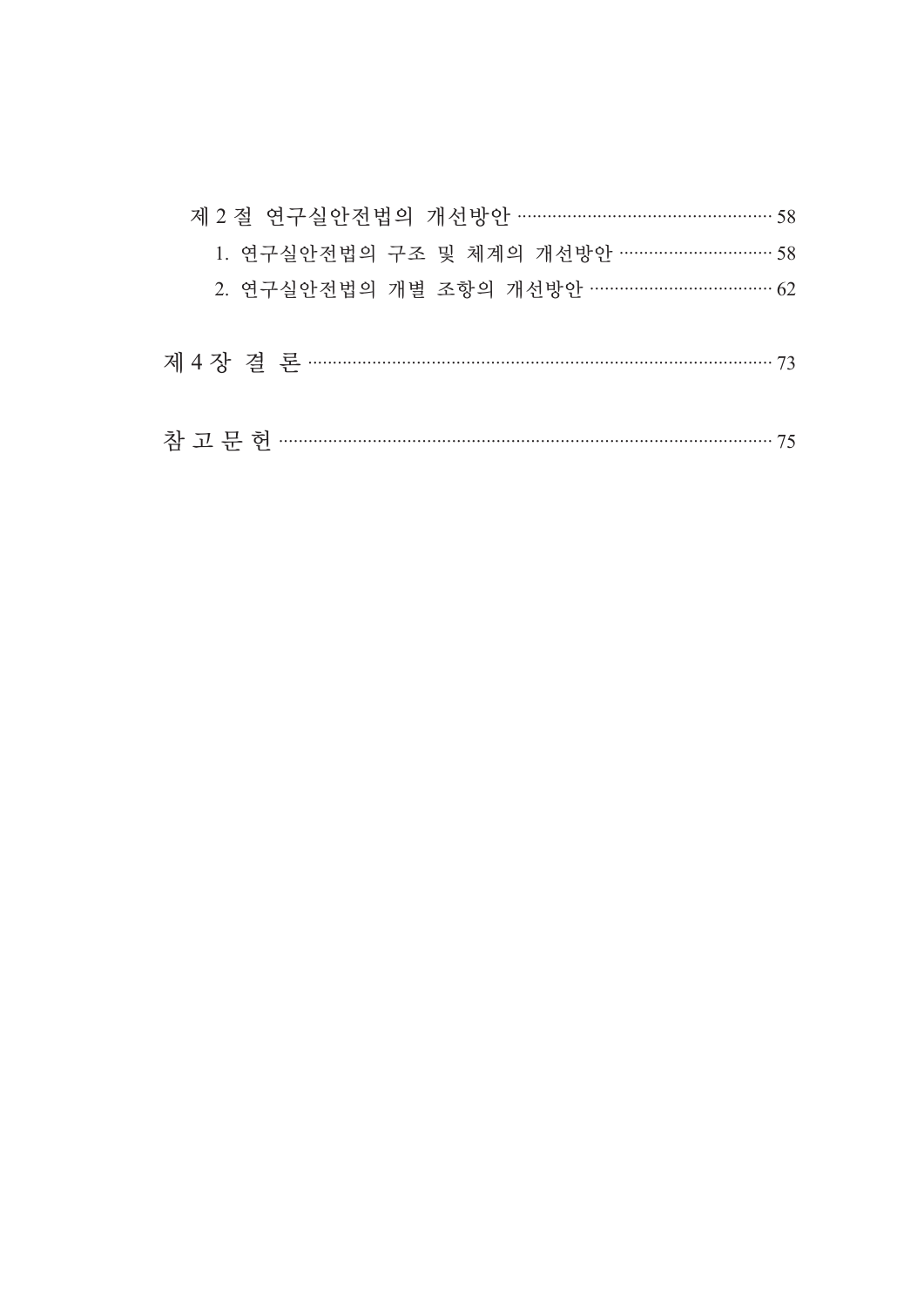# 제 1 장 서 론

### 제 1절 연구의 필요성 및 목적

'안전'이라는 화두는 개인적으로나 사회적·국가적으로도 매우 중요 하지만, 갖가지 안전사고는 끊임없이 발생하고 있는 것이 현실이다. 특히 이공계대학의 실험여구실에서 크고 작은 사고들이 발생하여 학 생을 포함한 연구자들이 사망하는 등 중대한 사고가 끊이지 않자.1) 연구실의 안전관리체계를 수립하기 위한 법제도적 장치를 마련하기 위하여 「연구실 안전환경 조성에 관한 법률」(이하'연구실안전법')이 2005년 제정되어 시행되고 있다.

해당 법률은 '05.3.31 의워입법으로 제정되어 '06.4.21자로 시행되었 으며, 일부개정 4회, 타법개정 3회 총 7차례의 법률 개정이 있었다. 이 과정에서 법률과 시행령, 시행규칙, 행정규칙 간의 체계성이 정비 되지 않아 복잡성이 심화되어 왔다. 또한 법 제정 초기부터 기존 법 률과의 중복성 및 적용범위가 논의되었으나,2) 현재까지도 해결되지 않고 있다.

특히 연구실 안전과 관련한 여러 법률에서 규정하고 있는 세부사항 이 누락 또는 중복되어 있어 연구실 현장의 수요를 능동적으로 반영

<sup>1)</sup> 조흠학 · 이경용 · 김영선, 연구실안전환경조성에 관한 법의 해설 및 현행 산안법과 의 비교 연구, 산업안전보건연구원 안전보건공단, 2014, 1면.

<sup>2)</sup> 전자신문 2006년 1월 18일자에서는 다음과 같이 중복 규제를 우려하고 있다. "오 는 4월부터 저격 시행될 '여구실 안전화경 조성에 과한 법률(이하 여구실안전법)' 이 원자력법, 산업안전보건법 등 기존 법과 상충돼 중복 규제 소지가 있다는 지적 이 제기되고 있다. 17일 과학기술계에 따르면 연구실안전법은 기업, 국가출연연구 소, 대학의 각 연구실이 안전점검 및 정밀안전진단을 당당할 안전관리자를 둘 것 등을 의무화하고 있는데 방사선을 사용하는 연구실의 경우 기존 워자력법에 의해 이미 방사선안전관리규정, 안전관리자 선임, 정기검사 등 각종 안전관리 조치를 수 행하고 있어 중복이 된다는 것이다"(조윤아 기자, "'연구실안전법' 중복규제 우려", 전자신문, 2006.1.18., 전자신문 홈페이지 www.etnews.com, 2016.7.6. 최종접속).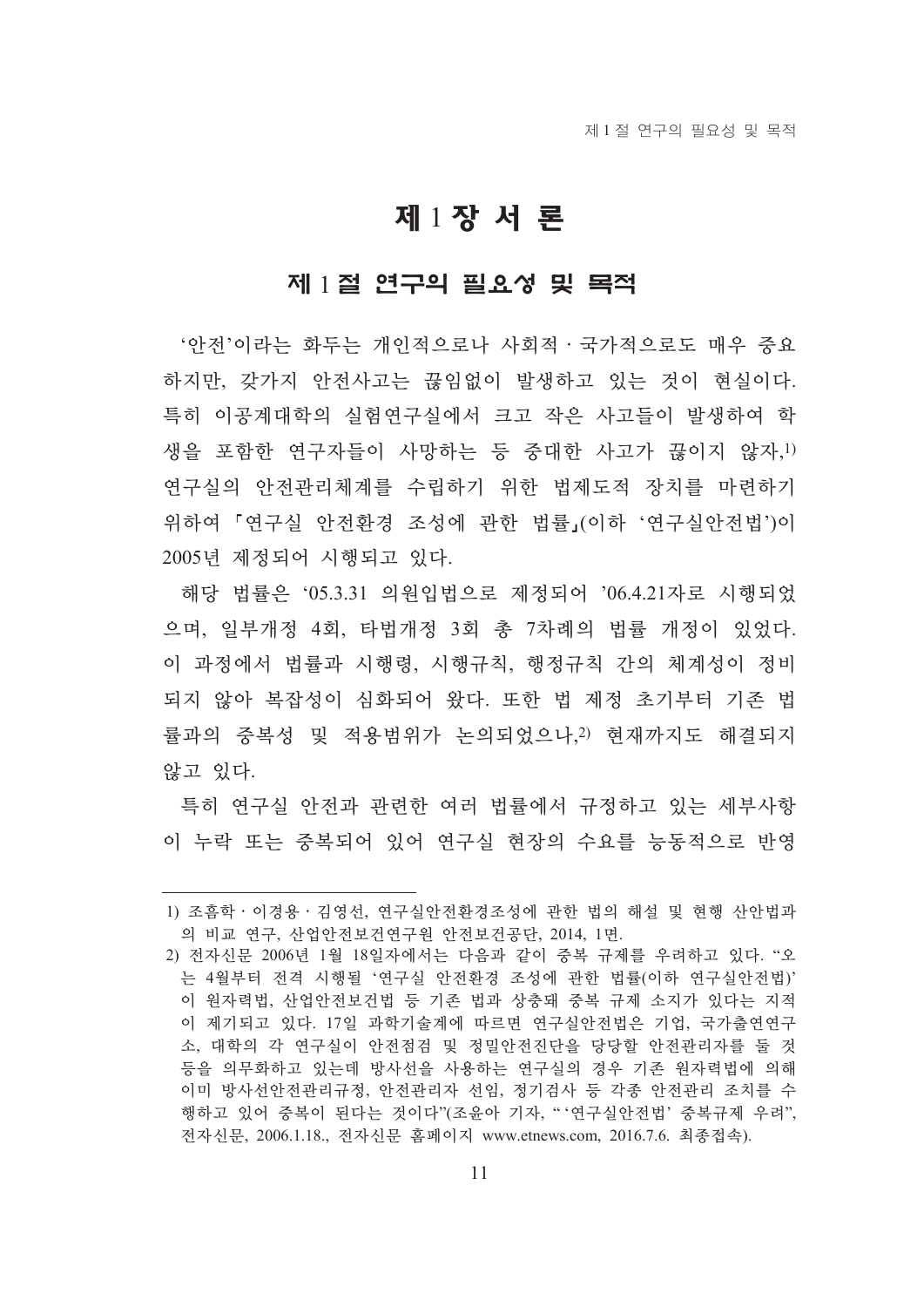하지 못하고 있다는 비판이 있을 수 있다. 그리고 동일한 연구실에 다수의 관련 정부부처나 기관에서 안전점검을 수행하거나 중복적으로 관련문서를 요구하는 경우가 있어, 안전점검이나 교육수검의무 등이 중복적으로 발생하는 사례가 있어 이를 완화할 수 있는 방안을 모색 할 필요가 있다.

따라서 본 연구에서는 과학기술분야 연구실의 안전에 대하여 가장 직접적으로 규율하고 있는 연구실안전법을 중심으로 입법연혁 분석 및 현행 법령 체계의 검토를 통해 그간의 개정에 따른 법체계의 복잡 성을 확인하고자 한다. 이 과정에서 도출된 문제점들을 개선하기 위 하여 법제도적 정비 방안을 모색하며, 연구실의 안전과 관련한 다른 법률과의 중복적인 요소 및 사각지대를 해결하기 위한 개정방향을 제 시하고자 한다.

#### 제 2 절 연구의 범위 및 방법

앞에서도 언급한 바와 같이 본 연구는 연구실안전법을 중심으로 현 행 연구실 안전관리의 체계와 법적 문제점을 검토하여 개선방안을 제 시하고자, 연구실안전법의 제정단계부터 현행까지의 연혁과 과정을 살펴보기로 한다. 또한 제정단계에서부터 중복성이 논의되었던 산업 안전보건법 등 관계 법령도 함께 검토하여 타법과의 관계에서 충돌이 나 중복 문제를 검토한다. 이를 위하여 법령뿐만 아니라 기존에 논의 되었던 문헌자료, 국회 의안심사 자료, 소관부처(미래창조과학부) 발행 자료 등을 분석하고, 담당 공무원, 관련 연구기관 연구원, 교수 등 전 문가회의 및 자문을 통하여 연구결과를 도출하고자 한다.

특히 연구실안전법의 소관부처인 미래창조과학부 연구환경안전팀과 국가연구안전관리본부와의 수차례 전문가회의를 통하여 문헌이나 법 규정 자체에서 드러나지 않는 실질적 문제점을 확인하고자 하였다.

12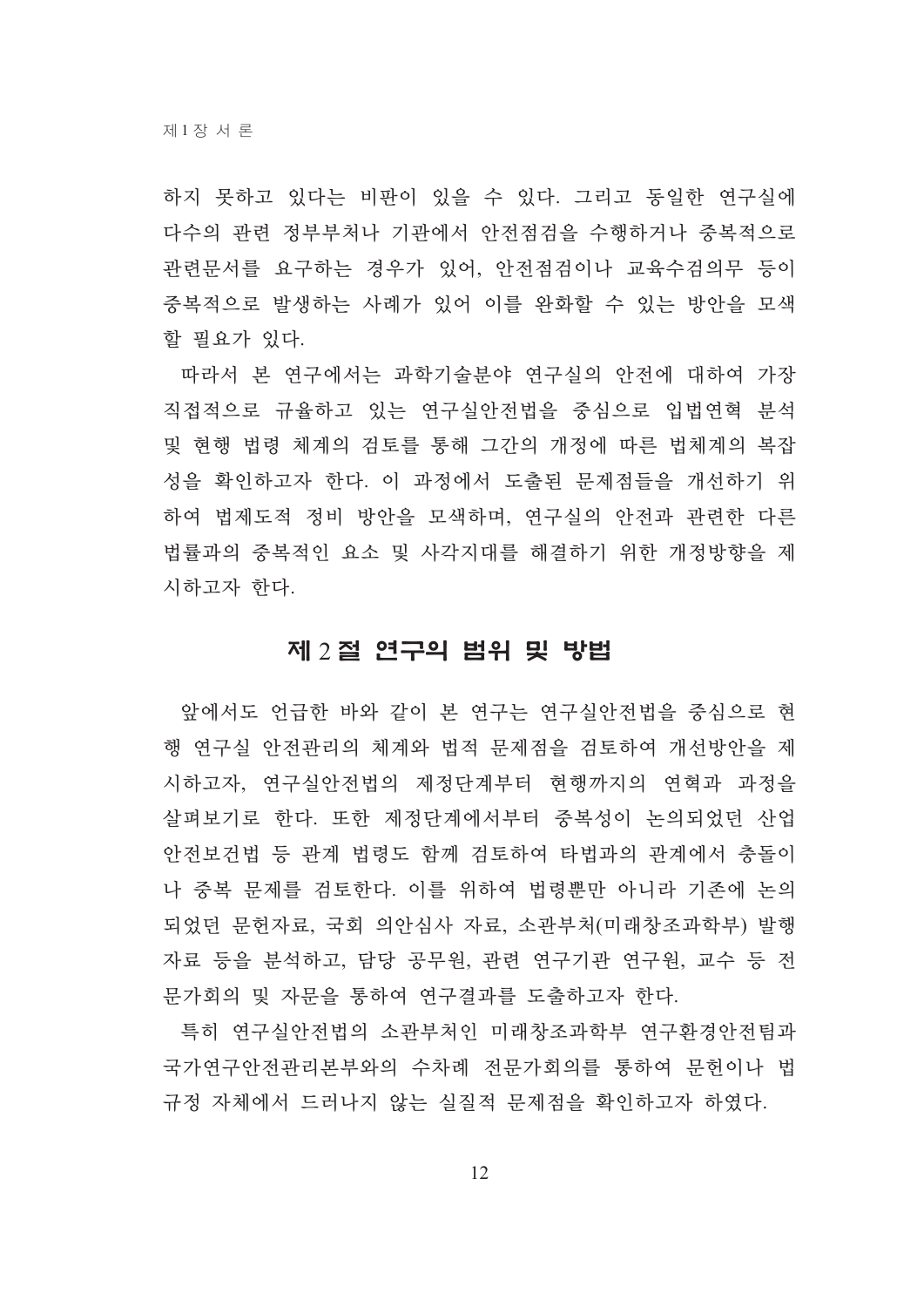이 보고서는 제1장에서 연구의 필요성 및 목적, 연구의 범위 및 방 법에 관하여 설명하고, 제2장에서는 현재 연구실의 안전을 전체적으 로 규율하고 있는 연구실안전법을 중심으로 해당 법률의 입법배경과 연혁을 살펴보고, 여러 차례 개정을 통한 규정의 변화내용을 확인하 였다. 그리고 현행 연구실안전법의 구성체계 및 주요내용을 함께 살 펴보았다.

특히 제3장에서는 현행 연구실안전법과 시행령, 시행규칙 등의 체계 성 및 규범해석의 문제, 실제 법집행에서 나타나는 현실적 문제점들 을 검토하고 이를 개선하기 위한 구체적인 입법대안을 제시하였다. 제4장에서는 위의 검토한 내용과 개선방안들을 종합적으로 요약 정리 하였다.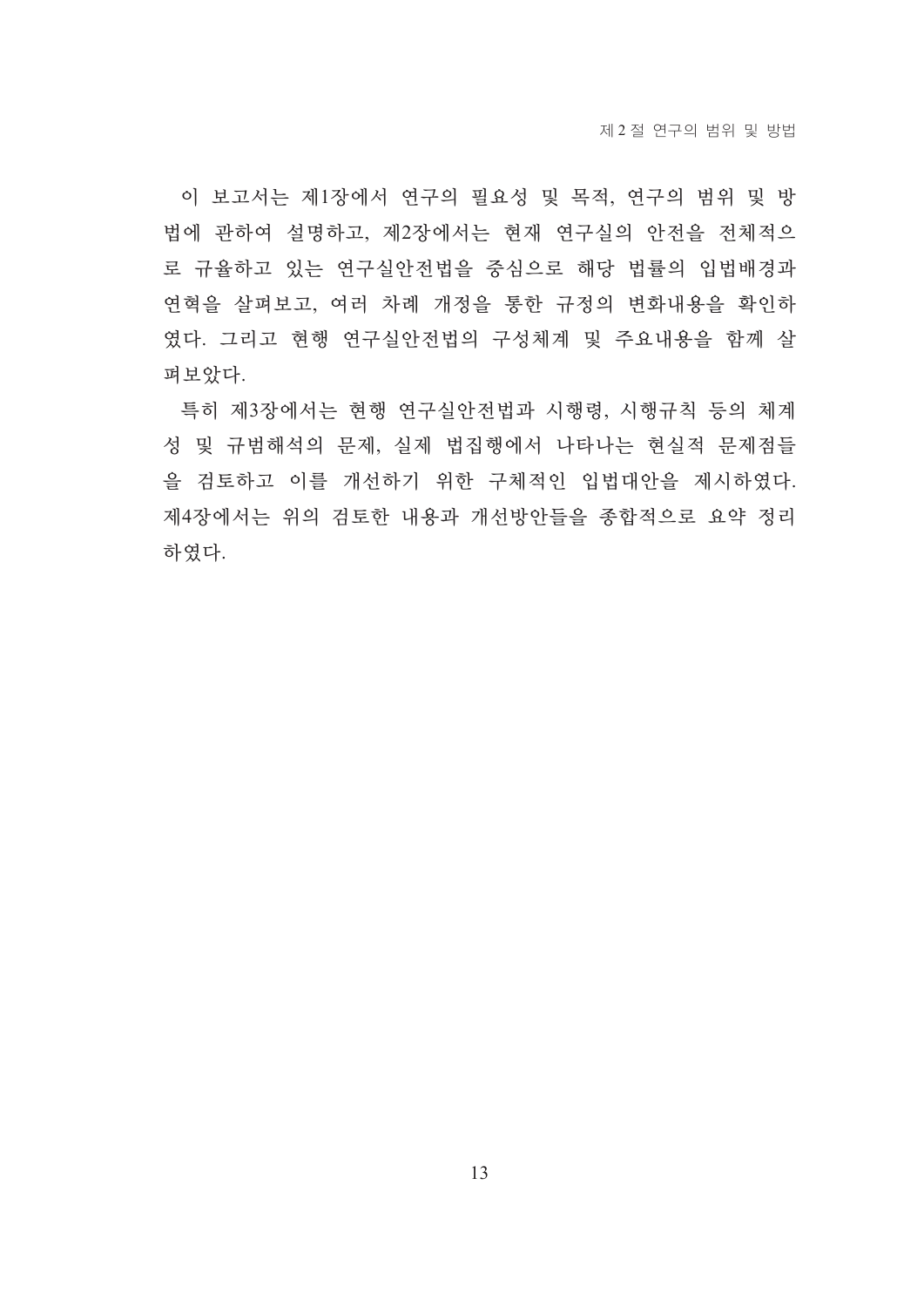# 제 2 장 연구실 안전에 관한 입법연혁 및 체계

## 제 1절 연구실 안전에 관한 입법연혁

# 1. 제정 배경 및 목적

연구실안전법은 '대학이나 연구기관 등에 설치된 과학기술분야 연 구실의 안전을 확보함과 동시에 연구실 사고로 인한 피해를 적절하게 보상받을 수 있도록 함으로써 연구자원을 효율적으로 관리하고 나아 가 과학기술 연구 · 개발 활동 활성화에 기여학으로 목적으로'3) 2005 년 3월 31일 제정되어 2006년 4월 1일부터 시행되었다. 4)

당시 제정법률안은 2004년 9월 16일 이상민의원 등 22인이 발의하 였으며,5) 총칙(목적, 정의, 적용범위, 정부의 책무, 연구주체의 장의 책 임), 연구실의 안전조치(안전관리규정의 작성 및 준수 등, 안전점검 및 정밀안전진단 지침, 안전점검의 실시, 정밀안전진단의 실시, 안전점검 및 정밀안전진단 실시결과의 통보 및 관리, 비용의 부담 등, 보험가 입, 안전점검 및 정밀안전진단 실시자의 의무 등, 사고조사의 실시, 연구실 사용제한 등, 교육 · 훈련 등, 검사), 보칙(신고, 비밀유지, 권한 의 위임·위탁), 벌칙(벌칙, 양벌규정, 과태료)등 총 4개장 24개 조문 으로 구성되었다.6)

해당 법안이 발의되기 전에도 2003년 6월 당시 과학기술부가 「연구 안전환경조성에관한법률안」을 추진한 바 있으나, 기존 법률 또는 제도와 중복되는 부부이 있어 입법적 실익이 없다는 이유로 중단된 바 있어.7)

<sup>3)</sup> 여구실 안전화경 조성에 관한 법률(법률 제7425호) 제1조.

<sup>4)</sup> 법제처 국가법령정보센터 홈페이지(www.law.go.kr) 참조(2016.7.6. 최종접속).

<sup>5)</sup> 국회 의안정보시스템 홈페이지(http://likms.assembly.go.kr) 참조(2016.7.6. 최종접속).

<sup>6)</sup> 의안번호 461, 연구실안전환경조성에관한 법률안, 2004.9.16. 국회 의안정보시스템 홈페이지(http://likms.assembly.go.kr) 참조(2016.7.6. 최종접속).

<sup>7)</sup> 국회과학기술정보통신위원회, 연구실안전환경조성에관한법률안 검토보고서, 2004.11, 4면.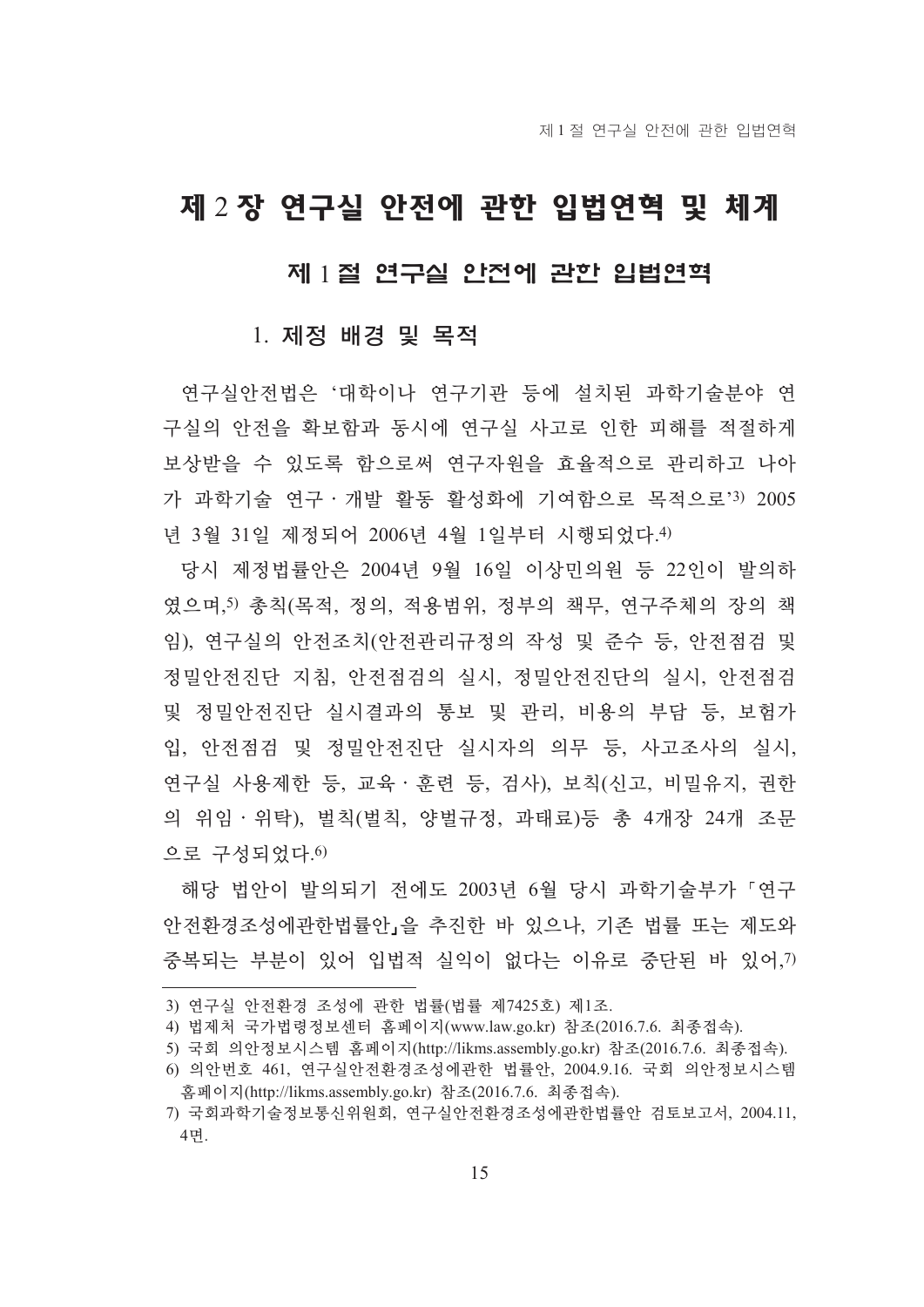해당 법안의 심의과정에서도 이중규제 및 부처가 관할궈의 중복 뮤 제, 일률적 규제의 문제점, 적용범위 문제 등이 논의되었다.8)

심의과정에서 적용범위 등 일부 내용이 수정되었으며 9) 제정법률에 서는 이 법의 적용범위를 '대학 · 연구기관등이 연구개발활동을 수행 하기 위하여 설치한 연구실'로 하고,10) 연구실의 유형 및 규모 등을 고려하여 대통령령이 정하는 연구실에 관하여는 이 법의 전부 또는 일부를 적용하지 않을 수 있도록 단서규정을 두었다.11) 특히 「산업안 전보건법」의 적용대상 근로자에 대해서는 「산업안전보건법」을 따르도 록 하였다.12)

### 2. 주요 개정 과정 및 내용

연구실안전법은 2005년 제정된 이래 수차례 개정된 바 있으며, 타법 개정으로 이한 개정을 제외한 일부개정의 주요 과정과 내용을 살펴보 면 다음과 같다.

#### [표] 「연구실 안전환경 조성에 관한 법률, 입법연혁13)

| 일 자                            | 제 ㆍ개정 | 주요내용                                                                                 |  |
|--------------------------------|-------|--------------------------------------------------------------------------------------|--|
| 2005.3.31.<br>(시행<br>2006.4.1) | 제 정   | ▪ 안전관리규정의 작성 및 준수<br>• 안전점검 및 정밀안전진단 지침 작성 등<br>▪ 연구주체의 장의 보험가입의무<br>▪ 연구실 사용제한 등 조치 |  |

8) 국회과학기술정보통신위원회, 여구실안전화경조성에과한법률안 검토보고서, 2004.11. 5-7면.

- 9) 국회과학기술정보통신위원회, 연구실안전환경조성에관한법률안 심사보고서, 2005 5, 19면 이하.
- 10) 연구실 안전화경 조성에 과하 법률(법률 제7425호) 제3조제1항 제1문.

11) 연구실 안전환경 조성에 관한 법률(법률 제7425호) 제3조제1항 제2문.

- 12) 연구실 안전환경 조성에 관한 법률(법률 제7425호) 제3조제2항.
- 13) 미래창조과학부, 2016 연구실안전법해설집, 9-10면; 법제처 국가법령정보센터 홈 페이지(www.law.go.kr) 참조(2016.7.6. 최종접속).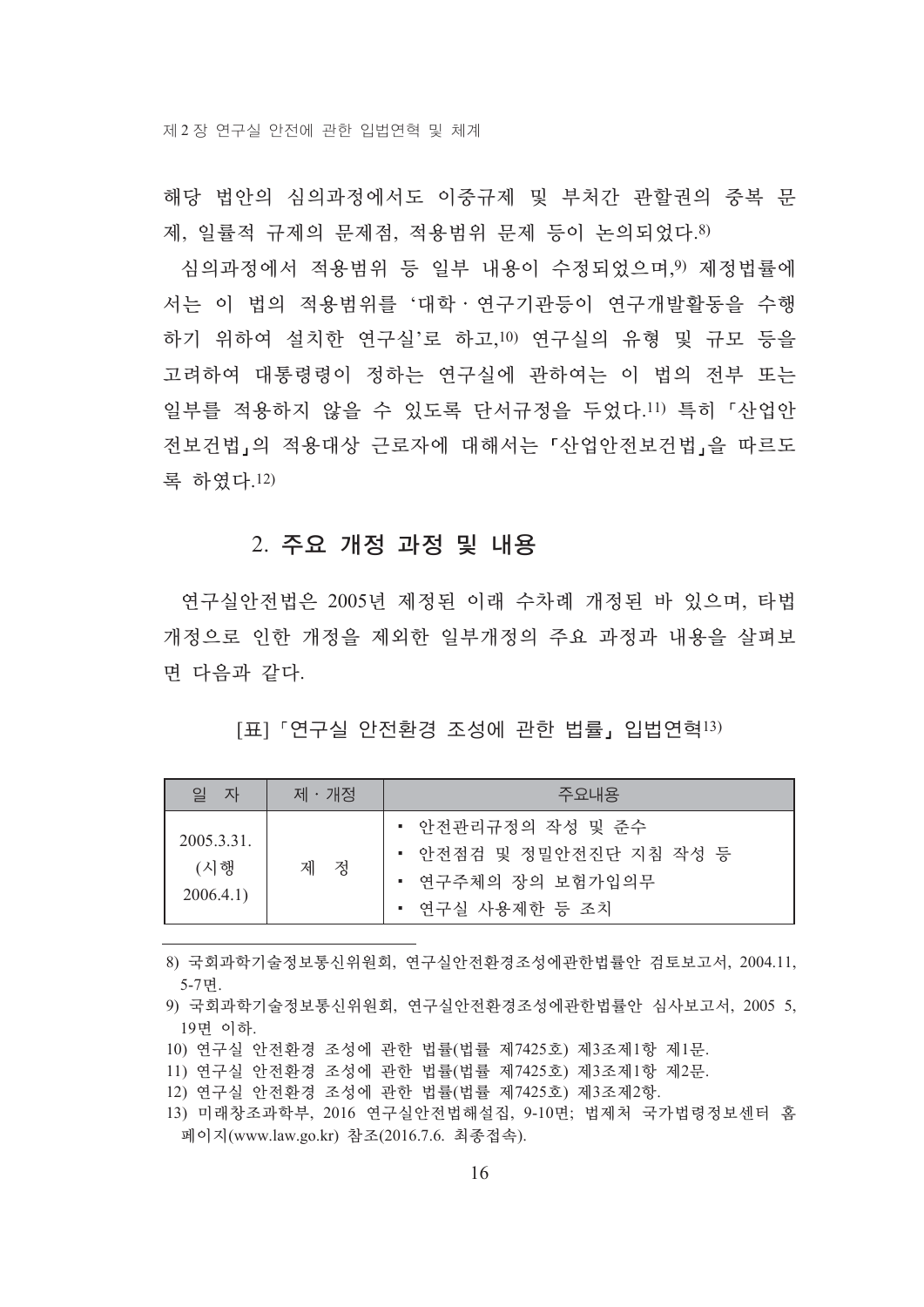#### 제 1 절 연구실 안전에 관한 입법연혁

| 일 자                               | 제 ㆍ 개정  | 주요내용                                                                                                                                                                                                                   |  |
|-----------------------------------|---------|------------------------------------------------------------------------------------------------------------------------------------------------------------------------------------------------------------------------|--|
| 2008.2.29.<br>(시행<br>2008.2.29)   | 타법개정    | • 정부조직법 개정에 따름                                                                                                                                                                                                         |  |
| 2010.3.17.<br>(시행<br>2010.3.17)   | 일부개정    | 제24조(양벌규정)에서 법인 또는 개인이<br>법률<br>해당 업무에 관하여 관리감독상의 주의 의무<br>를 다한 경우에는 처벌하지 아니함으로써 책<br>임주의 원칙이 관철되도록 하였음                                                                                                                |  |
| 2011.3.19.<br>(시행<br>2011.6.10.   | (타)일부개정 | • 법률 제2조제1호마목 중 "기술개발촉진법 제7<br>조제1항제2호의 규정"을 "기초연구진흥 및 기<br>술개발지원에 관한 법률 제14조제1항제2호"로<br>개정                                                                                                                            |  |
| 2011.3.9.<br>(시행<br>2011.9.10.    | 일부개정    | ▪ 연구실사고와 중대연구실사고의 정의 신설<br>▪ 연구실 안전관리 실태조사 신설<br>• 연구실 안전환경관리자 지정 신설<br>• 연구실 사고 보고 신설<br>• 대학 연구기관 등의 지원 조항 신설 등                                                                                                      |  |
| 2011.7.21.<br>(시행<br>2011.10.22.) | 일부개정    | 중한 결과가 발생한 위반행위를 한 자에게 과<br>태료와 형벌을 중복적으로 부과하는 것은 동일<br>한 위반행위에 대한 중복평가로 헌법상 이중처<br>벌금지의 기본정신에 배치되므로 동일한 행위<br>에 과태료와 형벌을 중복하여 부과되지 아니하<br>도록 법률 제25조(과태료)를 개정하여 법률 제<br>22조에 따라 이미 벌칙을 부과받은 경우 과태<br>료 부과대상에서 제외하도록 함 |  |
| 2013.3.23.<br>(시행<br>2013.3.23.)  | 일부개정    | • 정부조직법 개정에 따름                                                                                                                                                                                                         |  |
| 2014.12.30.<br>(시행<br>2015.7.1.   | 일부개정    | 기능대학 추가<br>연구실 정의 명확화<br>용어의 정의 추가<br>정부의 책무 항목 추가                                                                                                                                                                     |  |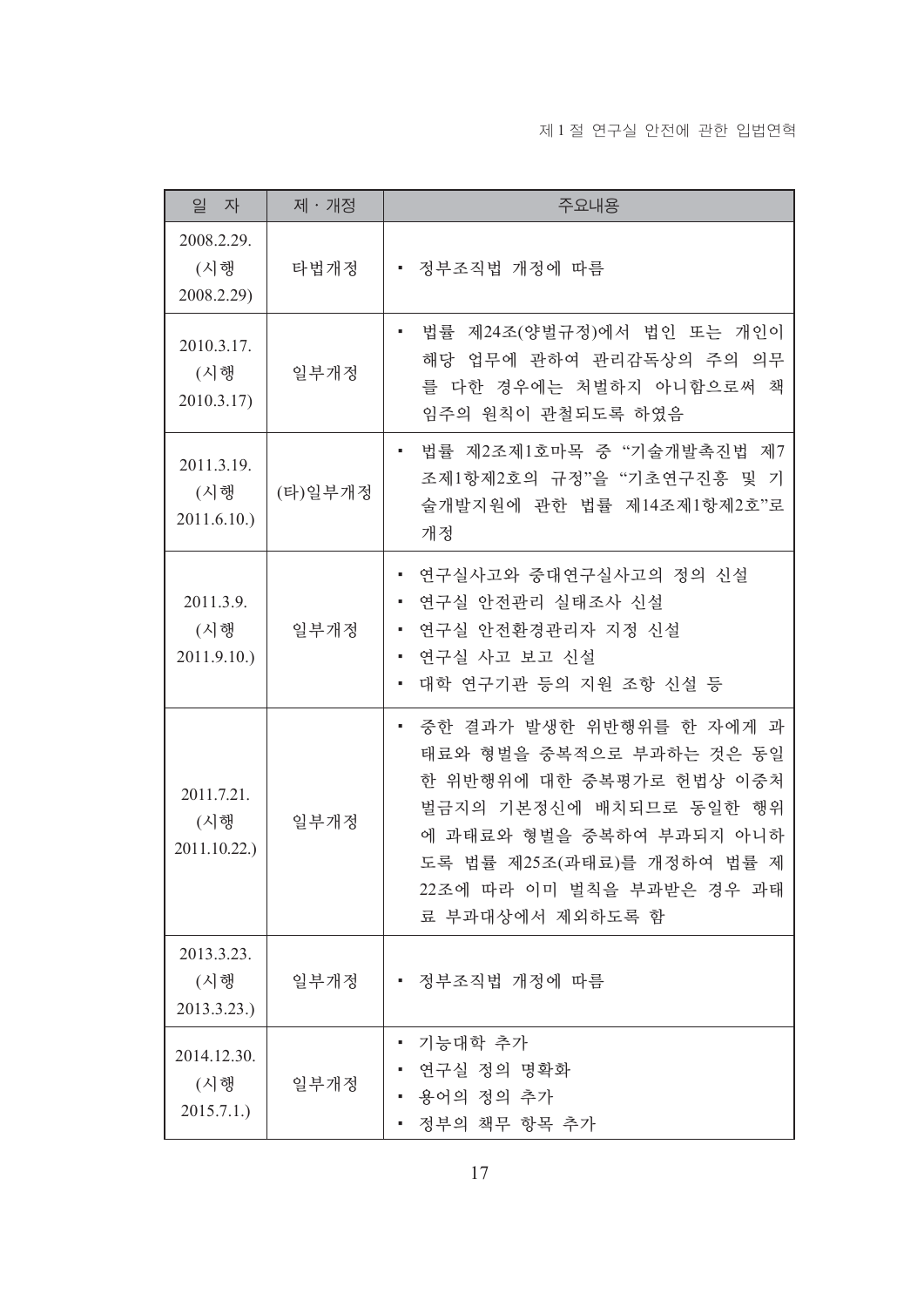제 2 장 연구실 안전에 관한 입법연혁 및 체계

| 일<br>자 | 제 ㆍ개정 | 주요내용                                                                                                                                                                                                                                                                                             |
|--------|-------|--------------------------------------------------------------------------------------------------------------------------------------------------------------------------------------------------------------------------------------------------------------------------------------------------|
|        |       | ▪ 연구실안전심의위원회 설치 신설<br>▪ 연구실안전관리의 정보화 신설<br>▪ 연구주체의 장의 책임 개정<br>▪ 연구실책임자의 지정·운영 신설<br>• 안전관리규정에 포함되는 항목 추가<br>▪ 안전관리 우수연구실 인증 신설<br>• 안전점검 및 정밀안전진단 지침에 유해·위험<br>물질에 관한 사항 포함<br>▪ 안전점검 및 정밀안전진단 대행기관의 등록 신설<br>▪ 사고 발생 시 공표의무 부과<br>▪ 권역별 연구안전지원센터의 지정·운영 신설<br>▪ 보험 관련 자료의 제출 신설<br>▪ 과태료 항목 추가 |

(1) 양벌규정의 신설

이는 2010년 3월 17일 일부개정(2010년 3월 17일 시행)한 내용으로, 당시 양벌규정은 문언상 영업주가 종업원 등에 대한 관리 · 감독상 주 의의무를 다하였는지 여부에 관계없이 영업주를 처벌하도록 하고 있 어 책임주의 원칙에 위배될 소지가 있으므로, 영업주가 종업원 등에 대한 관리 · 감독상 주의의무를 다한 경우에는 처벌을 면하게 함으로 써 양벌규정에도 책임주의 원칙이 관철되도록 하는 한편, 양벌규정의 적용대상이 되는 벌칙조항에 벌금형이 별도로 규정되어 있지 않는 경 우가 있어 이를 시정하기 위해 양벌규정에서 벌금액을 개별적으로 규 정함으로써 벌칙 적용을 명확히 하기 위하여 일부 개정되었다.14)

<sup>14)</sup> 법제처 국가법령정보센터 홈페이지(www.law.go.kr) 참조(2016.7.6. 최종접속).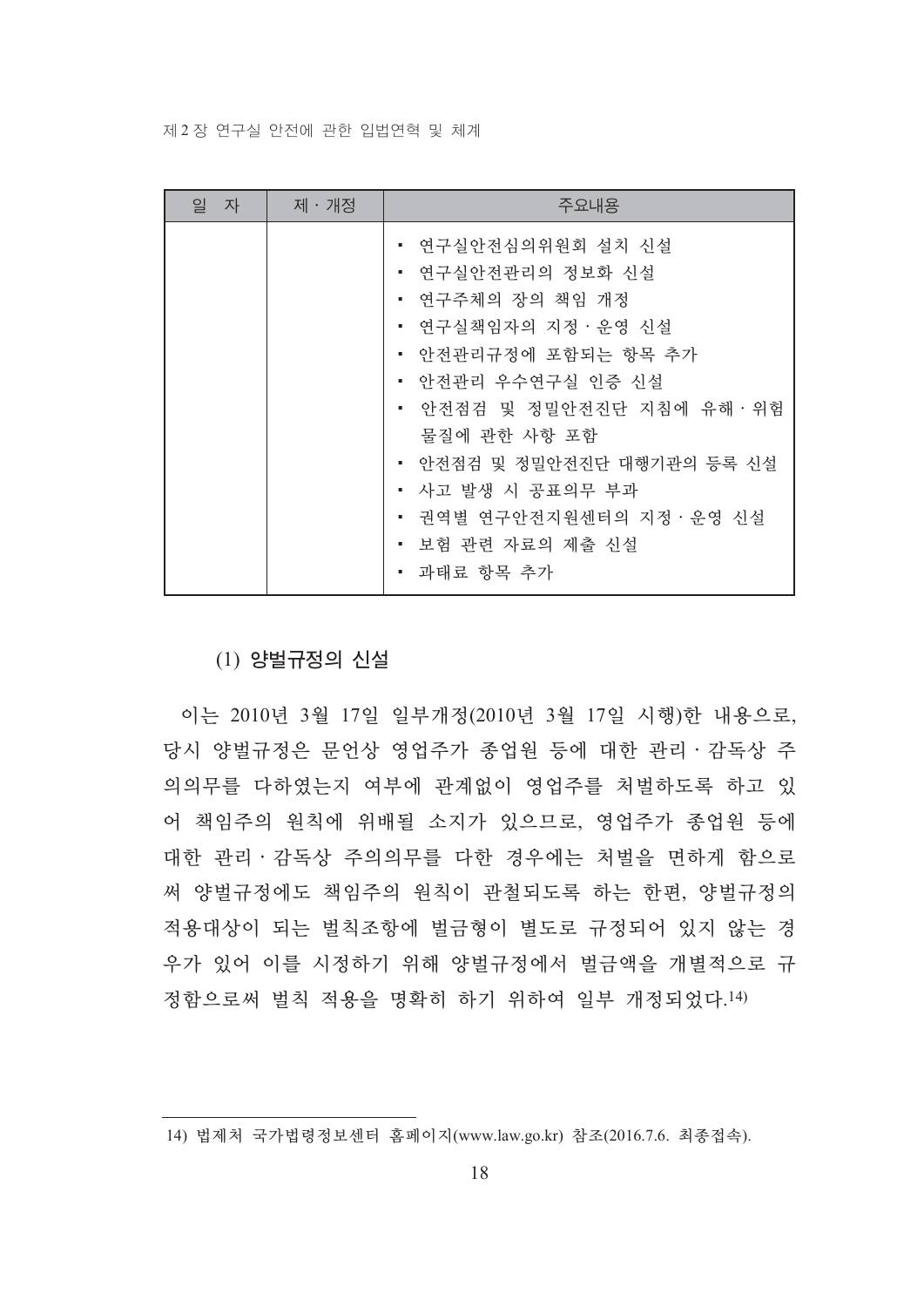#### (2) 실태조사 및 안전사고 보고 등 시설

이는 2011년 3월 9일 일부개정(2011년 9월 10일 시행)한 내용으로, 효율적인 연구실 안전관리제도 및 시책의 수립 · 시행을 위하여 연 구실 안전환경 및 안전관리현황 등의 실태조사를 할 수 있는 근거를 마련하고, 연구주체의 장은 연구실의 안전관리업무를 보다 체계적이 고 전문적으로 수행하기 위하여 연구실 안전환경관리자를 지정하도록 하는 등 현행 규정의 운영과정에서 나타난 일부 미비점을 정비 · 보완 하는 한편, 과태료의 부과 · 징수 및 재판 등에 관한 일반법인 「질서 위반행위규제법」의 제정(법률 제8725호, 2007. 12. 21. 공포, 2008. 6. 22. 시행)에 따라 관련 규정을 정비하기 위하여 개정되었다.15)

#### 1) 연구실 안전환경 등 실태조사(제4조제3항 신설)

효율적인 연구실 안전관리제도 및 시책의 수립 · 시행을 위하여 정 부는 대학·연구기관등의 연구실 안전환경 및 안전관리현황 등에 대 한 정기적인 실태조사를 하고 이를 공표할 수 있도록 해당 규정을 신 설하였는데,16) 이는 연구실의 안전사고 우려 및 위험성에 대한 지속 적인 지적에도 불구하고 당시 법에서는 연구실의 안전환경에 대한 전 반적인 실태조사 근거규정이 없어 조사가 체계적으로 수행되지 못하 여17) 해당 규정을 시설하여 여구실의 안전과리에 과한 실태 및 통계 자료를 확보하고자 한 것으로 보이다.

#### 2) 연구실 안전환경관리자 지정(제6조의2 신설)

연구주체의 장은 연구실 안전관리업무를 보다 체계적이고 전문적으 로 수행하기 위하여 연구실 안전과 관련된 기술적인 사항에 대하여

<sup>15)</sup> 법제처 국가법령정보세터 홈페이지(www.law.go.kr) 참조(2016.7.6. 최종접속).

<sup>16)</sup> 법제처 국가법령정보센터 홈페이지(www.law.go.kr) 참조(2016.7.6. 최종접속).

<sup>17)</sup> 국회 교육과학기술위워회, 여구실안전화경조성에과하법률 일부개정법률안 검토보 고서, 2009.12, 7면.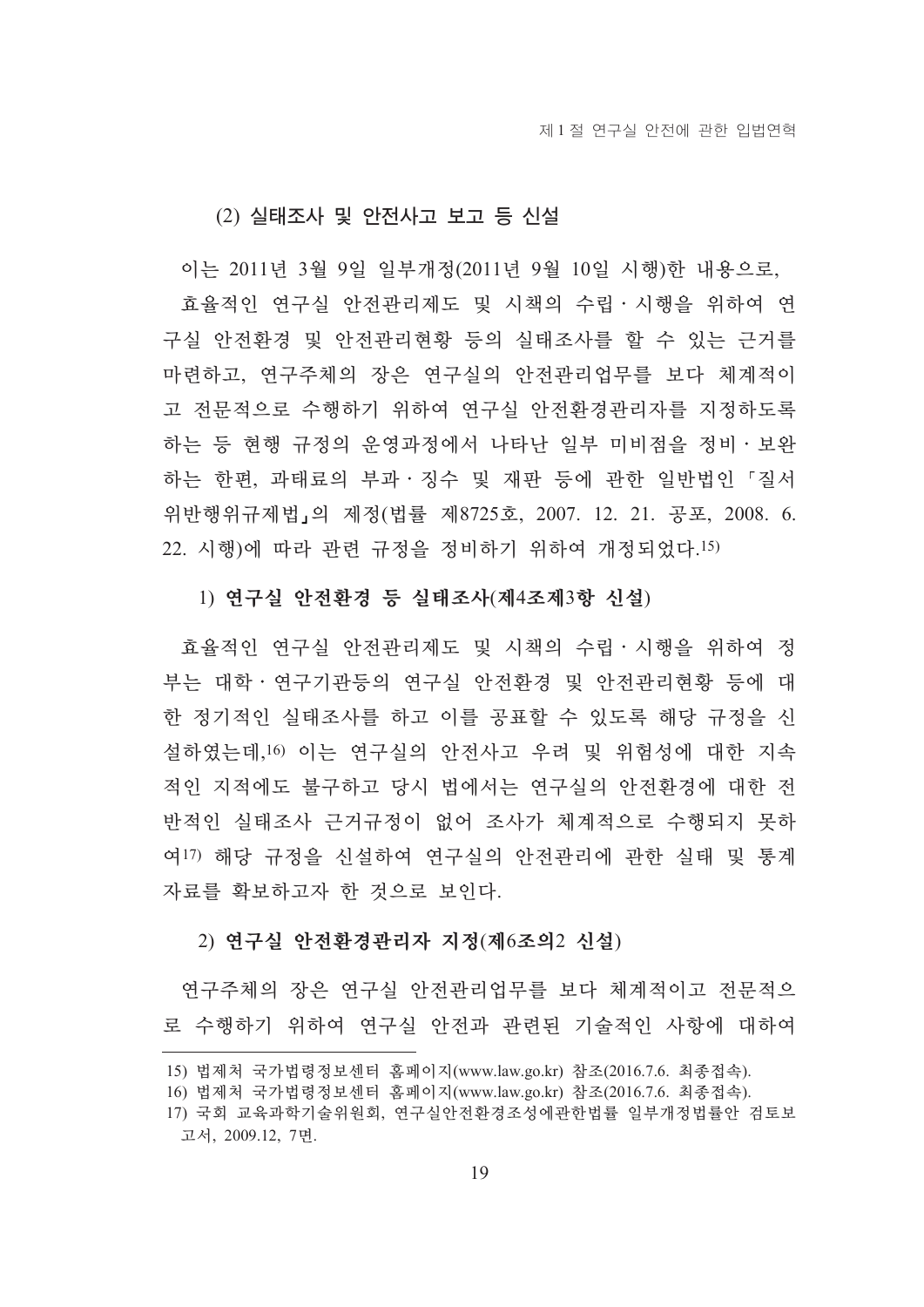여구주체의 장을 보좌하거나 여구실별 안전과리담당자에 대한 지도 · 조언을 할 수 있는 연구실 안전화경관리자를 지정하도록 하였다.18)

#### 3) 아저점검 및 정밀아저지다 실시결과 보고의무 와화(제10조)

기존에는 여구실 안전점검 및 정밀안전진다을 실시한 여구주체의 장은 그 결과를 당시 교육과학기술부장관에게 보고하도록 하였으나, 이후 안전점검 및 정밀안전진단 실시결과 중대한 결함이 발견된 경우 에만 당시 교육과학기술부장관에게 보고하도록 보고의무를 완화하였 다.19) 이 규정에 관한 개정 논의 당시 안전점검의 결과를 의무적으로 보고하도록 하고 있음에도 안전사고가 증가하고, 안전점검 수행기관 의 기준이행비율이 낮게 나타나고 있다는 점이 지적된 바 있다.20)

#### 4) 여구실사고 등의 보고(제15조의2 시설)

대학 · 여구기관등의 여구실사고와 관련된 정보를 공개하는 것을 기 피하는 뮤제가 있어 시속하 사고조사와 재발방지대책의 수립을 위하 여 중대 여구실사고를 포함한 여구실사고 발생시 당시 교육과학기술 부장관에게 보고하도록 하고 이를 위반하는 경우에는 과태료를 부과 하도록 개정하였다. 21)

#### 5) 대학 · 연구기관등의 지원(제18조의2 신설)

여구실의 안전한 화경조성 및 기반구축을 위하여 대학 · 여구기과등 과 연구실 안전관리와 관련 있는 연구 또는 사업을 추진하는 비영리 법인 또는 단체 등에 대하여 그 여구 등의 추진에 필요한 비용의 전 부 또는 일부를 지원할 수 있는 근거를 마련하였다. 22)

<sup>18)</sup> 법제처 국가법령정보세터 홈페이지(www.law.go.kr) 참조(2016.7.6. 최종접속).

<sup>19)</sup> 법제처 국가법령정보세터 홈페이지(www.law.go.kr) 참조(2016.7.6. 최종접속).

<sup>20)</sup> 국회 교육과학기술위워회, 연구실안전환경조성에관한법률 일부개정법률안 검토보 고서, 2009.12, 12면.

<sup>21)</sup> 법제처 국가법령정보세터 홈페이지(www.law.go.kr) 참조(2016.7.6. 최종접속).

<sup>22)</sup> 법제처 국가법령정보센터 홈페이지(www.law.go.kr) 참조(2016.7.6. 최종접속).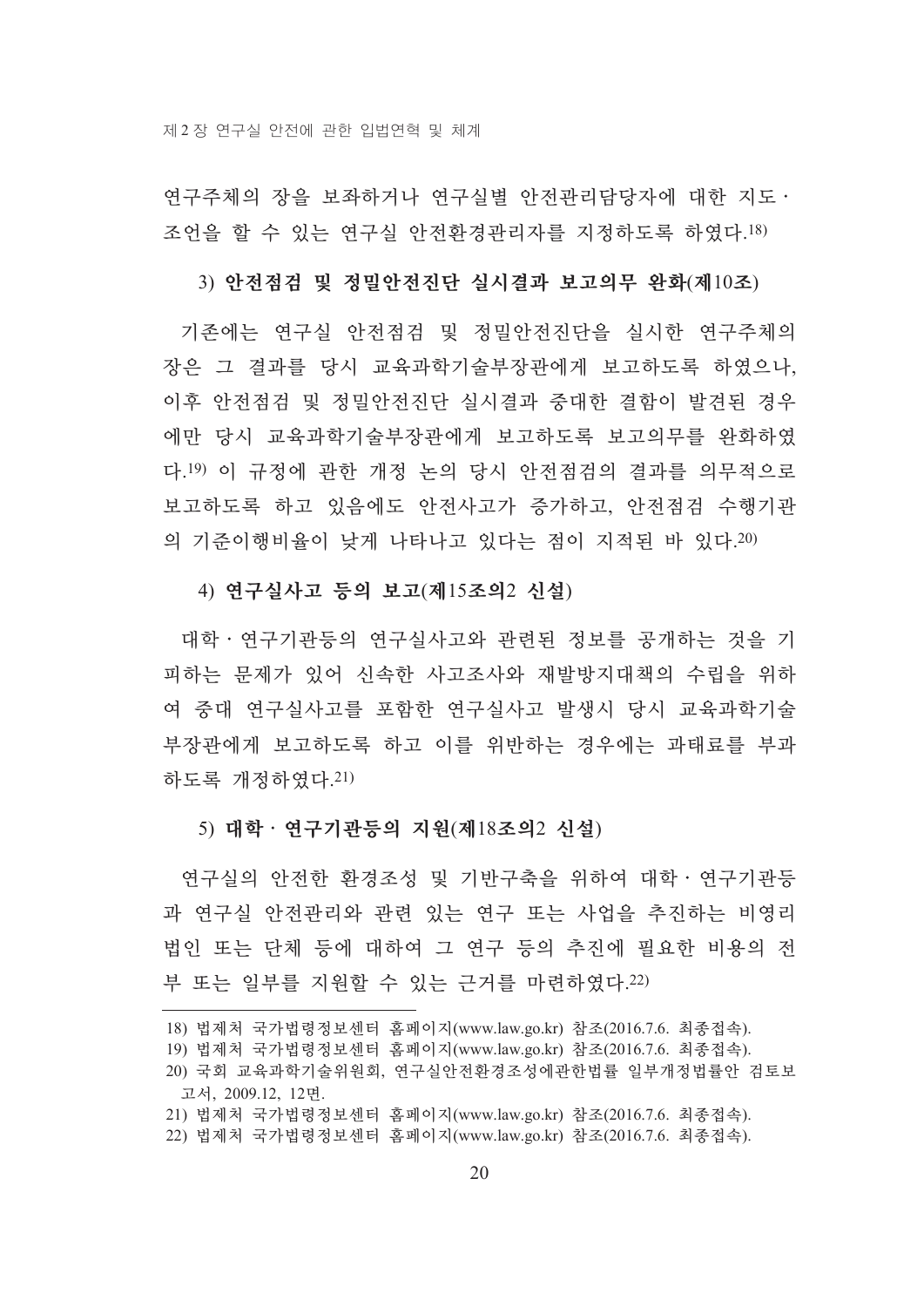#### (3) 과태료 규정의 정비

이는 2011년 7월 21일 일부개정(2011년 10월 22일 시행)된 내용으 로, 중한 결과가 발생한 위반행위를 한 자에게 과태료와 형벌을 중복 적으로 부과하는 것은 동일한 위반행위에 대한 중복평가로 헌법상 이 중처벌금지의 기본정신에 배치되므로 동일한 행위에 과태료와 형벌을 중복하여 부과되지 아니하도록 하는 한편, 과태료 부과 · 징수에 관한 일반법인 「질서위반행위규제법」이 제정됨에 따라 과태료 부과 · 징수 에 관한 절차적인 규정을 정비하기 위한 것이었다.23)

#### (4) 연구실안전심의위원회 신설 및 연구실안전정보시스템 구축 등

이는 2014년 12일 30일 일부개정(2015년 7월 1일 시행)된 내용으로, 가장 최근에 개정된 법률이면서, 그간의 개정과정에서 가장 많은 규 정을 개정하기도 하였다.

해당 개정에서는 여구실의 정의를 보완하여 이 법의 적용 대상을 명확히 하고, 연구실안전심의위원회를 신설하여 연구실 안전환경 조 성에 필요한 주요 정책을 심의 · 조정할 수 있도록 하는 한편, 여구실 안전정보시스템을 구축하여 사고에 관한 통계 및 연구실 내 유해인자 등에 관한 정보를 수집하여 체계적으로 관리하도록 하며, 우수 연구 실인증제도를 도입하여 정부주도의 규제 지향적 정책에서 벗어나 능 동적인 자율적 안전문화의 조기 정착을 꾀하고, 권역별연구안전지원 센터를 신설하여 체계적인 연구실 안전관리 및 신속한 사고 대응을 도모하는 등 효과적 안전관리체계 구축을 통하여 현행 제도의 운영상 나타난 일부 미비점을 개선 · 보완하려는 내용을 담고 있다. 24)

<sup>23)</sup> 법제처 국가법령정보세터 홈페이지(www.law.go.kr) 참조(2016.7.6. 최종접속).

<sup>24)</sup> 법제처 국가법령정보센터 홈페이지(www.law.go.kr) 참조(2016.7.6. 최종접속).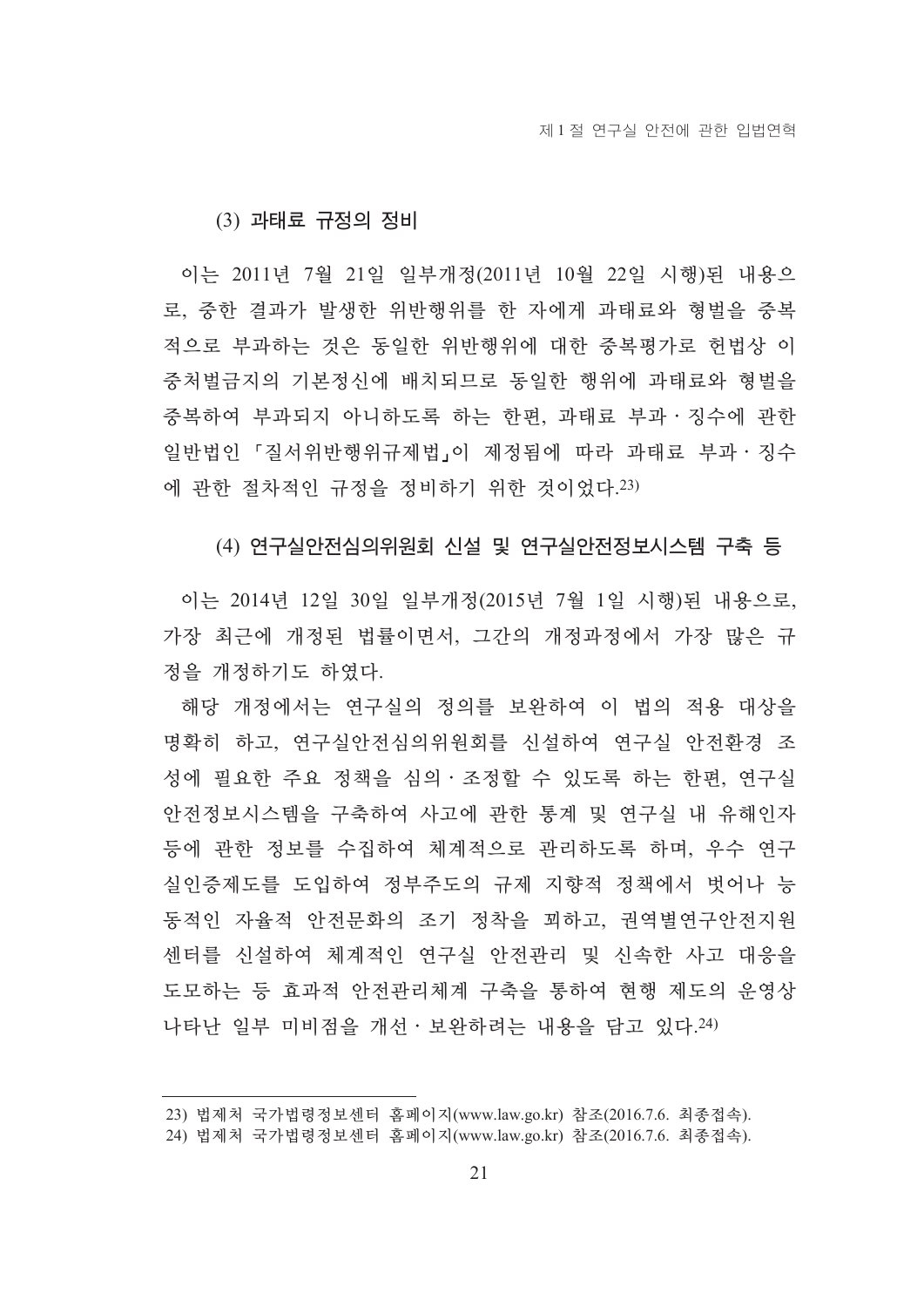#### 1) "기능대학" 추가

현행 법률상 기능대학은 "대학 · 연구기관등"에 해당하지 아니하여 연구실 안전관리 및 안전교육 등의 사각지대에 놓여 있으므로, 이를 보완하여 기능대학에 설치된 연구실도 이 법의 적용 대상이 되도록 하였다(제2조제1호).

#### 2) "여구실" 정의 명확화

현행 연구실에 대한 정의가 해석하기에 따라 달라 안전점검, 실태조 사 등에 참여율이 저조하거나 비대상기관으로 인식하여 어려움이 발 생하므로, 이 법의 적용 대상 연구실의 범위를 명확하게 규정하였다 (제2조제2호).

#### 3) 용어의 정의 추가

"여구실아저화경과리자". "여구실책임자". "여구실아저과리담당자". "유 해인자". "사전유해인자위험부석"의 정의를 추가하여 이 법에서 사용 되는 용어의 의미를 명확하게 알 수 있도록 하였다(제2조제3호의2부 터 제3호의4까지, 제9호 및 제10호 신설).

#### 4) 정부의 책무 항목 추가

여구실 아저화경을 조성하기 위한 여구개발활동을 아저과리기술 고 도화 및 안전사고 예방을 위한 연구개발로 구체화하여 규정하는 한편, 연구실안전환경조성 기본계획을 수립 · 시행하도록 하고, 대학별 정보 공시에 안전과리 내용을 포함하도록 하였다(제4조).

#### 5) 연구실안전심의위원회 설치

연구실 안전에 관한 정책의 심의 조정 및 안전관리를 위한 관계 부처 간의 협의 · 조정 등을 위하여 여구실안전심의위원회를 시설하였 다(제4조의3 신설).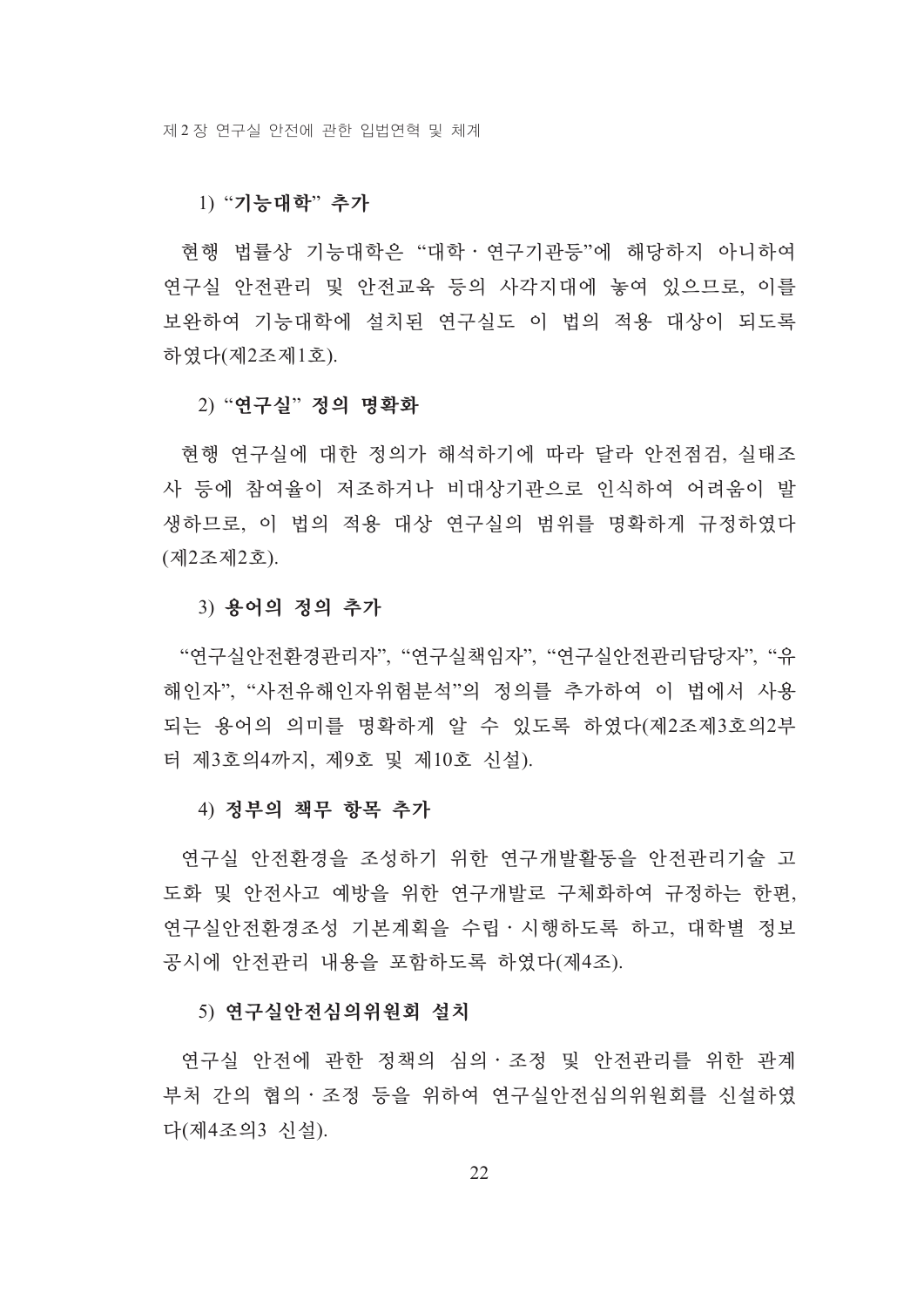#### 6) 연구실안전관리의 정보화

연구실 안전관리 고도화를 위하여 사고에 관한 통계 및 연구실 유 해인자 등에 관한 정보를 체계적으로 수집 · 관리하도록 하고, 이를 위하여 미래창조과학부장과이 여구실안전정보시스템을 구축 · 유영하 도록 하였다(제4조의4 신설).

#### 7) 연구주체의 장의 책임

연구주체의 장이 연구실의 안전유지 및 관리뿐만 아니라 연구실 사 고 예방도 철저히 하도록 규정하였다(제5조).

#### 8) 연구실책임자의 지정·운영

현행 법률상 연구실차원의 연구실책임자를 지정하지 아니하여 안전 관리의 전문성 저하, 연구활동종사자 및 연구실책임자의 낮은 안전의 식, 여구실 다위 지도 · 과리 · 감독의 한계 등 체계적이 아저과리에 어려움이 발생하여, 여구실책임자는 여구실 내에서 이루어지는 교육 및 여구개발홬동에 과려되 아저에 책임을 지도록 하고, 효율적인 안 저과리업무 수행을 위하여 여구실책임자가 여구활동종사자 중 여구실 안전관리담당자를 지정할 수 있도록 하였다(제5조의2 신설).25)

#### 9) 아저과리규정에 포함되는 항목 추가

안전환경관리자 및 연구실책임자의 권한과 책임에 관한 사항, 안전 관리비 계상 및 사용에 관한 사항, 연구실 유형별 안전관리에 관한 사 항을 추가하여 안전관리 규정을 통하여 체계적인 안전관리가 이루어 지도록 하였다(제6조).

<sup>25)</sup> 법제처 국가법령정보센터 홈페이지(www.law.go.kr) 참조(2016.7.6. 최종접속).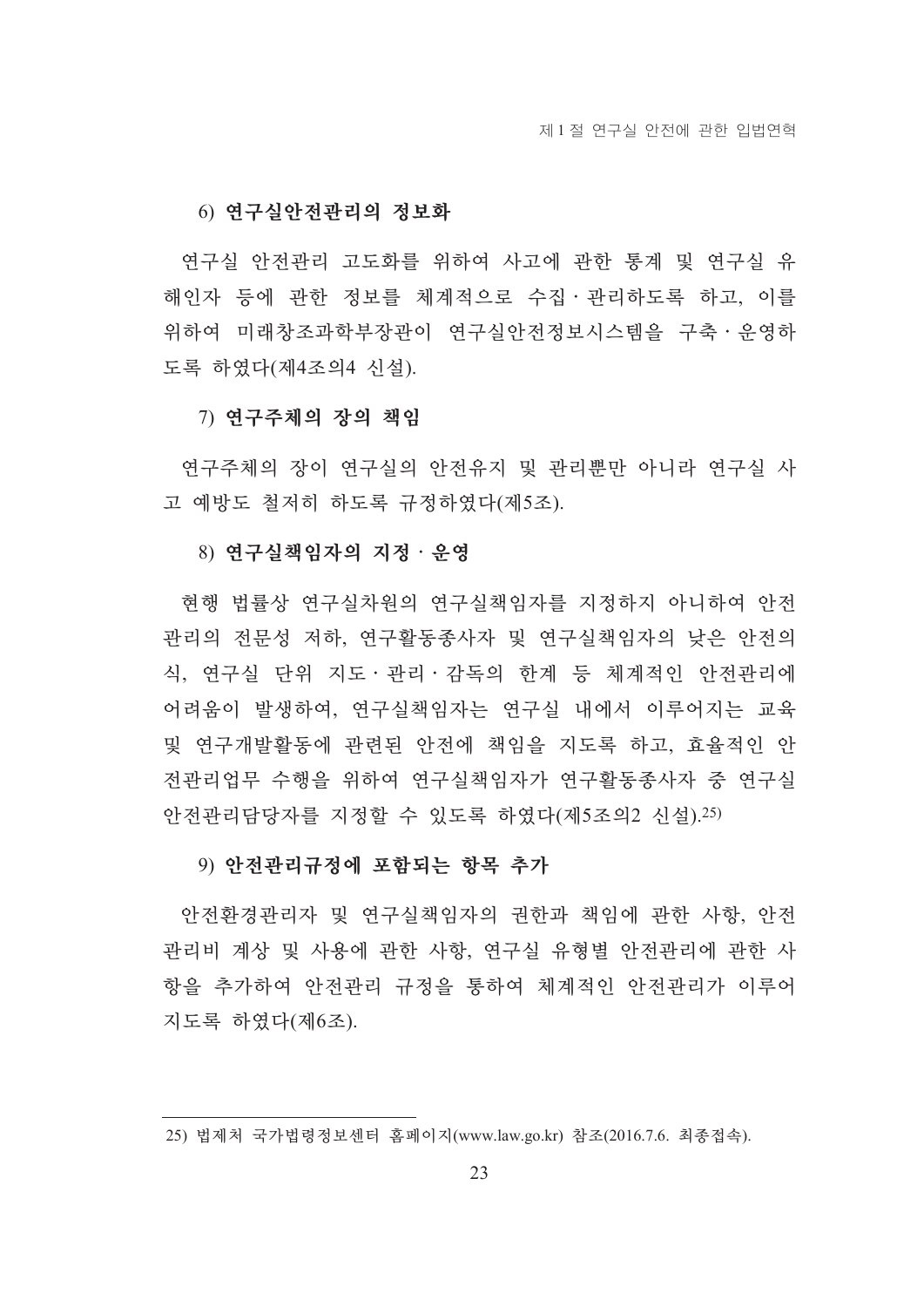#### 10) 안전관리 우수연구실 인증

연구실 안전관리 역량 강화와 표준모델의 발굴 · 확산을 위하여 안 전관리 우수연구실 인증을 할 수 있도록 하였다(제6조의3 신설).

### 11) 안전점검 및 정밀안전진단 지침에 유해 · 위험물질에 관한 사항 포함

정밀안전진단지침에 유해 · 위험물질의 종류에 따른 노출도 평가, 취 급 · 관리, 사전 영향 평가 · 분석에 관한 사항을 포함하도록 하여 고 위험 물질을 취급하는 연구실에 대한 정밀안전진단이 체계적으로 이 루어질 수 있도록 하였다(제7조제1항).

#### 12) 아저점검 및 정밀아저지다 대행기관의 등록

연구실 안전점검 및 정밀안전진단을 대행하려는 자는 미래창조과학 부장관에게 등록하도록 하여 대행기관을 체계적으로 관리함으로서 안 전점검 및 정밀안전지다이 효과적으로 이루어질 수 있도록 하였다(제 10조의2 신설).

#### 13) 사고 발생 시 공표의무 부과

연구실 사고 발생 시 신속한 통계 확보를 위하여 사고 보고와 동시 에 공표하도록 의무화 하였다(제15조의2).

#### 14) 권역별여구아저지워세터의 지정 · 유영

효율적인 연구실 현장 안전관리 및 신속한 사고 대응을 위하여 전 국의 각 권역에 권역별연구안전지원센터를 지정할 수 있도록 하였다 (제18조의3 신설).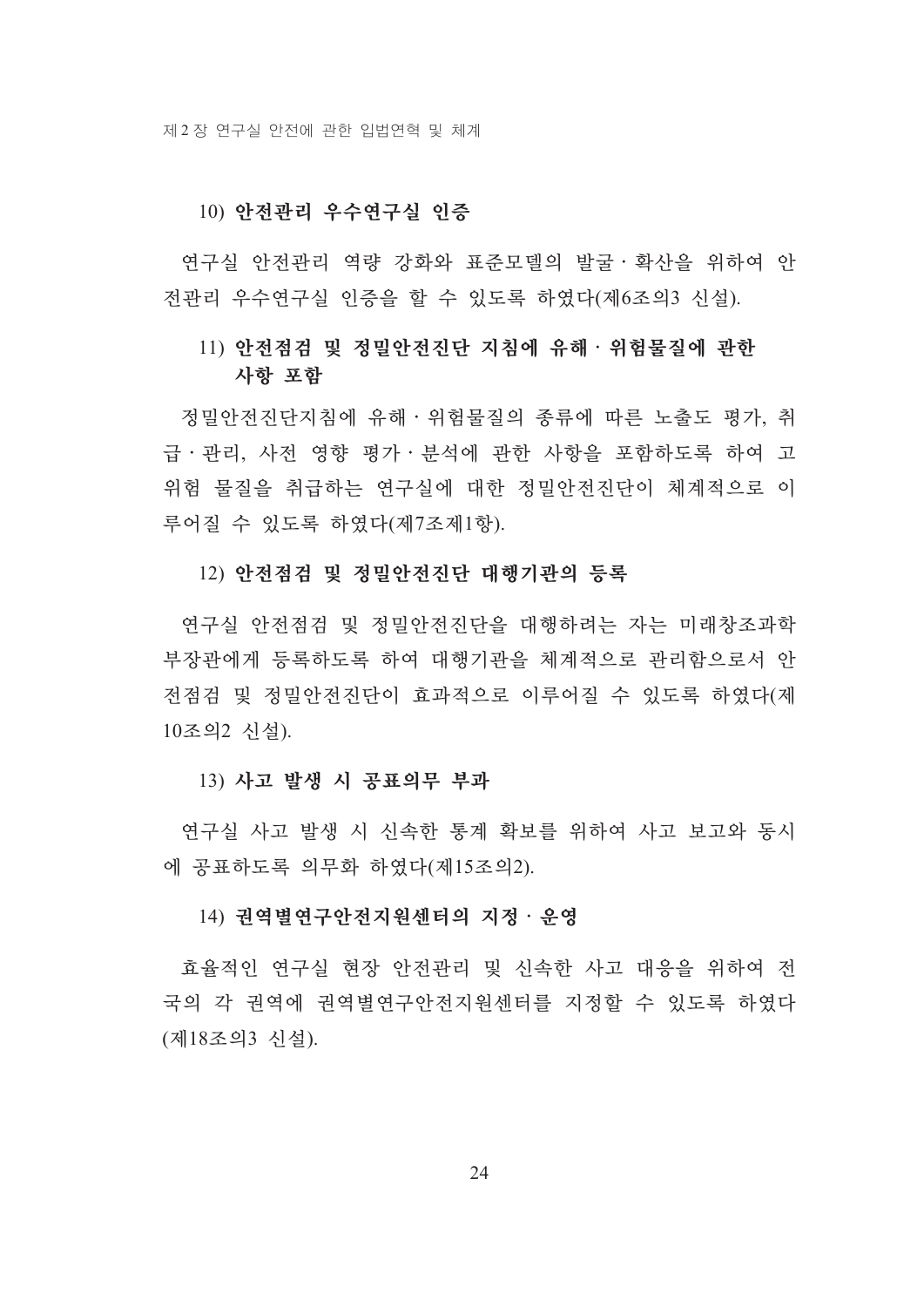제 1 절 연구실 안전에 관한 입법연혁

#### 15) 보험 관련 자료의 제출

연구실 사고 발생시 연구활동종사자에 대한 보상 여부 확인 및 정 확한 사고발생 통계 확보를 위하여 연구주체의 장이 가입한 보험회사 에 관련 자료를 제출하게 할 수 있도록 하였다(제19조의2 신설).

#### 16) 과태료 항목 추가

연구주체의 장이 연구실활동종사자에 대한 교육 훈련 및 정기적인 건강검진을 실시하지 아니한 경우, 연구실책임자를 지정하지 아니한 경우와 안전점검 및 정밀안전진단 대행기관으로 등록하지 아니하고 안전점검 및 정밀안전진단을 실시한 경우에 대하여 과태료를 부과하 도록 하였다(제25조).

#### (5) 정부제출 일부개정법률안

2015년 3월 17일 정부는 연구실안전법의 일부개정안을 국회에 제출 하였고, 국회 미래창조과학방송통신위워회에서는 2015년 6월 16일 검 토한 바 있으나. 국회의 임기만료로 이하여 폐기되었다.26) 그 주요내 용을 살펴보면 크게 4가지이며, 다음과 같다.

1) 여구실안전관리위워회의 구성 · 유영 의무화(안 제6조제3항)

대학 · 연구기관의 대표자 등은 안전관리규정의 작성 · 변경과 안전 점검계획의 수립 등을 협의하기 위하여 현재 자율적으로 구성 · 유영 하고 있는 연구실안전관리위원회를 의무적으로 구성 · 운영하도록 하 기 위한 것이다. 27) 이에 대한 국회 검토의견을 보면, 현행 연구실안전

<sup>26)</sup> 국회 의안정보시스템 홈페이지(http://likms.assembly.go.kr/bill/main.do) 참조(2016.7.7. 최종접속).

<sup>27)</sup> 의안번호 14349. 연구실 안전화경 조성에 과한 법률 일부개정법률안, 국회 의안 정보시스템 홈페이지(http://likms.assembly.go.kr/bill/main.do) 참조(2016.7.7.최종접속).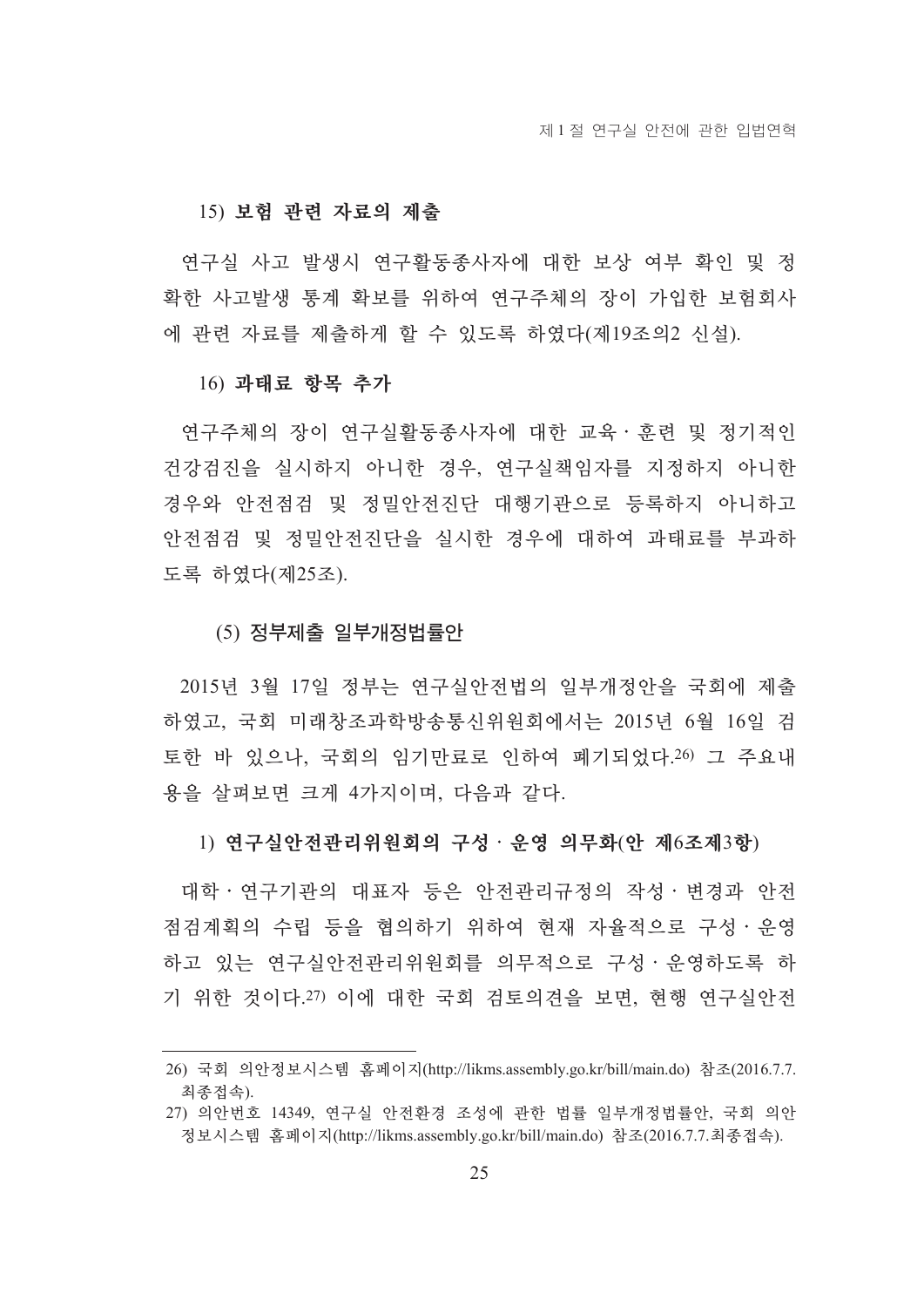법 제6조제3항에서 '여구실안전관리위워회를 구성 · 유영할 수 있다'는 임의규정형태로 규율하고 있는데, 이를 강행 · 의무규정으로 규율을 강 화하고자 하는 것으로 파악되는 바, 현재 자율적으로 위워회를 구성 하여 운영하고 있으며 이를 강제하는 것은 대학 · 연구기관 등의 자율 성을 저해할 우려가 있다고 지적하였다. 28)

#### 2) 여구실의 아저설비 설치(아 제6조의4 시설)

연구주체의 장은 유해하거나 위험한 작업을 필요로 하는 연구실 등 에 연구개발활동 과정에서 발생하는 사고로부터 연구활동종사자와 연 구실의 안전을 확보하기 위하여 필요한 안전설비를 갖추도록 하기 위 한 것이다.29) 이에 대한 국회 검토의견을 보면, 연구실에서 신물질과 장비 등의 활용으로 인해 다양한 위험에 노출되어 있고 연구실 안전 사고가 계속 발생되고 있어 대학 · 연구기관 등의 연구실 안전을 위해 안전설비 설치에 대한 법적 근거를 마련하는 것이 필요하다고 하고 있다.30)

#### 3) 물질안전보건자료 비치 등(안 제6조의5 신설)

연구실책임자는 연구실에서 유해화학물질을 사용하거나 보관하려는 경우에는 해당 유해화학물질의 유해성과 사고 발생 시 대응 방법 등 을 아내하는 물질안전보거자료를 갖추고 과려 교육을 실시하도록 하 기 위한 것이다. 31) 이에 대한 국회 검토의견을 보면, 현재 「산업안전 보건법」 및 하위 법령으로 규율되고 있는 '물질안전보건자료'와 그 적

<sup>28)</sup> 국회 미래창조과학방송통신위원회, 연구실 안전환경 조성에 관한 법률 일부개정 법률안 검토보고서, 2015.6., 4-5면.

<sup>29)</sup> 의안번호 14349, 연구실 안전환경 조성에 관한 법률 일부개정법률안, 국회 의안 정보시스템 홈페이지(http://likms.assemblv.go.kr/bill/main.do) 참조(2016.7.7.최종접속).

<sup>30)</sup> 국회 미래창조과학방송통신위원회, 연구실 안전환경 조성에 관한 법률 일부개정 법률안 검토보고서, 2015.6., 7면.

<sup>31)</sup> 의안번호 14349, 연구실 안전환경 조성에 관한 법률 일부개정법률안, 국회 의안 정보시스템 홈페이지(http://likms.assembly.go.kr/bill/main.do) 참조(2016.7.7.최종접속).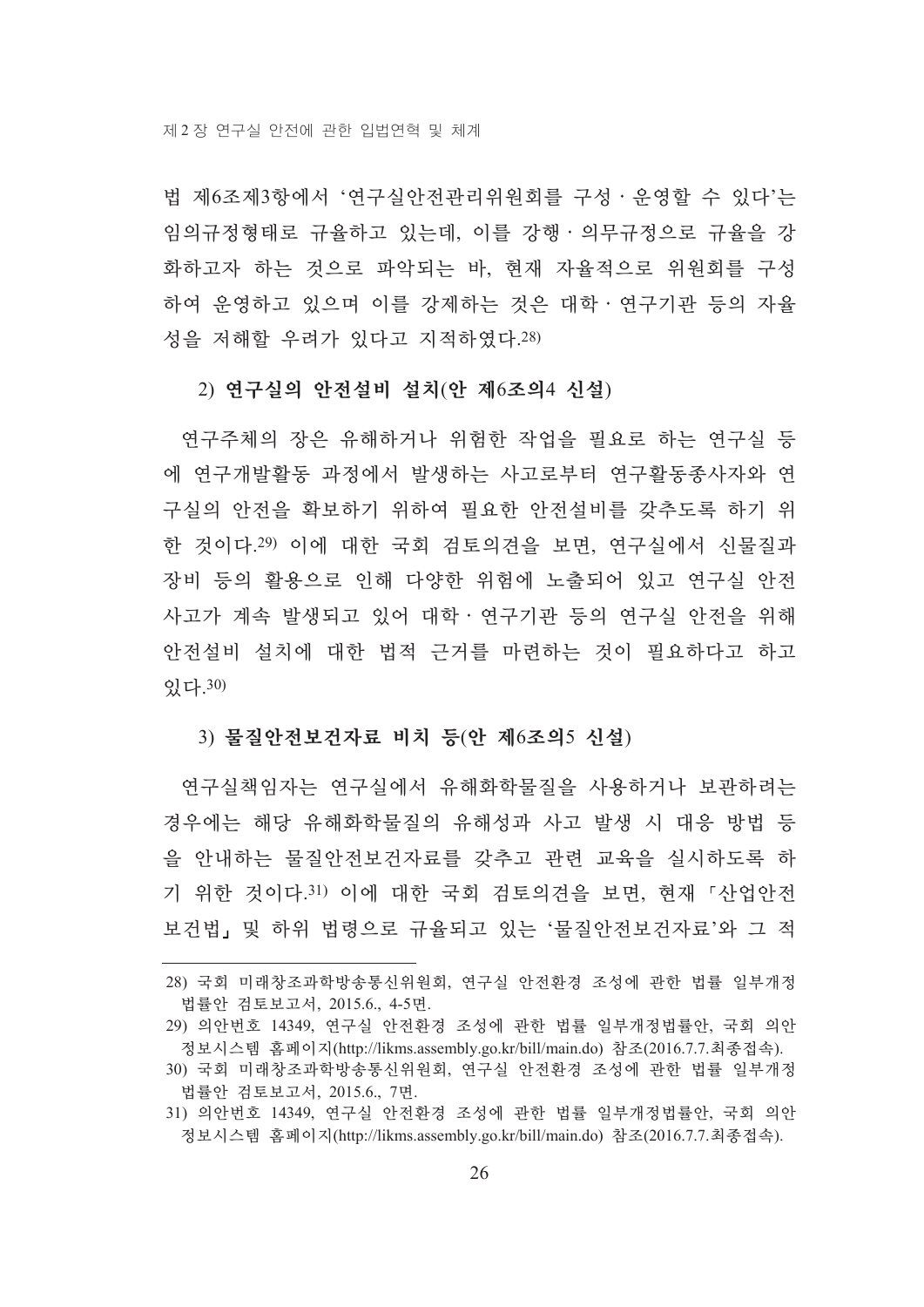용 범위를 달리하여 규율하는 경우 여구실 현장에 혼란을 초래할 우 려가 있으며, 연구실 현장의 '물질안전보건자료'의 비치 현황 등에 대 한 실태 조사가 먼저 이루어져야 하다고 지적하고 있다.32)

#### 4) 위법행위에 대한 시정명령제도 도입(안 제21조의2 시설)

미래창조과학부장관은 연구주체의 장이 연구실안전관리위원회를 구 성·운영하지 아니하거나 안전상의 조치를 취하지 아니한 경우 등에는 상당한 기간을 정하여 그 시정을 명하거나 그 밖에 필요한 조치를 명 할 수 있도록 하기 위한 것이다.33) 이에 대한 국회 검토의견을 보면, 연구실 현장점검 결과를 평가하여 공표하도록 하는 것은 바람직하나, 미래창조과학부의 연구실 안전관리 현장점검 평가 결과와 예산의 지워 등을 연계시키는 것은 신중하게 접근해야 한다고 지적하고 있다.34)

#### 제 2 절 연구실 안전에 관한 입법체계

#### 1. 연구실안전법령의 구조 및 체계

현재 연구실의 안전에 관하여 전반적으로 규율하고 있는 법률은 연 구실아저법이며, 그 하위법령(시행령35), 시행규칙36))이 존재하다. 또하 「여구실 아저점검 및 정밀아저지다에 과하 지침」37) 「아저과리 우수

<sup>32)</sup> 국회 미래창조과학방송통신위원회, 연구실 안전환경 조성에 관한 법률 일부개정 법률안 검토보고서, 2015.6., 12면.

<sup>33)</sup> 의안번호 14349. 연구실 안전화경 조성에 관한 법률 일부개정법률안, 국회 의안 정보시스템 홈페이지(http://likms.assembly.go.kr/bill/main.do) 참조(2016.7.7.최종접속).

<sup>34)</sup> 국회 미래창조과학방송통신위원회, 연구실 안전환경 조성에 관한 법률 일부개정 법률안 검토보고서, 2015.6., 17면.

<sup>35)</sup> 연구실 안전환경 조성에 관한 법률 시행령[시행 2015.7.29.] [대통령령 제26438호, 2015.7.24., 타법개정]

<sup>36)</sup> 연구실 안전환경 조성에 관한 법률 시행규칙[시행 2015.7.1.] [미래창조과학부령 제 44호, 2015.7.1., 일부개정1

<sup>37) [</sup>시행 2015.7.3.] [고시 제2015-47호, 2015.7.3., 제정]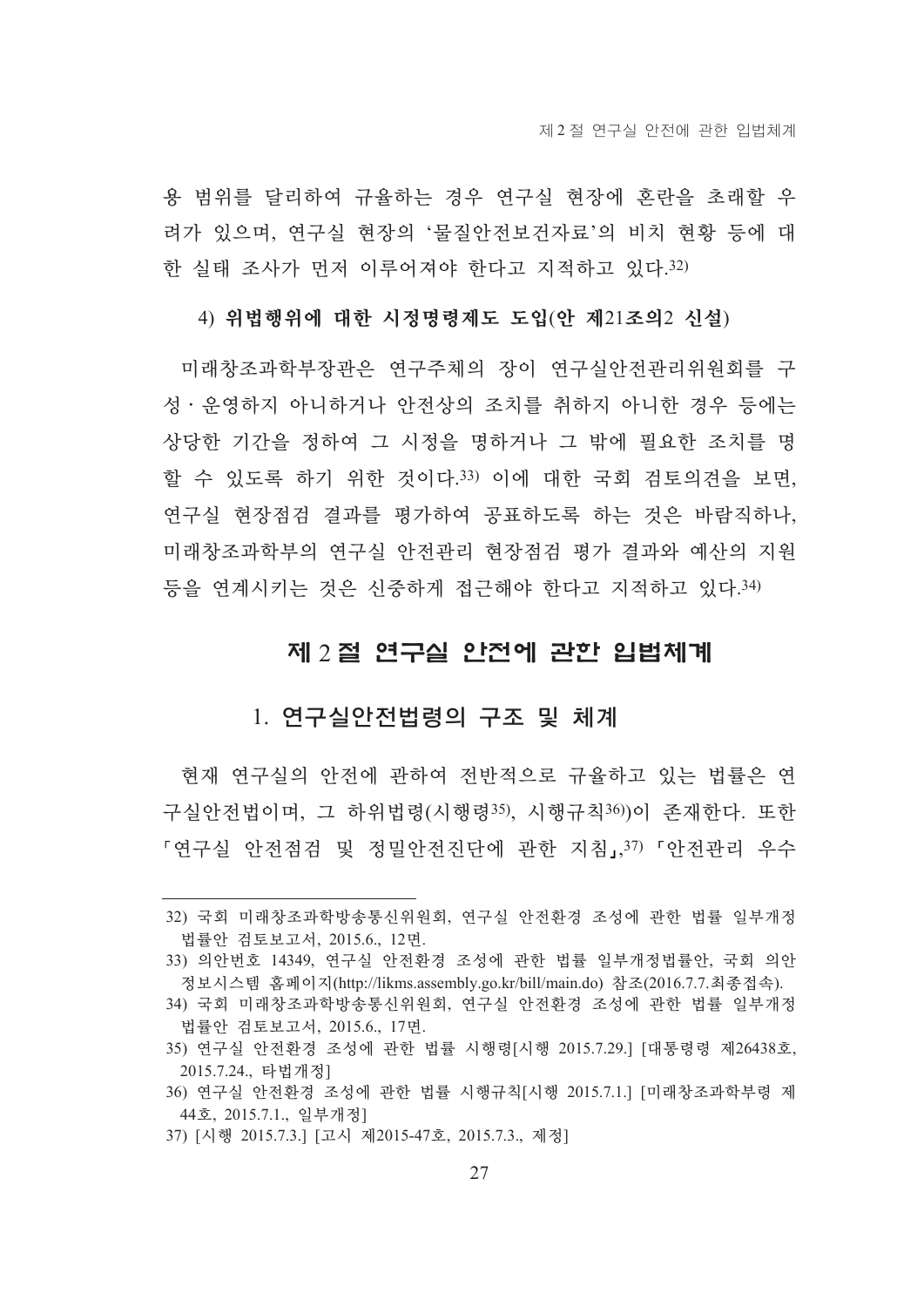연구실 인증제 운영에 관한 규정, 38) 「안전점검 및 정밀안전진단 실 시결과와 실태조사 등의 검토기준 및 절차 등에 관한 고시」, 39) 「연구 실 사전유해인자위험분석 실시에 관한 지침」, 40) 「연구실 안전 및 유 지관리비의 사용내역서 작성에 관한 세부기준, 41) 「연구실 사고조사 반 구성 및 운영규정」42) 등이 시행되고 있다.

#### [표] 연구실 안전관리 법령 체계43)

| 구 분  | 명<br>칭                                                                                                                                                                                                                        |
|------|-------------------------------------------------------------------------------------------------------------------------------------------------------------------------------------------------------------------------------|
| 법 률  | 연구실 안전환경 조성에 관한 법률                                                                                                                                                                                                            |
| 시행령  | 연구실 안전환경 조성에 관한 법률 시행령                                                                                                                                                                                                        |
| 시행규칙 | 연구실 안전환경 조성에 관한 법률 시행규칙                                                                                                                                                                                                       |
| 행정규칙 | 연구실 안전점검 및 정밀안전진단에 관한 지침(고시)<br>안전관리 우수연구실 인증제 운영에 관한 규정(고시)<br>안전점검 및 정밀안전진단 실시결과와 실태조사 등의 검토기준<br>및 절차 등에 관한 고시(고시)<br>연구실 안전 및 유지관리비의 사용내역서 작성에 관한 세부기준<br>(고시)<br>연구실 사고조사반 구성 및 운영규정(훈령)<br>연구실 사전유해인자위험분석 실시에 관한 지침(고시) |

그리고 현행 연구실안전법 및 같은법 시행령, 시행규칙의 구성을 조 문별로 살펴보면 다음과 같다.

38) [시행 2015.7.3.] [고시 제2015-47호, 2015.7.3., 제정]

41) [시행 2015.9.22.] [고시 제2015-67호, 2015.9.22., 일부개정]

- 42) [시행 2015.9.22.] [훈령 제154호, 2015.9.22., 일부개정]
- 43) 미래창조과학부, 2016 연구실안전법해설집, 9면.

<sup>39) [</sup>시행 2015.9.22.] [고시 제2015-70호, 2015.9.22., 일부개정]

<sup>40) [</sup>시행 2016.3.8.] [고시 제2016-33호, 2016.3.8., 제정]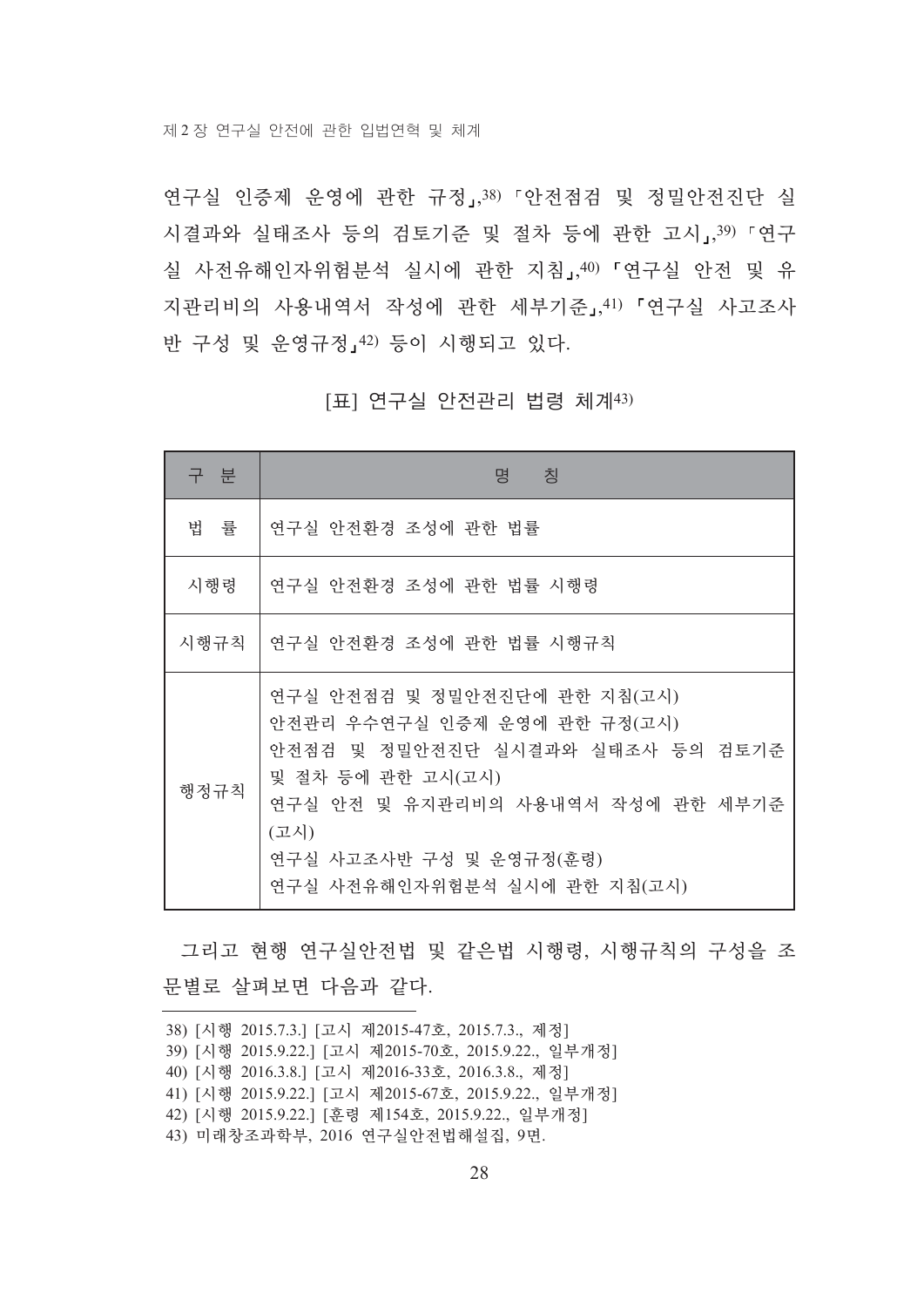# [표] 연구실 안전환경 조성에 관한 법령 조문의 구성 체계44)

| 법 률                  | 시행령                            | 시행규칙                                   |
|----------------------|--------------------------------|----------------------------------------|
| 목 적                  | 목 적                            | 목 적                                    |
| 정 의                  | 정밀안전진단의 실시자                    | 중대 연구실사고의 정의                           |
| 적용범위 등               | 적용범위                           |                                        |
| 정부의 책무               | 연구실 안전환경 등에<br>대한 실태조사         |                                        |
| 연구실 안전환경 조성<br>기본계획  | 연구실 안전환경 조성<br>기본계획의 수립 · 시행 등 |                                        |
| 연구실안전심의위원회           | 연구실안전심의위원회<br>의 구성 및 운영        |                                        |
| 연구실 안전관리의 정보화        | 연구실안전정보시스템<br>의 구축·운영 등        |                                        |
| 연구주체의 장의 책임          |                                |                                        |
| 연구실책임자의<br>지정·운영     | 연구실책임자의 지정                     |                                        |
| 안전관리규정의 작성 및<br>준수 등 |                                | 안전관리규정의 작성 등<br>연구실안전관리위원회의<br>구성 및 운영 |
| 연구실안전환경관리자의<br>지정    | 연구실안전환경관리자<br>지정 및 업무 등        | 연구실안전관리위원회의<br>구성 및 운영                 |
| 안전관리 우수연구실 인증        | 안전관리 우수연구실<br>인증제의 운영          |                                        |
| 안전점검 및 정밀안전진단<br>지침  | 안전점검지침 및<br>정밀안전진단지침의<br>작성 등  |                                        |

44) 법제처 국가법령정보센터 홈페이지(www.law.go.kr) 참조(2016.4.18. 최종접속).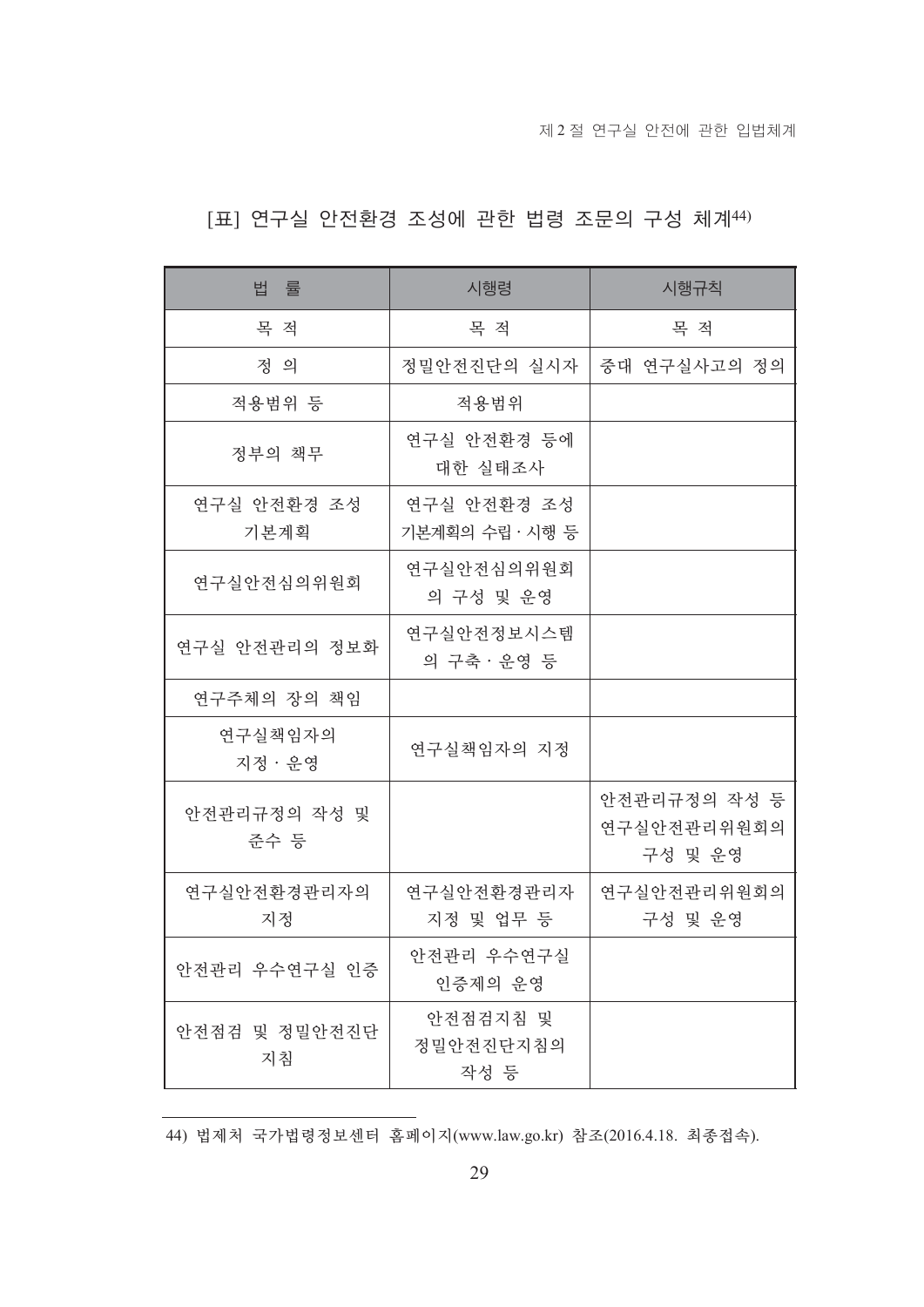#### 제 2 장 연구실 안전에 관한 입법연혁 및 체계

| 법<br>률                         | 시행령                                                                          | 시행규칙                   |
|--------------------------------|------------------------------------------------------------------------------|------------------------|
| 안전점검의 실시                       | 안전점검의 실시 등<br>안전점검 또는<br>정밀안전진단<br>대행기관의 등록 등                                |                        |
| 정밀안전진단의 실시                     | 정밀안전진단의 실시 등<br>안전점검 또는<br>정밀안전진단<br>대행기관의 등록 등                              |                        |
| 안전점검 및 정밀안전진단<br>실시결과의 보고 및 공표 | 안전점검의 실시 등<br>정밀안전진단의 실시 등<br>안전점검 및<br>정밀안전진단 실시<br>결과의 활용 등<br>연구실의 중대한 결함 |                        |
| 안전점검 및 정밀안전진단<br>대행기관의 등록      | 안전점검 또는<br>정밀안전진단<br>대행기관의 등록 등                                              |                        |
| 검 사                            |                                                                              |                        |
| 증표 제시                          |                                                                              | 증 표                    |
| 비용의 부담 등                       | 연구실의 안전 및<br>유지관리비의 계상                                                       | 안전관련 예산의 반영            |
| 보험가입                           | 보험가입 등                                                                       | 보험관련 자료의 제출            |
| 안전점검 및 정밀안전진단<br>실시자의 의무 등     |                                                                              |                        |
| 사고보고                           |                                                                              | 중대 연구실사고 등의<br>보고 및 공표 |
| 사고조사의 실시                       | 사고조사반의 구성 및<br>운영                                                            |                        |
| 연구실 사용제한 등                     |                                                                              |                        |

30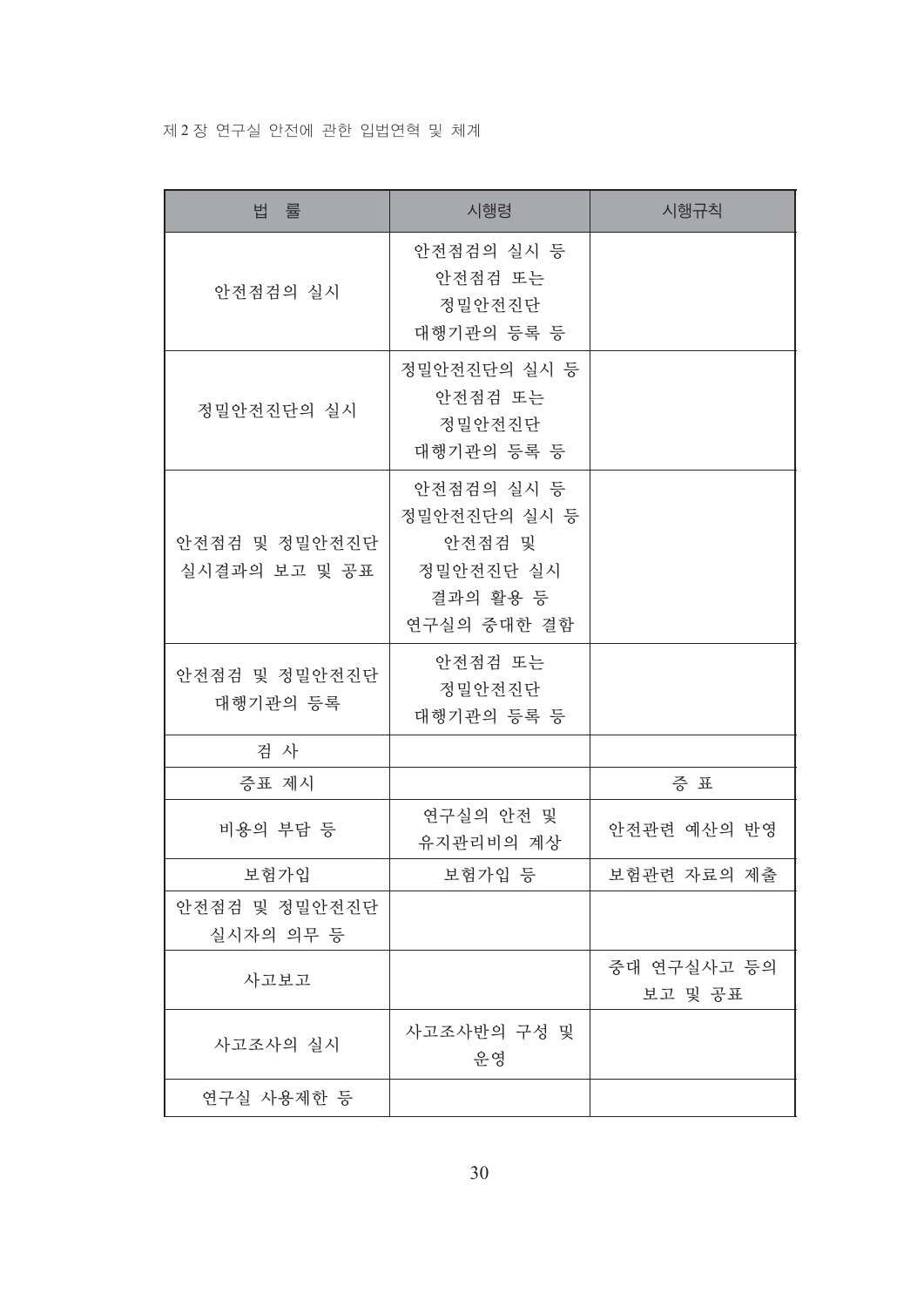제 2 절 연구실 안전에 관한 입법체계

| 법 률                   | 시행령                        | 시행규칙                         |
|-----------------------|----------------------------|------------------------------|
| 교육·훈련 등               | 연구활동종사자에 대한<br>교육·훈련       | 교육 · 훈련의 시간 및 내용<br>건강검진의 실시 |
| 대학 · 연구기관 등의 지원       | 지원대상의 범위 등                 |                              |
| 권역별연구안전지원센터의<br>지정ㆍ운영 | 권역별연구안전지원센<br>터의 지정 · 운영 등 |                              |
| 신 고                   |                            |                              |
| 보험 관련 자료의 제출          |                            | 보험 관련 자료의 제출                 |
| 비밀 유지                 |                            |                              |
| 권한의 위임 · 위탁           |                            |                              |
| 벌 칙                   |                            |                              |
| 벌 칙                   |                            |                              |
| 양벌규정                  |                            |                              |
| 과태료                   | 과태료의 부과기준                  |                              |

# 2. 연구실안전법령의 주요내용

(1) 입법목적

연구실안전법은 대학이나 연구기관 등에 설치된 과학기술분야 연구 실의 안전을 확보함과 동시에 연구실 사고로 인한 피해를 적절하게 보상받을 수 있도록 함으로써 연구자원을 효율적으로 관리하고 나아가 과학기술 연구 · 개발활동 활성화에 기여함을 목적으로 한다(법 제1조).

#### (2) 적용대상 및 범위

이 법의 목적 조항에서도 알 수 있듯이, 적용대상이 되는 '연구실' 은 '대학이나 연구기관 등에 설치된 과학기술분야 연구실(법 제1조)' 이며, '대학이나 연구기관 등'은 법 제2조제1호에서 열거하고 있는 기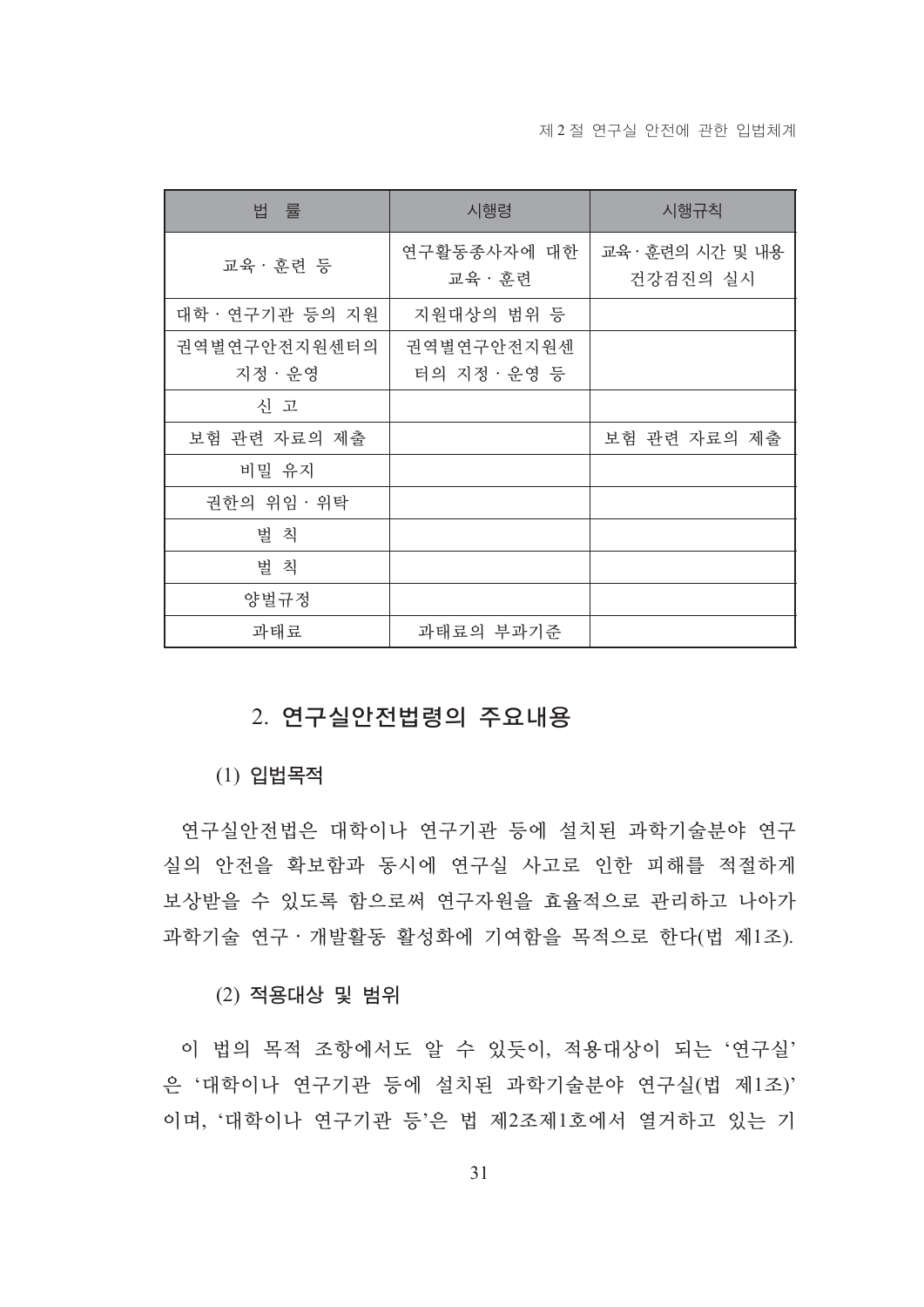과을 말하다. 또하 '여구실'이라 대학 · 여구기과등이 과학기술부야 여 구개발활동을 위하여 시설·장비·연구재료 등을 갖추어 설치한 실험 실 · 실습실 · 실험준비실을 말한다(법 제2조제2호).

그리고 이 법 제3조제1항에서는 이 법의 적용범위를 '대학 · 연구기 관등이 연구개발활동을 수행하기 위하여 설치한 연구실'로 정하고 있 으며, 단서규정을 두어 적용의 예외를 두도록 하고 있다(법 제3조제1 항제2문). 또한 같은 법 시행령 별표1에서는 이 법의 전부 또는 일부 를 적용하지 않는 연구실 및 적용하지 않는 법 규정을 정하고 있는 바, 연구실의 연구활동종사자가 10명 미만인 경우에는 이 법의 전부 를 적용하지 않으며, 기업부설연구소 및「산업안전보건법」,「고압가스 안전관리법」, 「액화석유가스의 안전관리 및 사업법」, 「도시가스사업법」, 「워자력안전법」을 적용받는 연구실의 경우에는 일부 규정을 적용하지 않도록 규정하고 있다.

(3) 책무규정

법 제4조에서는 정부의 책무를 규정하고 있는 바, 연구실의 안전한 환경을 확보하기 위한 연구활동을 지원하는 등 필요한 시책을 수립 · 시행하도록 하고(법 제4조제1항). 여구실 아저과리기술 고도화 및 아 전사고 예방을 위한 연구개발을 추진하고, 유형별 안전관리 표준화 모델과 안전교육 교재를 개발 · 보급하는 등 연구실의 안전환경 조성 을 위한 지워시책을 적극적으로 강구하도록 의무화하고 있다(법 제4 조제2항).

또한 법 제5조에서는 연구주체의 장의 책임을 규정하고 있는 바, 연 구주체의 장은 연구실의 안전유지·관리 및 사고 예방을 철저히 함으 로써 연구실의 안전화경을 확보할 책임을 지도록 하고 있다.

연구활동종사자의 경우에는 연구실 안전관리 및 재해예방을 위한 각종 기준과 규범 등을 준수하고 연구실 안전화경 증진활동에 적극

32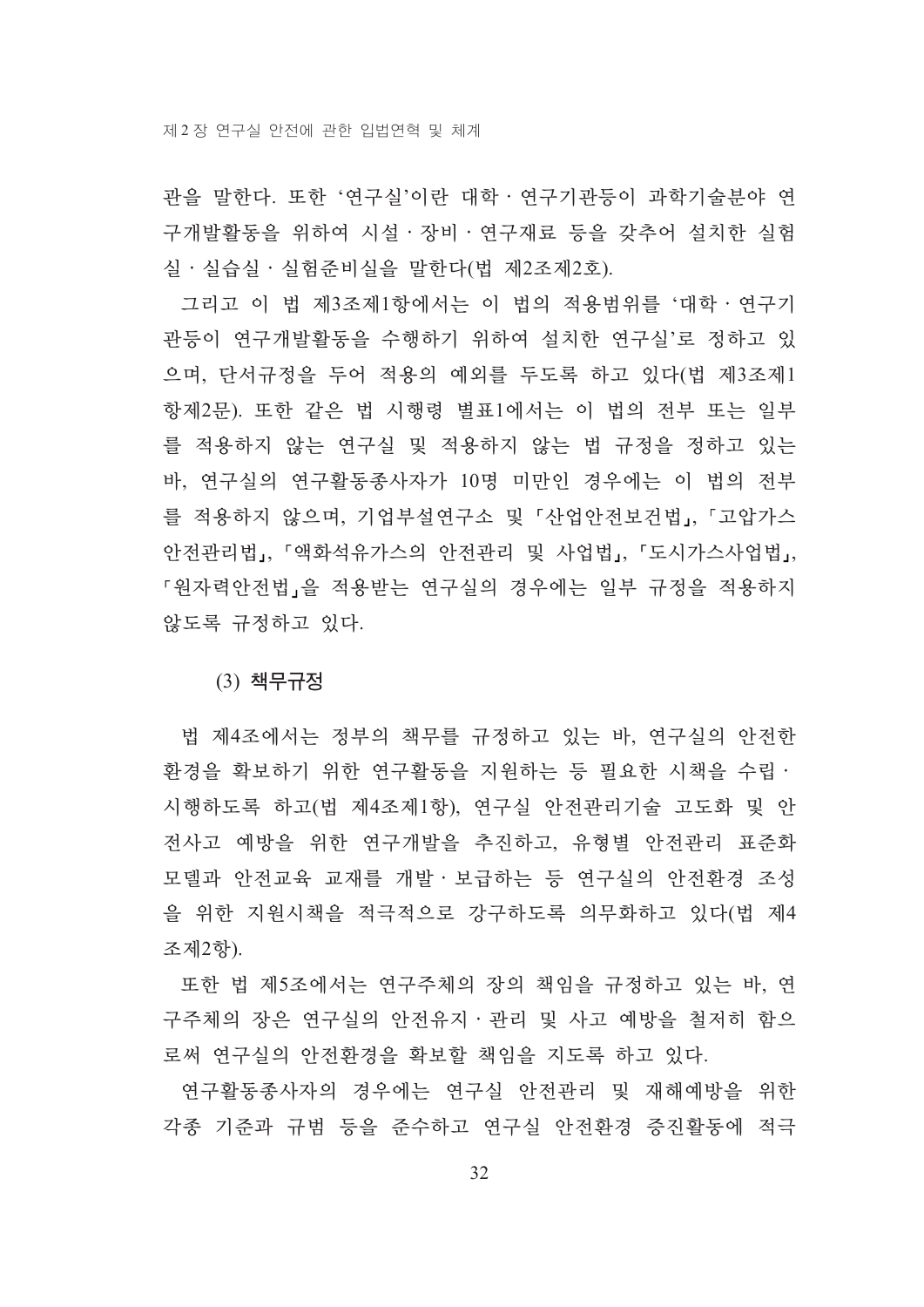참여하여야 한다고 규정하고 있다(법 제18조제6항).

(4) 다른 법률과의 관계

법 제3조제2항에서는 「산업안전보건법」의 적용대상 근로자에 대해 서는 「산업안전보건법」이 정하는 바에 따른다고 규정하고 있다.

#### (5) 여구실 안전환경 조성을 위한 규정

정부는 연구실사고를 예방하고 안전한 연구환경을 조성하기 위하여 5년마다 연구실 안전환경 조성 기본계획을 수립 · 시행하여야 하며(법 제4조의2제1항), 이 기본계획은 연구실안전심의위워회의 심의를 거쳐 확정한다(법 제4조의2제2항). 기본계획에는 연구실 안전환경조성을 위 한 발전목표 및 정책의 기본방향, 연구실 안전관리 기술 고도화 및 연구실사고 예방을 위한 연구개발, 연구실 유형별 안전관리 표준화 모델 개발, 연구실 안전교육 교재의 개발 · 보급 및 안전교육 실시, 연 구실 안전관리의 정보화 추진, 안전관리 우수연구실 인증제 운영, 연 구실의 안전환경 조성 및 개선을 위한 사업 추진, 권역별연구안전지 원센터 지정 · 운영, 연구활동종사자 안전 및 건강의 보호 · 증진, 그 밖에 연구실사고 예방 및 안전환경 조성에 관한 중요사항이 포함되어 야 한다((법 제4조의2제3항).

그리고 연구실 안전환경 조성에 관한 사항을 심의하기 위하여 미래 창조과학부에 연구실안전심의위원회를 두도록 하며, 기본계획 수립ㆍ 시행에 관한 사항, 연구실 안전화경 조성에 관한 주요정책의 총괄ㆍ 조정에 관한 사항, 연구실 유형별 안전관리 표준화 모델과 안전교육 교재의 개발 · 보급에 관한 사항, 연구실사고 예방 및 사고발생 시 대 책에 과하 사항, 여구실 아저점검 및 정밀아저지다 지침의 작성ㆍ변 경에 관한 사항, 그 밖에 연구실 안전화경 조성에 관하여 위워장이 부의하는 사항을 심의하도록 규정하고 있다(법 제4조의3제1항).

33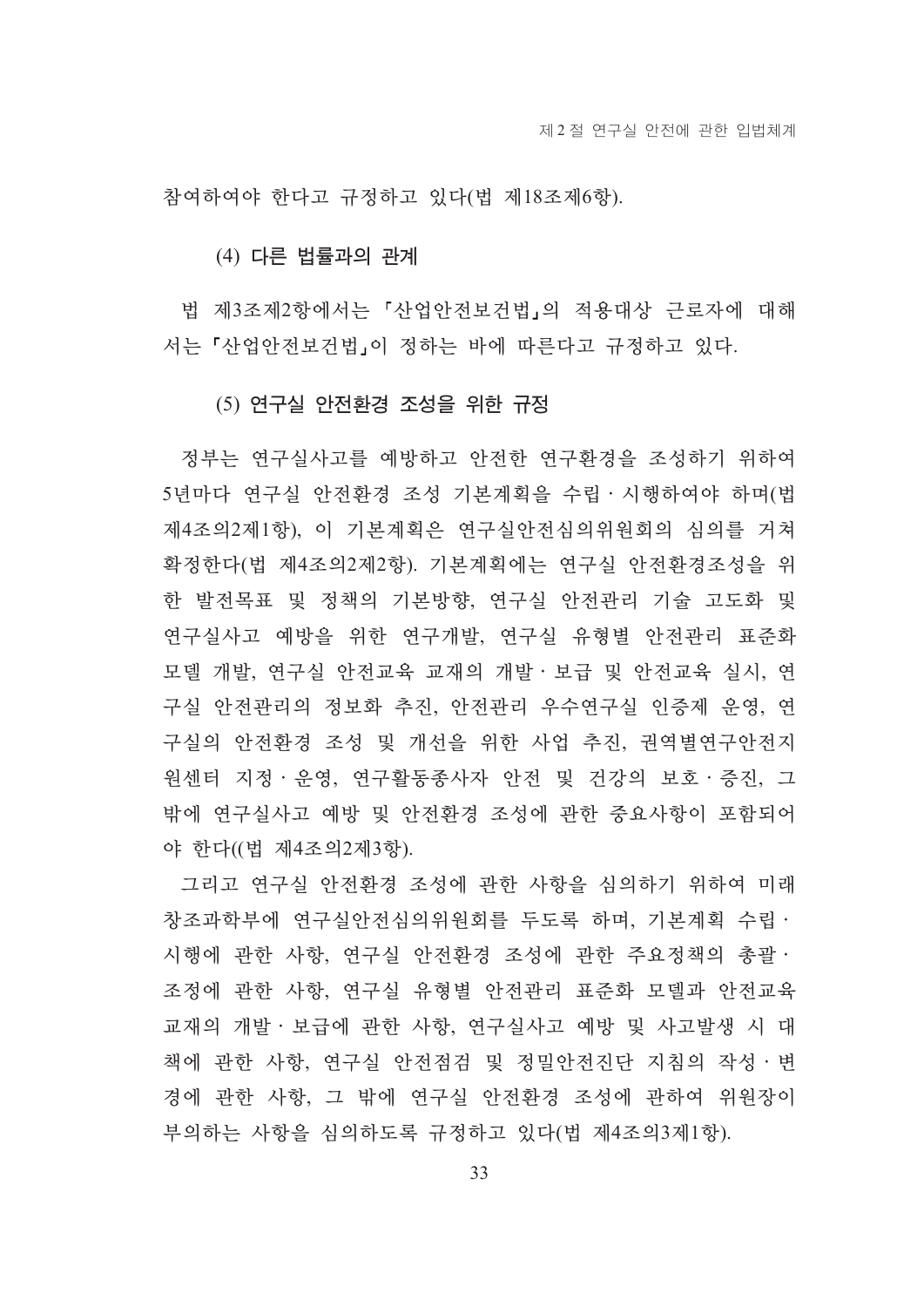연구주체의 장은 연구실의 안전을 유지과리하기 위하여 안전과리규 정을 작성하여 각 연구실에 게시 또는 비치하고, 이를 연구활동종사 자에게 알려야 하며(법 제6조제1항).45) 여구주체의 장 및 여구활동종 사자는 안전관리규정을 성실히 준수하여야 할 의무를 가진다(법 제6 조제2항).

#### (6) 연구실의 안전점검 및 안전진단 등

여구실아저법 제5조의2제1항에 따르며 여구주체의 장은 여구실 사 고예방 및 연구활동종사자의 안전 확보를 위하여 각 연구실에 연구실 책임자를 지정하여야 하며,46) 여구실책임자는 여구실 내에서 이루어 지는 교육 및 연구개발활동의 안전에 관한 책임을 진다(법 제5조의2 제2항). 또한 연구실책임자는 해당 연구실의 안전관리 업무를 효율적 으로 수행하기 위하여 연구실안전관리담당자를 지정할 수 있으며(법 제5조의2제3항), 연구활동종사자를 대상으로 해당 연구실의 유해인자 에 관한 교육을 실시하여야 한다(법 제5조의2제4항). 또한 사전유해인

- 3. 주기적 아저교육의 실시에 과한 사항
- 4. 연구실 안전표식의 설치 또는 부착
- 5. 연구실사고 또는 중대 연구실사고(이하 "사고"라 한다) 발생 시 긴급대처방안과 행동요령에 관한 사항
- 6. 사고조사 및 후속대책수립에 관한 사항
- 7. 연구실 안전관리비 계상 및 사용에 관한 사항
- 8. 여구실 유형별 아저과리에 과하 사항
- 9. 그 밖의 안전관리에 관한 사항
- 46) 연구실책임자는 대학 · 연구기관등의 연구책임자 또는 조교수 이상의 직에 재직 하는 사람, 해당 연구실의 연구개발활동과 연구활동종사자를 직접 지도 · 관리 · 감 독하는 사람, 해당 연구실의 사용 및 안전에 관한 권한과 책임을 가진 사람의 요건 을 모두 갖춘 사람1명을 연구실책임자로 지정하여야 한다(같은 법 시행령 제4조의 5제1항).

<sup>45)</sup> 해당 안전관리규정에는 다음 사항이 포함되어야 한다(법 제6조제1항).

<sup>1.</sup> 안전관리조직체계 및 그 직무에 관한 사항

<sup>2.</sup> 연구실안전환경관리자, 연구실책임자의 권한과 책임 및 연구실안전관리담당자의 지정에 과한 사항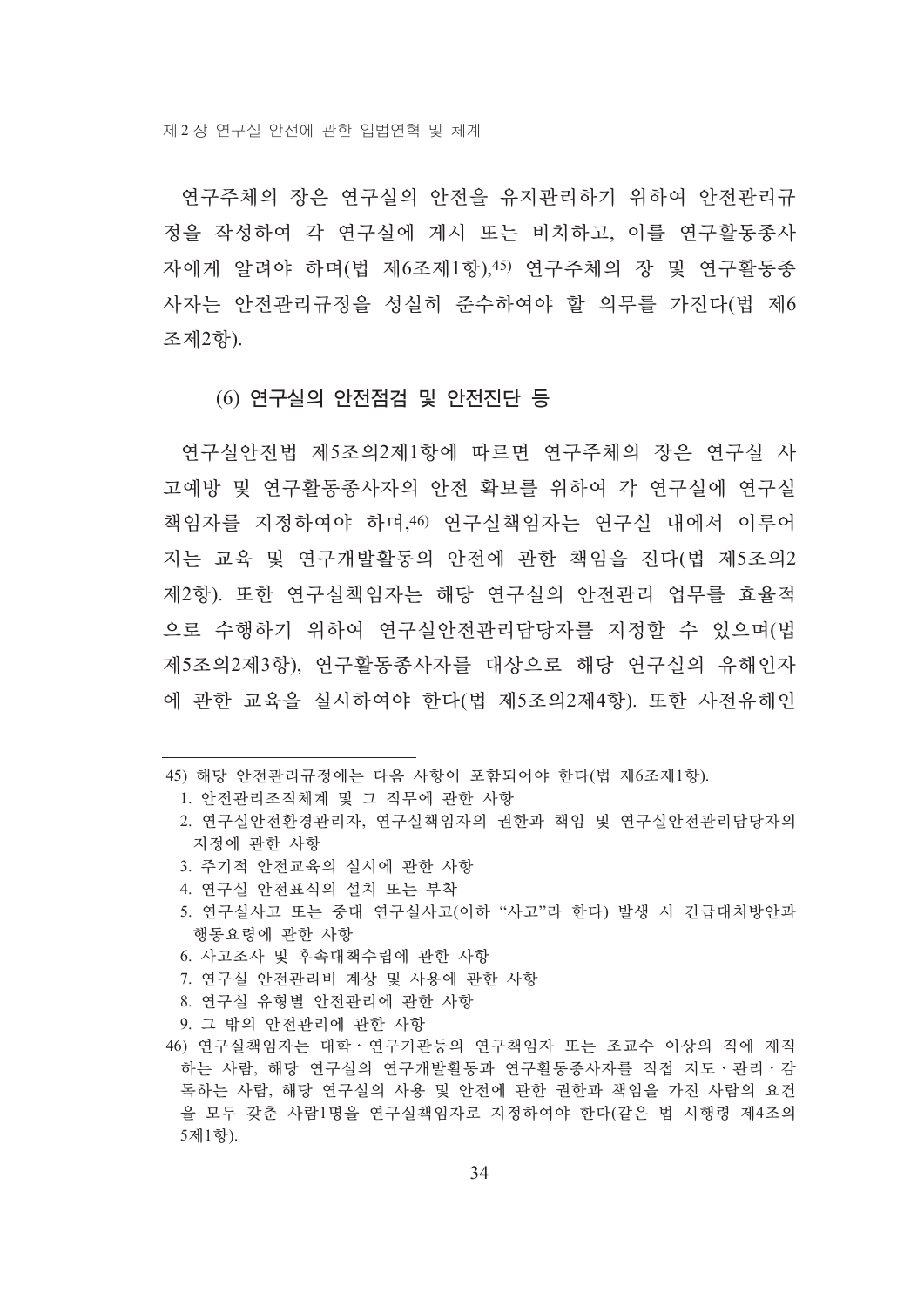자위험부석을 실시하여 여구주체의 장에게 보고하여야 하다(법 제5조 의2제5항).47)

그리고 연구주체의 장은 연구실의 기능 및 안전을 유지관리하기 위 하여 안전점검지침에 따라 소관 연구실에 관한 안전점검48)을 실시하 여야 하며(법 제8조제1항), 실시 결과 연구실의 재해예방과 안전성 확 보 등을 위하여 필요하다고 인정하는 경우에는 정밀안전진단지침49)에 따라 정밀안전진단50)을 실시하여야 한다(법 제9조제1항). 안전점검이 나 정밀안전점검을 실시하는 경우 연구주체의 장은 대통령령으로 정 하는 요건을 갖추어 실시하거나 법 제10조의251)에 따라 등록된 대행 기관으로 하여금 대행하게 할 수 있다(법 제8조제3항 및 제9조제3항). 안전점검 및 정밀안전진단의 실시 결과에 따라 연구주체의 장은 연 구활동종사자 또는 공중의 안전한 이용을 위하여 긴급한 조치가 필요 하다고 판다되는 경우에는 연구실의 사용제하ㆍ금지 또는 철거 등 안 전상의 조치를 취하여야 한다(법 제17조제1항).52) 연구활동종사자는 연 구개발활동을 수행함에 있어 연구실의 안전한 이용에 중대한 문제가 발생하거나 발생할 가능성이 있어 연구실에서 긴급한 조치가 필요하

47) 연구실책임자는 연구개발활동의 시작 전에 해당 연구실의 안전 현황, 해당 연구 실의 유해인자별 위험분석, 여구실안전계획 및 비상조치계획이 포함된 사전유해인 자위험부석을 실시하여야 하다(같은 법 시행령 제4조의5제2항).

- 49) 정밀안전진단지침에는 유해·위험물질별 노출도 평가에 관한 사항, 유해·위험물 질별 취급 및 관리에 관한 사항, 유해 · 위험물질별 사전 영향 평가 · 분석에 관한 사항이 포함되어야 한다(법 제7조제1항).
- 50) "정밀안전진단"이란 연구실에서 발생할 수 있는 재해를 예방하기 위하여 잠재적 위험성의 발견과 그 개선대책의 수립을 목적으로 대통령령이 정하는 기준 또는 자 격을 갖춘 자가 실시하는 조사 · 평가를 말하다(법 제2조제6호).
- 51) 법 제10조의2에서는 안전점검 및 정밀안전진단 대행기관의 등록 요건 및 절차 등을 규정하고 있다.

<sup>48)&</sup>quot;안전점검"이란 경험과 기술을 갖춘 자가 육안 또는 점검기구 등에 의하여 검사 를 실시함으로써 연구실에 내재되어 있는 위험요이을 조사하는 행위를 말한다(법 제2조제5호)

<sup>52)</sup> 이 경우 법 제16조의 사고조사 결과에 따라서도 해당 조치의 의무가 있다(법 제 17조제1항).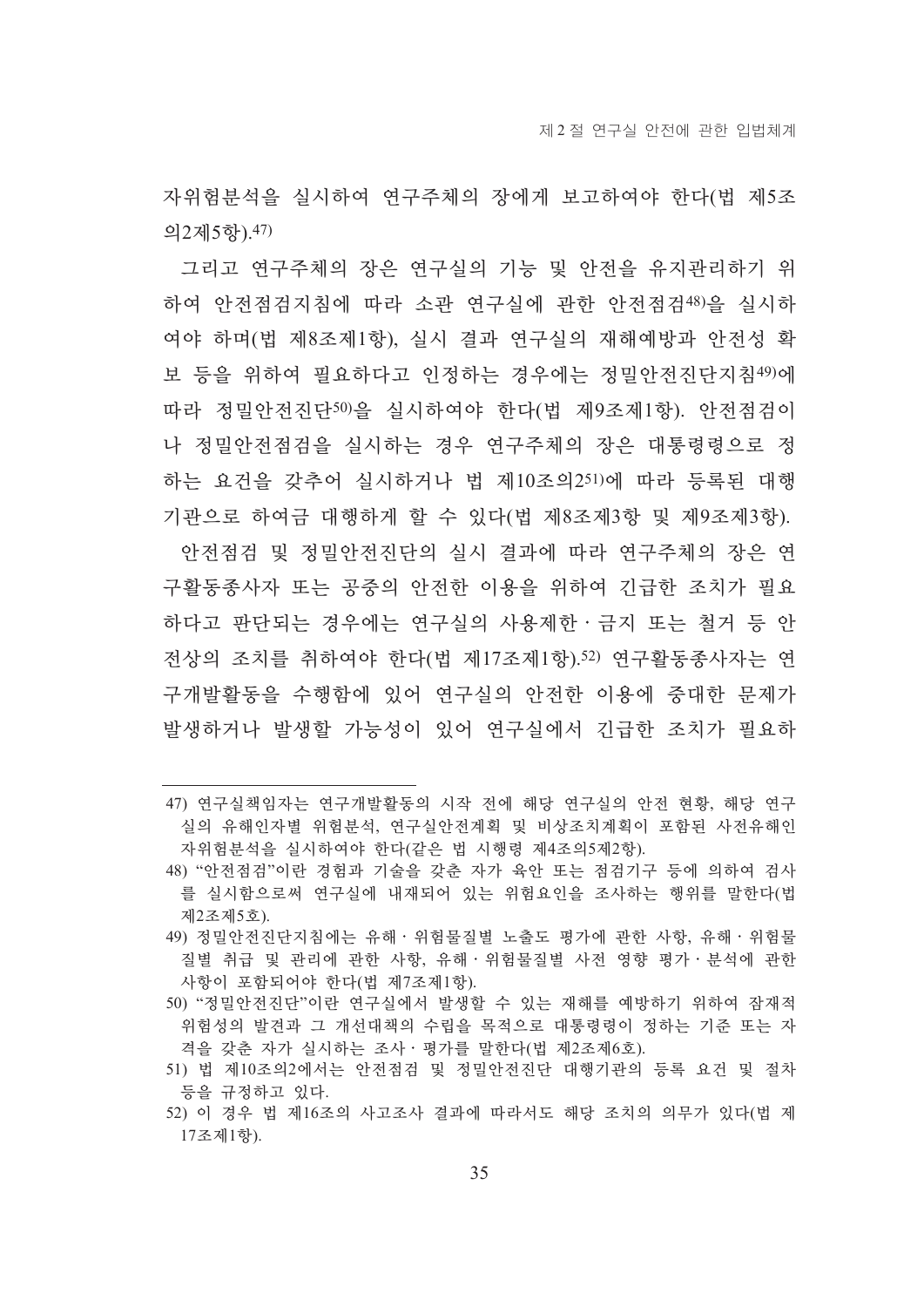다고 파다되는 경우에는 직접 여구실의 사용제한 등의 필요한 조치를 취할 수 있으며, 이 경우 연구주체의 장에게 그 사실을 지체 없이 보 고하여야 하다(법 제17조제2항).

#### (7) 안전사고에 대한 대응 및 보상

연구주체의 장은 연구실의 사고가 발생한 경우에는 미래창조과학부 장관에게 보고하여야 하며, 53) 이를 공표하여야 한다(법 제15조의2).

미래창조과학부장관은 연구실에 사고가 발생한 경우 그 재발을 방 지하기 위하여 연구주체의 장에게 사고 과련 자료의 제출을 요청할 수 있고, 필요하다고 인정되는 경우에는 사고가 발생한 연구실에 대 하여 관련 전문가에게 사고경위 및 사고워인 등을 조사하게 할 수 있 다(법 제16조제1항). 이 경우 사고조사반은 연구실 안전과 관련한 업 무를 수행하는 관계공무원, 시행령 제10조제1호에 따른 기술사, 연구 주체의 장이 추천하는 안전분야 전문가, 그 밖에 사고조사에 필요한 경험과 학식이 풍부한 전문가로 구성하여 운영할 수 있다(같은법 시 행령 제16조제1항).

그리고 연구주체의 장은 연구활동종사자의 상해 사망에 대비하여 연구활동종사자를 피보험자 및 수익자로 하는 보험에 가입하여야 하 며(법 제14조제1항), 이 경우 보험가입에 필요한 비용을 매년 예사에 계상하여야 하다(법 제14조제2항). 54)

<sup>53)</sup> 연구주체의 장은 중대 연구실사고가 발생한 경우에는 지체없이 사고발생 개요 및 피해상황, 사고조치 및 전망, 그 밖의 중요한 사항을 미래창조과학부장관에게 전화, 팩스, 전자우편이나 그 밖에 적절한 방법으로 보고하여야 한다(같은법 시행 규칙 제8조의2제1항). 여기서 "중대 여구실사고"라 여구실사고 중 손해 또는 훼손 의 정도가 심한 사고를 말한다(법 제2조제8호).

<sup>54)</sup> 보험가입의 기준에 관하여는 같은법 시행령 제15조제1항에서 정하고 있는 바, 연 구주체의 장이 가입하여야 하는 보험의 종류는 연구실에서 발생한 사고로 인한 부 상 · 질병 · 신체상해 · 사망 등 생명 및 신체상의 손해를 보상하는 내용이 포함된 보험으로 한다. 그리고 해당보험가입 대상에서 「사업재해보상보험법」、「공무워연금 법」, 「사립학교교원 연금법」, 「군인연금법」에 따라 제1항에 규정된 보상이 행하여지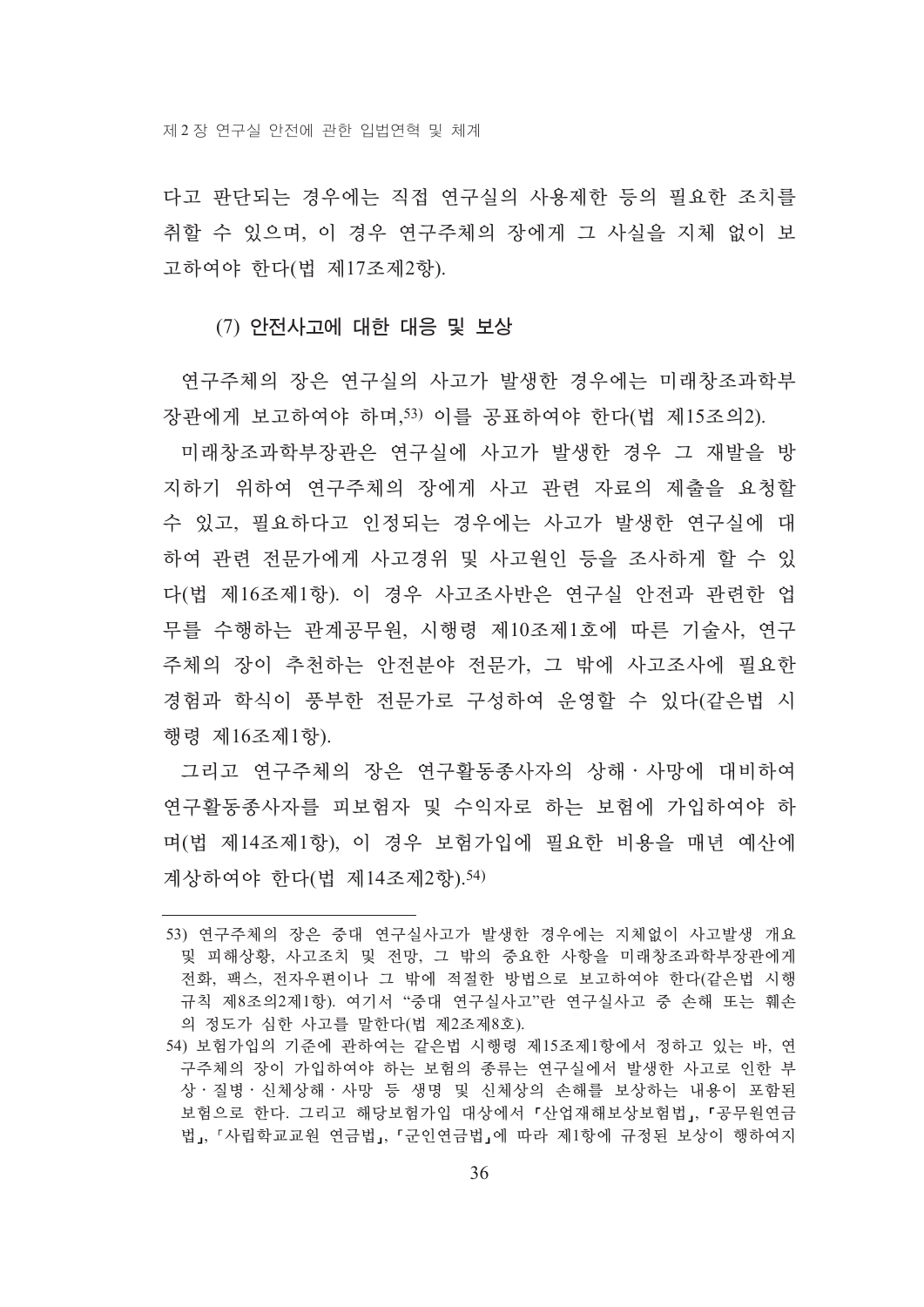#### (8) 안전환경 조성을 위한 지원

연구주체의 장은 연구실의 안전관리에 관한 정보를 연구활동종사자 에게 제공하여야 하며(법 제18조제1항), 연구활동종사자에 대하여 연 구실 사용에 따르는 안전성 확보 및 사고예방에 필요한 교육ㆍ훈련을 실시하여야 한다(법 제18조제2항). 연구실안전환경관리자55)는 연구실 안전에 관한 전문교육을 받아야 한다(법 제18조제3항).

연구활동종사자는 연구실안전법에서 정하는 연구실 안전관리 및 재 해예방을 위한 각종 기준과 규범을 준수하고 연구실 안전환경 증진활 동에 적극 참여하여야 한다(법 제18조제6항).

이러한 교육 · 후련뿐만 아니라 이 법에서는 건강검진에 관해서도 규 율하고 있는 바, 여구주체의 장은 인체에 치명적인 위험물질 및 바이 러스 등에 노출될 위험성이 있는 여구활동종사자에 대하여 정기적인 건강검진을 실시하여야 한다(법 제18조제4항). 건강검진에 관한 구체적 인 사항은 같은법 시행규칙 제10조에서 정하고 있는 바, 「산업안전보 건법 시행령, 제29조에 따른 유해물질 및 같은 법 시행규칙 별표 12의 2에 따른 유해인자를 취급하는 연구활동종사자에 대하여 일반건강검진 과 특수건강검진을 실시하여야 한다(같은법 시행규칙 제10조제1항).

또한 연구실의 안전관리 역량을 강화하고 표준모델을 발굴·확산하 기 위하여 미래창조과학부장관은 안전관리 우수연구실 인증을 할 수 있으며(법 제6조의3제1항), 정부는 대학 · 연구기관등과 연구실의 안전 관리와 관련 있는 연구 또는 사업을 추진하는 비영리 법인 또는 단체 등에 대하여 그 연구 등의 추진에 필요한 비용의 전부 또는 일부를 지원할 수 있다(법 제18조의2제1항).

는 여구활동종사자는 제외한다(같은법 시행령 제15조제2항).

<sup>55)</sup> 법 제6조의2제1항에 따라 지정된 연구실안전환경관리자.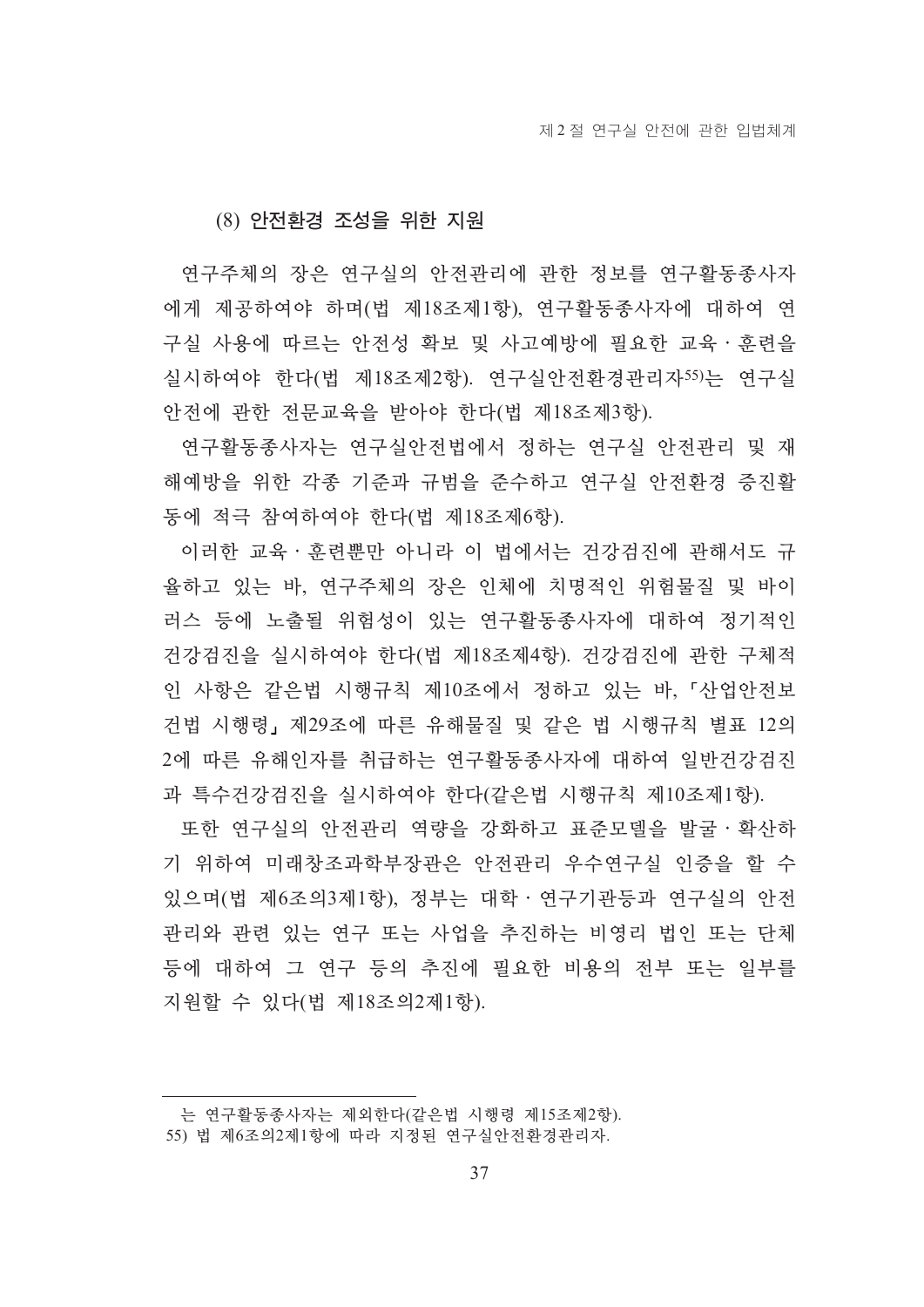## 제 1절 연구실안전법의 법적 문제점

#### 1. 형식적 체계성

 $(1)$  개 요

연구실안전법의 법적 문제점으로서 우선 법규정의 형식적 체계성이 미흡하다는 점을 지적할 수 있다. 법률은 통상적으로 장(章), 절(節), 개별 조항들로 이루어진 구조로 되어 있으며,50 이러한 요소들이 법 률 내에서 적정하고 체계적으로 배치 또는 배분될 필요가 있다. 즉 장과 다른 장 사이에 규율조항들의 비중은 적정한지, 장 또는 절에 포함된 개별 조항들의 내용이 적정한지, 장과 절 그리고 개별조항들 의 순서와 배치가 합리적으로 구성되어 있는지 여부 등은 법규정의 형식적 체계성에 해당하는 문제들이며, 법규정에 대한 실체적 판단에 앞서 필수적으로 검토되어야 할 사항이라고 하겠다. 이러한 법규정의 형식적 체계성은 해당 법률에 대한 일반 국민 또는 관련 실무자들의 이해도를 높임으로써 종국적으로는 법률의 집행력과 실효성을 제고할 수 있다는 점에서 적지 않은 의의가 있다고 할 것이다. 다시 말해 법 규정의 형식적 체계성은 법률을 형성하는 형식적 요소들이 체계적으 로 배치되어 있는 것이라고 하겠다. 앞서 언급한 것처럼 이러한 형식 적 체계성에 대한 판단은 주로 법률 전체의 장ㆍ절 배치의 적정성, 각 장·절 내에 포함된 조항들의 배치 및 양적인 규율 비중의 균형성 등에 초점을 두고 있다. 이러한 법규정의 형식적 체계성이라는 측면

<sup>56)</sup> 물론 법률의 조문이 많을 경우 「민법」, 「형법」 등의 경우처럼 장 위에 편(編)을 두기도 한다(법제처, 법령입안심사기준, 2012, 82면).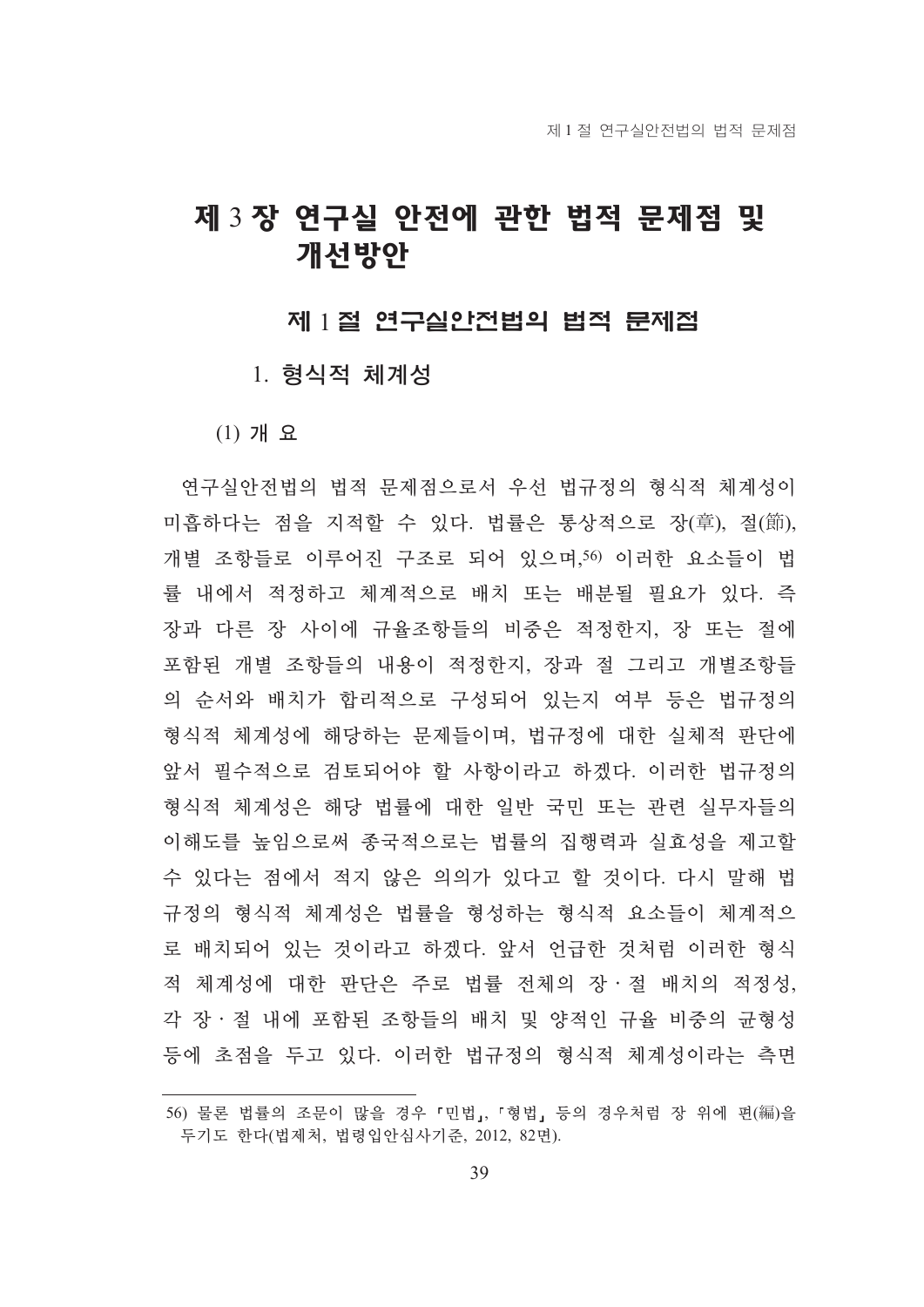에서 볼 때 연구실안전법은 몇 가지 법적 문제점들이 발견된다. 이하 에서는 연구실안전법 개별 장간에 규율조항들의 비중이 적정한지, 장 에 포함된 개별 조항들의 배치가 적정한지, 그리고 개별조항들의 순 서와 배치가 합리적으로 구성되어 있는지 여부 등을 중심으로 연구실 안전법의 법적 문제점을 고찰하여 보기로 한다.

#### (2) 장(章) 배치의 적정성

법규정의 형식적 체계성이라는 차원에서 연구실안전법의 장(章) 배 치가 적정한지 여부를 살펴보기로 한다. 현행 연구실안전법은 4개의 장, 총 36개조로서 제1장(총칙), 제2장(연구실의 안전조치), 제3장(보 칙), 제4장(벌칙)으로 구성되어 있으며, 각 장 내에 별도의 절은 편제 되어 있지 않다. 보다 상세하게 살펴보면 목적과 정의 조항들을 포함 하고 있는 제1장 '총칙'의 장은 8개조, 제2장 '연구실의 안전조치'는 20개조, 제3장 '보칙'의 장은 4개조, 마지막 제4장 '벌칙'의 장은 4개 조로 구성되어 있다. 제2장을 제외한 나머지 장은 총칙, 보칙, 벌칙 등의 여타 법률들에서 거의 필수적으로 포함되는 기본적인 규정사항 을 담고 있으며, 연구실안전법의 실체적 규정들은 모두 제2장에서 집 중적으로 포함되어 있다는 것을 알 수 있다. 특히 연구실안전법 제1 조는 동법의 목적을 '과학기술분야 연구실의 안전을 확보함'과 동시에 '연구실 사고로 인한 피해를 적절하게 보상받을 수 있도록' 하는 것을 규정하고 있는바, 연구실 안전 확보를 위한 규율 이외에 연구실 사고 로 인한 피해 보상 체계가 형식상 명시적으로 편제되는 것이 타당함 에도 불구하고, '연구실의 안전조치'를 표제로 하는 제2장에 대부분의 실체적 조항들을 포함시킴으로써 법률 전체의 규율균형성을 충실하게 확보하지 못하여 법률에 대한 이해도를 크게 저하시키고 있다고 볼 수 있다. 연구실안전법 제2장 '연구실의 안전조치'부분은 동법이 지 향하는 입법목적을 체계적으로 구성하고 있지 못함에도 실체적 규율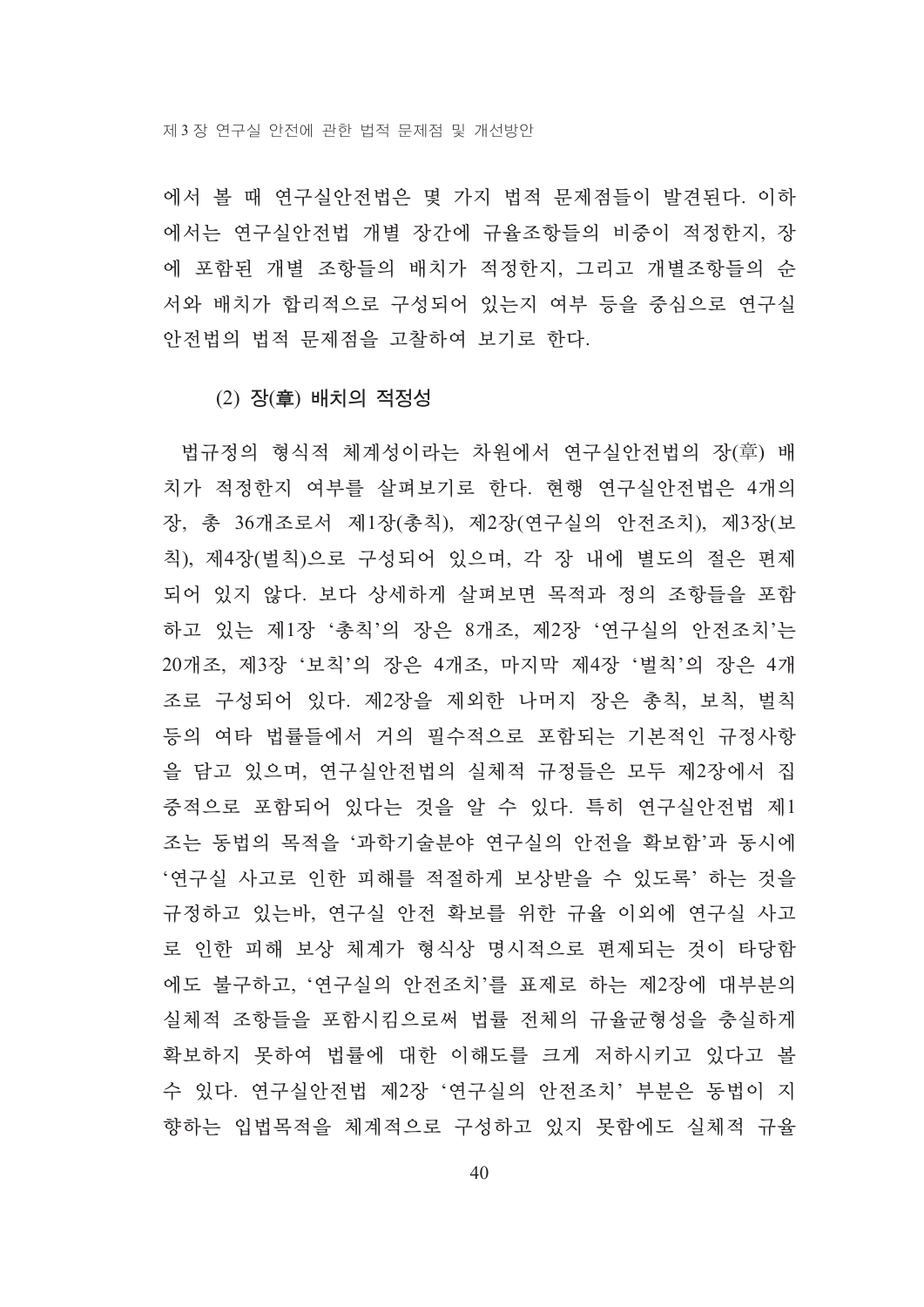의 장으로서는 유일하다는 점, 다른 장과 비교할 때 포함된 조항수(규 율의 내용)가 과도하다는 점 등을 고려할 때 법적인 문제-형식적 체계 성-를 가지고 있다고 볼 수 있다. 따라서 해당 법률 제2장에서 규율하 고 있는 조항들을 적절하게 분류하여 이들을 포함하는 별도의 장을 편성하고, 필요에 따라서는 개별 장의 규율내용들을 합리적으로 나누 어 규율할 수 있는 별도의 절을 편제시키는 방안을 검토해볼 필요가 있다.

#### (3) 장(章) 내에 포함된 개별조항들의 배치 적정성

두 번째 법적 문제점으로 연구실안전법의 개별 장에 포함된 조항들 이 적정하게 배치되어 있는지도 살펴볼 필요가 있다. 우선 제1장 총 칙에는 2014. 12. 30. 개정(법률 제12873호)으로 신설된 제4조의2(연구 실 안전화경 조성 기본계획), 제4조의3(연구실안전심의위원회), 제4조 의4(연구실 안전관리의 정보화) 등의 조항이 포함되어 있다. 물론 법 령의 총칙 부분에 어떠한 규율을 필수적으로 포함해야 한다는 등의 확립된 입법상의 원칙이 존재한다고 보기는 어렵고,57) 개별 입법례에 있어서도 다양한 총칙의 규율 형태가 존재하는 것이 사실이다. 하지 만 목적규정, 기본이념 규정, 정의 규정, 해석 규정, 국가 등의 책무 · 책임 · 정책수립의무 등에 관한 규정, 적용 범위 규정, 다른 법령과의 관계 등이 총칙 규정의 내용 및 순서로서 제시되는 것이 일반적이 다.58) 이에 비추어 볼 때 연구실안전법은 연구실 안전화경 조성 기본 계획(제4조의2), 연구실안전심의위원회(제4조의3), 연구실 안전관리의 정보화(제4조의4)에 관한 조문들을 총칙에 모두 포함시키고 있어 그 배치의 적정성에 의문이 제기된다. 위 사항들은 연구실 안전환경 조 성 및 안전관리의 효과적인 추진을 위한 계획·주체·정책 등에 관한

<sup>57)</sup> 법제처, 법령입안심사기준, 2012, 81면,

<sup>58)</sup> 법제처, 법령입안심사기준, 2012, 83면.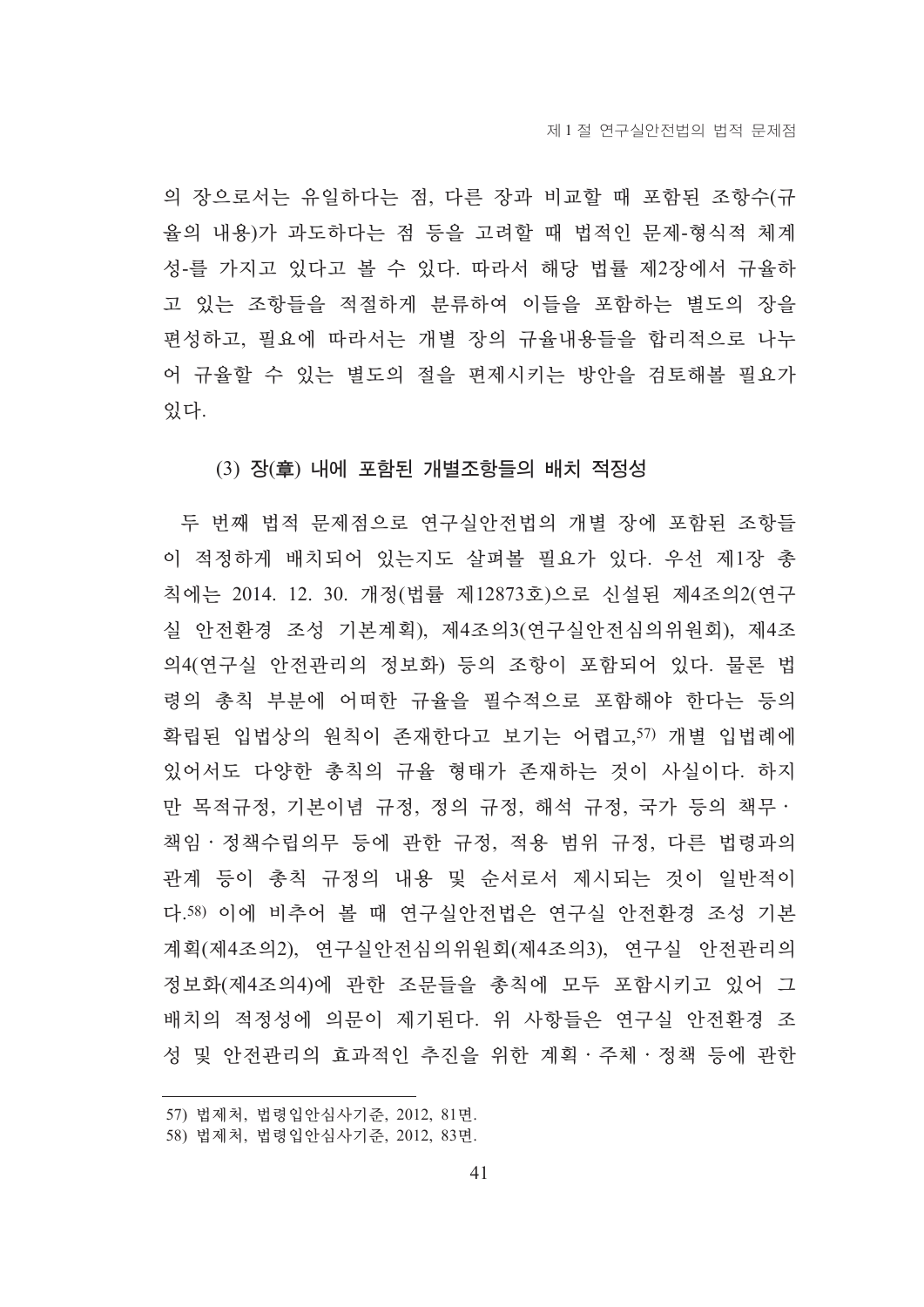규율로서, 제1장 총칙에 두는 것보다 실체적인 규율의 장에 두는 것 이 보다 적합하다고 할 수 있다.

앞서 살펴본 것처럼 연구실안전법에 있어서 실체적 규율의 핵심부 분이라고 할 수 있는 제2장의 경우 '연구실의 안전조치'라는 장제목 하에 이 법의 실체적인 규율사항들을 대부분 담고 있는 것도 장(章) 내에 포함된 개별조항들의 배치 적정성이라는 관점에서 다시 한번 문 제점으로 지적되어야 할 사항이다. 즉 연구실안전법 제2장이 표방하 는 것이 '연구실의 안전조치'에 관한 규율임에도 불구하고 이 장에서 포함하고 있는 조항은 연구실의 안전조치와 관련된 것 이외에 대학 · 연구기관등의 지원(제18조의2), 권역별연구안전지원센터의 지정·운영 (제18조의3)에 관한 사항 등을 포함함으로써 안전환경 조성을 위한 정 책적 지원에 관한 사항까지 광범위하게 포괄하고 있다. 또한 연구실 안전법 제15조의2에 따른 '사고보고'나 제16조에 따른 '사고조사의 실 시'는 연구실에 사고가 발생한 경우에 대한 후속대응조치의 성격을 가지는 규정들로서, 같은 장에서 함께 규정된 사전예방조치로서의 안 전점검이나 정밀안전진단 등과는 그 규율목적이나 내용이 상이함에도 불구하고 모두 하나의 장에서 별도의 절(節) 구분도 없이 포괄적으로 규정됨으로써 법률 구조를 비체계적인 것으로 만들고 있다. 따라서 '연구실의 안전조치'라는 장 제목 하에 연구실 안전을 위한 사전예방 조치 이외에 연구실 안전환경 조성을 위한 정책적 지원사항과 연구실 사고에 대한 후속대응조치에 관한 사항을 모두 포괄하고 있는 제2장 은 법규정의 형식적 체계성이라는 차워에서 볼 때 바람직하지 못하며 이에 대한 합리적인 개선이 필요하다고 할 것이다.

그 밖에도 연구실안전법에 있어서 장(章) 내에 포함된 개별조항들의 배치 적정성과 관련한 문제가 지적될 수 있는 조항으로는 제19조의2 를 언급할 수 있다. 동 조항은 '보험 관련 자료의 제출'과 관련한 것 으로서, 제3장 '보칙'의 장에 편제되어 있다. 한편 동 조항과 관련을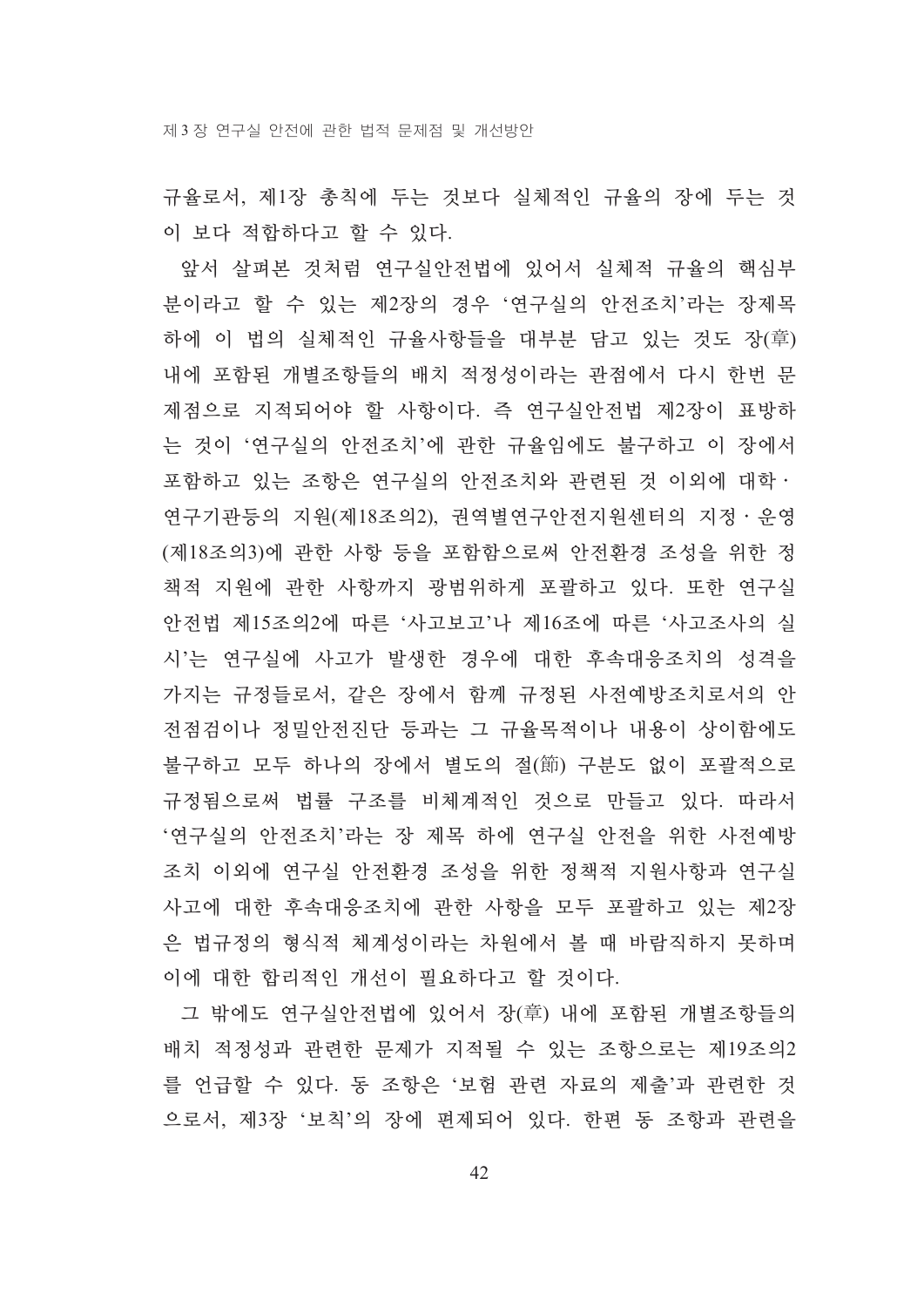가지는 연구주체의 장의 '보험가입' 의무와 관련한 제14조는 제2장 '연구실의 안전조치'에 포함되어 있다. 유사한 규율내용이 각기 다른 장에 분리되어 규정되어 있는 것이다. 통상적으로 '보칙'의 장에 포함 되는 내용으로는 수수료, 출입검사와 질문, 청문 절차, 손실보상, 손해 배상, 관계 행정기관과의 협조 · 협의, 위임 · 위탁, 유사명칭의 사용금 지, 벌칙 적용에 있어서의 공무원 의제 등이 있다.59) 미래창조과학부 장관이 연구주체의 장에게 보험 관련 자료를 제출하도록 할 수 있는 권한을 부여하고 있는 제19조의2는 단순한 절차적 규율의 차원보다도 연구주체의 장에게 실질적으로 부여된 법적 의무의 성격이 더 크다고 판단되므로 동 조항은 '보칙' 보다는 실체적 규율이 포함된 장에 배치 하는 것이 보다 체계적이다. 이에 더하여 보험가입 의무를 규정하고 있는 제14조와 밀접한 관련되 조항이므로 양 조항을 함께 배치시키는 것이 타당하다고 하겠다.

#### (4) 개별조항들의 구성 및 순서

법규정의 형식적 체계성이라는 측면에서 개별조항들의 구성 및 순 서의 적정성도 검토되어야 할 부분이다. 이와 관련하여 현행 연구실 안전법의 경우에는 비번한 법률 일부개정으로 인하여 가지조무이 많 이 사용되고 있는바, 60 이러한 가지조문이 장(章) 구분에 의하여 본조 문과 부리되어 규정되고 있다. 예를 들어 '여구주체의 장의 책임'에 관한 사항을 규정하고 있는 연구실안전법 제5조에 이어서 '연구실책 임자의 지정 · 운영'에 관한 사항을 규정하고 있는 제5조의2는 전자의 가지조문이다. 그런데 연구실안전법 제5조와 제5조의2는 각기 다른 장

<sup>59)</sup> 법제처, 법령입안심사기준, 2012, 409면.

<sup>60)</sup> 다만, 이 법이 본 연구의 제2장 입법연혁에서 살펴본 바와 같이 제정된 이래 수 차례 일부개정만이 이루어져, 전체적인 조문의 순서나 구성들을 조정하는데 한계가 있었을 것으로 짐작되며, 동시에 이러한 한계로 인해 가지조항의 형식이 필요할 수 도 있다.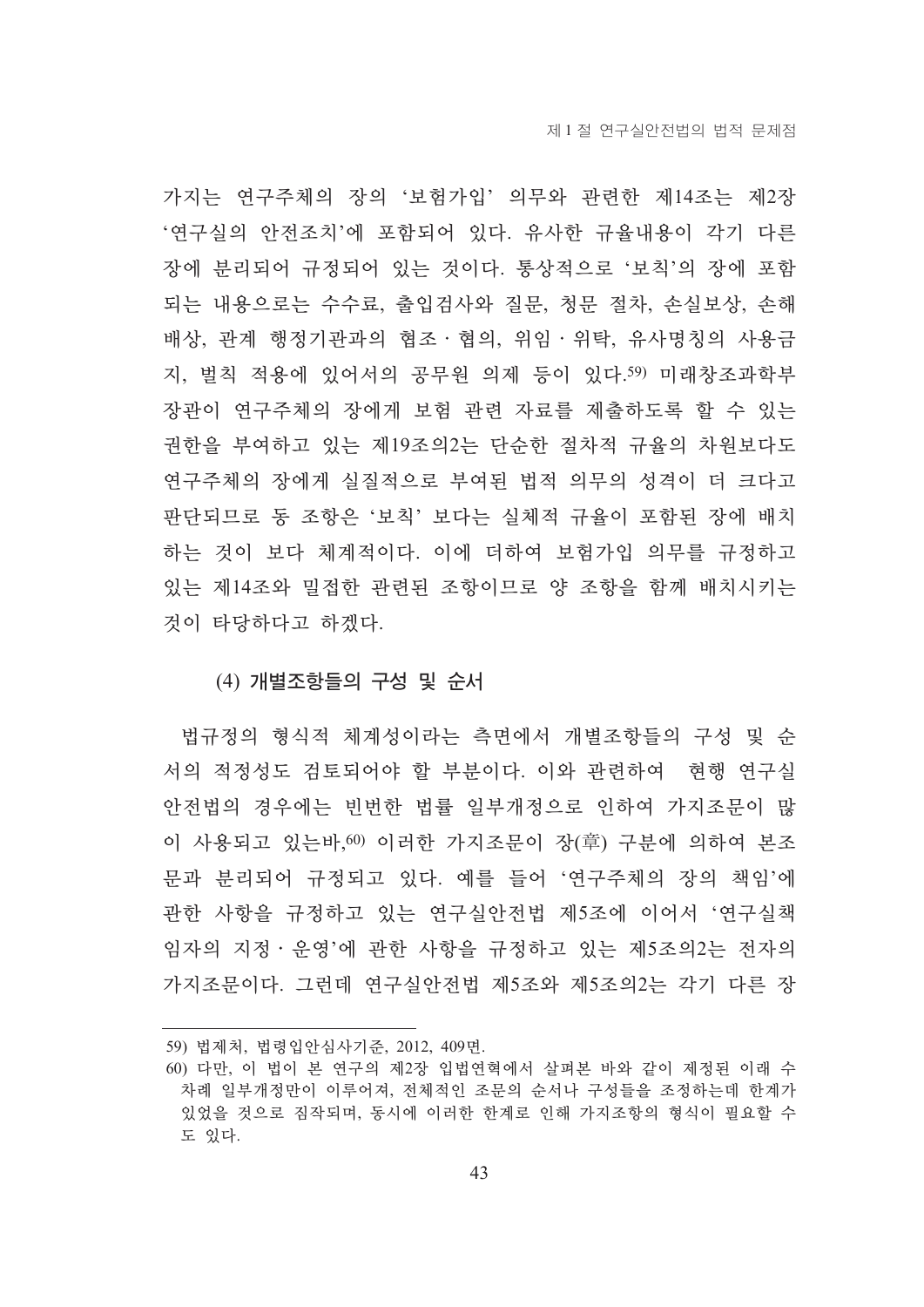(章)에 떨어져 배치되어 있다. 즉 전자는 제1장 '총칙' 장에서, 후자는 제2장 '연구실의 안전조치'의 장에 포함되어 있는 것인데, 이처럼 본 조문과 가지조문이 별도의 장으로 분리되어 규정되는 것은 법률의 형 식적 체계성 측면에서 드문 경우라고 할 수 있다. 기존의 조문을 이 동시키지 않고, 일부개정하는 과정에서 불가피하게 가지번호를 사용 하더라도 가급적 기존 규정 조문들과의 연관성이나 순서 등을 고려하 는 것이 바람직하다고 볼 수 있다. 단, 이는 법률을 전부개정할 때 정 리하는 것이 기존의 조문들의 사용 및 해석에 혼란을 줄일 수 있는 방식이라고 생각된다.

## 2. 실체적 체계성

법규정의 형식적 체계성이 장절 편성과 개별 조항들의 순서와 배치 등 법률을 구성하는 형식요소들 간의 체계화를 지향하는 것이라면, 법규정의 실질적 체계성은 장과 절, 개별 조항들에 포함된 규율내용 들 간의 논리적 연계성 강화에 중점을 둔다. 법규정의 실체적 체계성 은 결국 법적 명확성과 맞닿아 있는 것으로서 넓게는 법률 전체의 구 조에서부터, 좁게는 개별 조항에 이르기까지 규율내용의 논리적 연계 성이나 일관성이 합리적으로 유지되어야만 일반 수범자는 물론 법을 해석·적용하는 실무관계자들이 법률의 규율내용을 쉽게 이해하고 집 행할 수 있을 것이기 때문이다.

#### (1) 전체 조문 순서 · 배치의 논리적 연관성 부족

연구실안전법의 전체 조문의 순서 및 배치의 실체적 체계성을 놓고 볼 때, 특히 동법의 조문 순서와 배치는 논리적인 맥락 속에서 합리 적인 체계 구성을 갖추고 있다기보다는 빈번한 법개정으로 인하여 조 문순서의 맥락 자체가 논리상 체계적이지 않다는 문제점이 지적될 수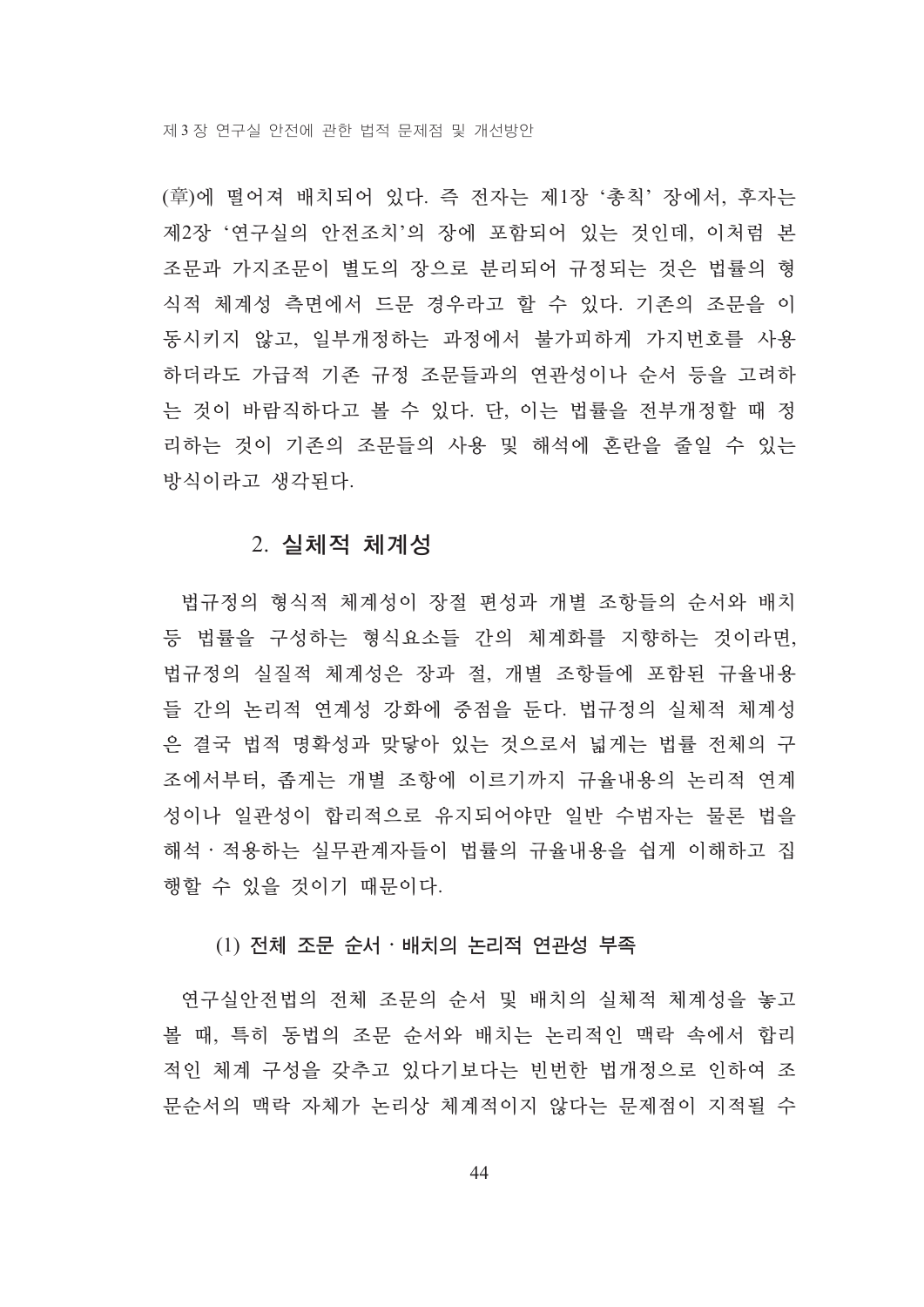있다. 즉 현행 연구실안전법은 법률 내에서 합리적이고 논리적인 내 적 연관성이 효과적으로 현시되지 못하고 다양한 사항들이 혼재되어 다소 산만하게 제시되고 있는 형태를 취하고 있는 것으로 판단된다.

구체적으로 살펴보면, 연구실안전법의 핵심적인 규율을 담고 있는 제2장의 경우 연구실 안전확보를 위한 사전예방조치사항과 후속대응 조치사항, 규제사항과 지원사항, 미래창조과학부장관의 의무사항과 연 구주체의 장의 의무사항 등이 각기 혼재되어 또는 포괄적으로 규정되 어 있다는 것을 알 수 있다. 예를 들어 제5조의2(연구실책임자의 지정 ·운영), 제6조(안전관리규정의 작성 및 준수 등), 제6조의2(연구실안 전환경관리자의 지정)까지의 주된 법적 의무주체는 '연구주체의 장'이 며, 이어서 제6조의3(안전관리 우수연구실 인증), 제7조(안전점검 및 정밀안전진단 지침)의 주체는'미래창조과학부장관' 다시 제8조(안전 점검의 실시)부터 제10조(안전점검 및 정밀안전진단 실시 결과의 보고 및 공표)까지는 '연구주체의 장'과 관련된 사항이 규정되어 있다. 이 는 앞서 살펴본 형식적 체계성 확보와 관련된 장(章) 배치의 적정성 문제와도 연관되어 있는 문제로서, 특정 주제를 중심으로 하여 법률 전체 조문의 순서와 배치를 논리적인 연계성에 따라 체계적으로 정리 하는 것이 법적 명확성 이해용이성 확보에 중요한 전제조건이라고 할 때, 연구실안전법도 이러한 방향에서의 개선 필요성이 결코 적지 않다고 판단된다.

## (2) 개별 조항 내에서의 논리적 연관성 부족

연구실안전법상 개별 조항 내에서의 규율 배치의 부적정성도 지적 되어야 할 부분이다. 연구실안전법 제18조 '교육·훈련 등'이라는 조 문명에서 드러나듯이 연구주체의 장이 의무적으로 실시하여야 하는 교육 · 훈련에 관한 사항을 주요하게 규정하고 있다. 그런데 같은조 제4항부터 제5항까지는 거강검지에 과한 사항, 제6항은 '여구활동종사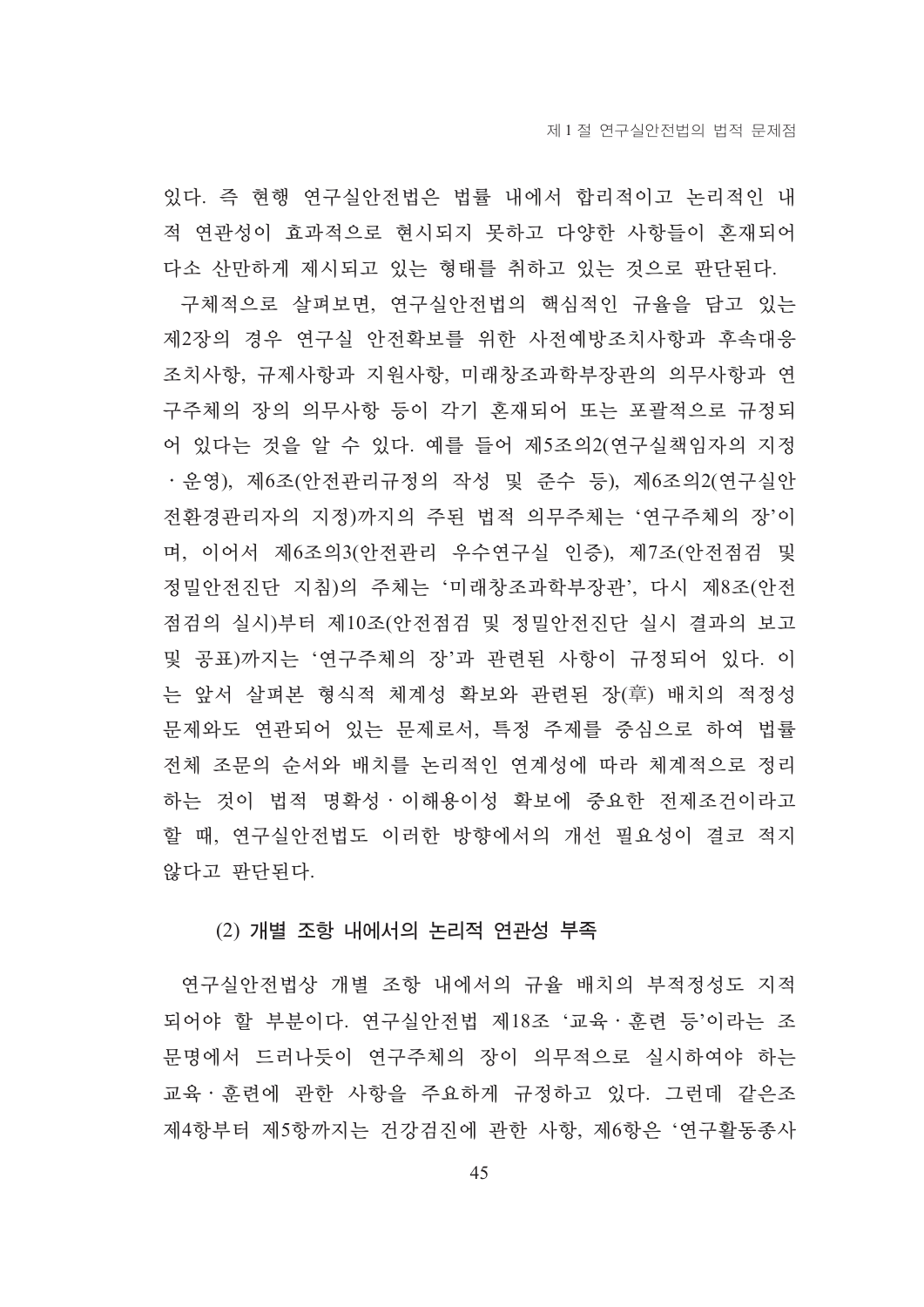자는 이 법에서 정하는 연구실 안전관리 및 재해예방을 위한 각종 기 준과 규범 등을 준수하고 연구실 안전화경 증진활동에 적극 참여하여 야 한다'고 규정하여 연구활동종사자의 일반적인 책무에 관한 사항을 정하고 있어 해당 조문명과 부합하지 않는 규율을 포함하고 있다. 비 록 조문명이 '교육·훈련 등'이라고 표현되어 교육·훈련 이외에 관한 사항이 포함될 것이라는 것을 예정하고 있기는 하지만 교육·훈련에 관한 사항과 너무 동떨어진 규율사항까지 포섭하는 것은 법규정의 형 식적 체계성은 물론 법적 명확성까지 떨어뜨리게 만드는 부적절한 입 법이라고 볼 수 있다. 따라서 교육 · 훈련과 유사한 규율내용으로 판 단되지 않는 규율내용들은 분리하여 별도의 조항으로 편성하는 것이 체계성을 갖출 뿐만 아니라 논리적으로도 타탕한 방식이라고 하겠다.

## 3. 내용의 명확성

연구실안전법에서 규정하고 있는 일부 규율 내용에서 나타나는 법 적 명확성 측면에서도 여러 가지 법적 뮤제점들을 찾아 볼 수 있다. 예를 들어 연구실안전법 제2조제4호는 동법의 주요 규율대상 중에 하 나인 '여구활동종사자'의 개념을 '대학 · 여구기과등에서 과학기술부야 연구개발활동에 종사하는 연구원·대학생·대학원생 및 연구보조원 등'으로 명시하고 있다. 이는 '과학기술분야의 연구개발활동에 종사' 라는 행위개념과 '연구원·대학생·대학원생 및 연구보조원 등'이라는 인적 개념이 결합한 용어로서, 특히「산업안전보건법」의 적용을 받는 '근로자'61)와 구분하여 대학과 연구기관 등에서 훈련을 받고 있는 연

<sup>61)</sup> 참고로 『산업안전보건법』(법률 제11862호, 2013.6.4., 타법개정, 이하 같음) 제2조 제2호에서는 "근로자"의 정의를 ''근로기준법」제2조제1항제1호에 따른 근로자'로 규정하고 있다. 그리고 「근로기준법」(법률 제12325호, 2014.1.21., 일부개정) 제2조 제1항 제1호는 "근로자"를 '직업의 종류와 관계없이 임금을 목적으로 사업이나 사 업장에 근로를 제공하는 자'로 정의내리고 있다.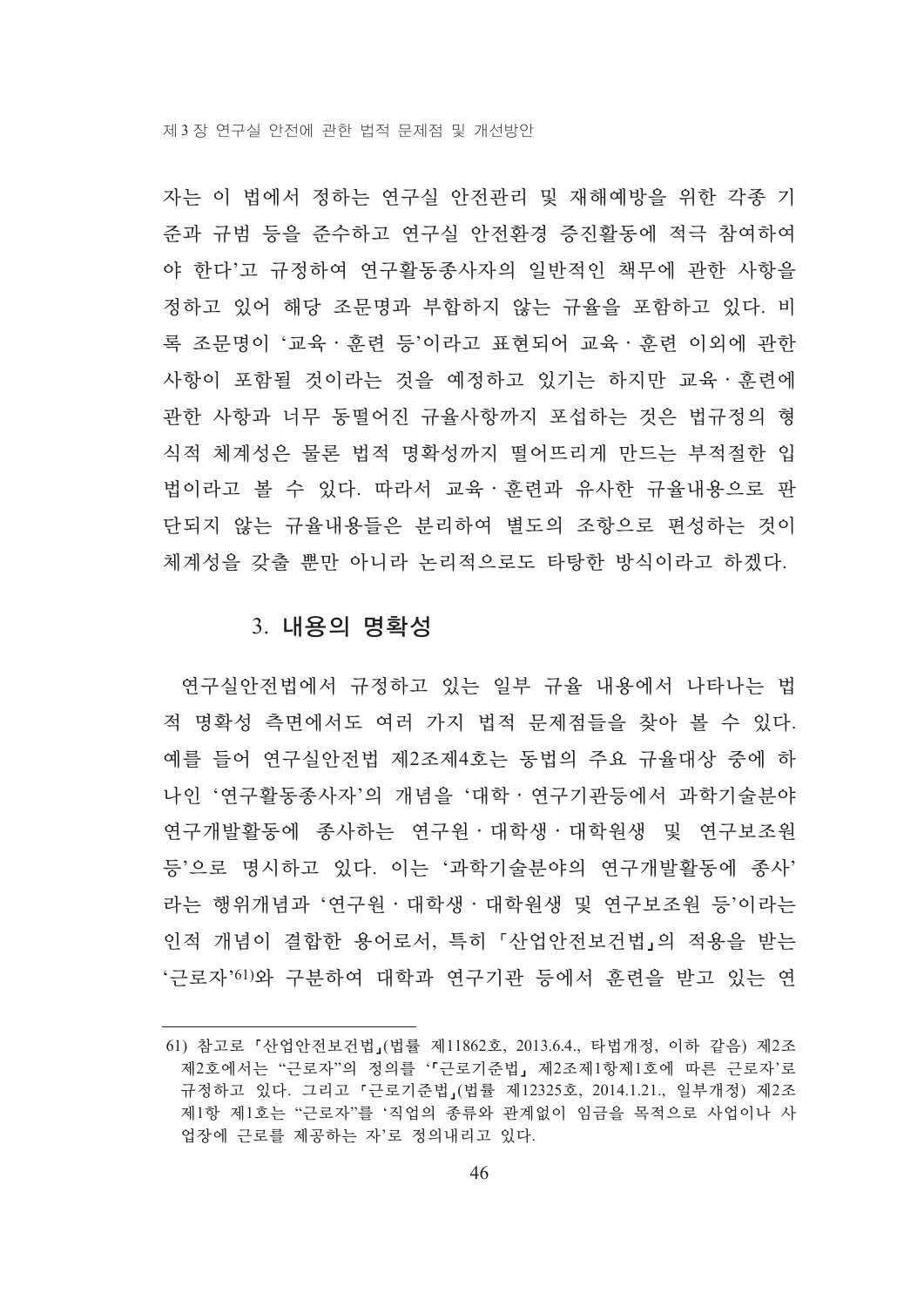구인력의 지위를 설명하기 위한 것이라고 한다. 62) 하지만 이러한 개 념정의에도 불구하고 연구활동종사자의 개념 범주는 불명확한 부분이 남아 있어 보다 상세한 규정이 필요해 보인다. 즉 과학기술분야 연구 개발활동이라고 규율하고 있는 부분과 관련하여 연구개발활동의 범위 가 모호하다. 과학기술분야와 관련된 법률에서 명시적으로 정의하고 있는 용어를 인용하여 직접적으로 규정하는 편이 법적 명확성 측면에 서 보다 바람직하다고 파다되다. 또한 인적 범위를 예시하고 있는 '여 구원·대학생·대학원생 및 연구보조원 등'과 관련하여 보다 구체적 인 규정을 통하여 상세한 범위를 확정시키는 것이 바람직하다고 판단 된다. 따라서 예시적인 규율방법이 아닌 제4호의 각 목으로 상세한 유형의 인적 범위를 규정하는 방안도 검토해 볼 필요가 있다.

연구실안전법상 일부 규율 내용의 불확명성 문제와 관련하여 '유해 인자' 개념의 불명확성에 대해서도 검토가 필요하다. 연구실안전법 제 2조제9호에 따르면 '유해인자'란 화학적 · 물리적 위험요인 등 사고를 발생시킬 가능성이 있는 인자를 말하는바, 같은 용어를 사용하고 있 는 「사업안전보건법」은 '유해인자'의 개념을 '근로자의 건강장해를 유 발하는 화학물질 및 물리적 인자 등'으로 규정하고, 고용노동부장관으 로 하여금 고용노동부령으로 정하는 분류기준에 따라 이를 분류하고 관리해야 할 의무가 있음을 명시하고 있다(법 제39조제1항). 63) 이와 관련하여 연구실안전법 제2조제9호에 따른 '유해인자'의 정의는 첫째 '유해인자'에 대한 '산업안전보건법」의 규율내용과 비교할 때 유해인 자에 대한 상세한 규율을 위한 명시적인 위임근거를 두고 있지 않아 유해인자를 구체적으로 확인할 수 없다는 점, 둘째 화학적·물리적 위험요인은 명시되어 있으나 생물학적 위험요인에 대한 언급은 특별

<sup>62)</sup> 미래창조과학부, 2016 연구실안전법 해설집, 2016, 26면.

<sup>63) 「</sup>산업안전보건법」 제39조(유해인자의 관리 등) ① 고용노동부장관은 근로자의 건 강장해를 유발하는 화학물질 및 물리적 인자 등(이하 "유해인자"라 한다)을 고용노 동부령으로 정하는 분류기준에 따라 분류하고 관리하여야 한다. (이하 생략)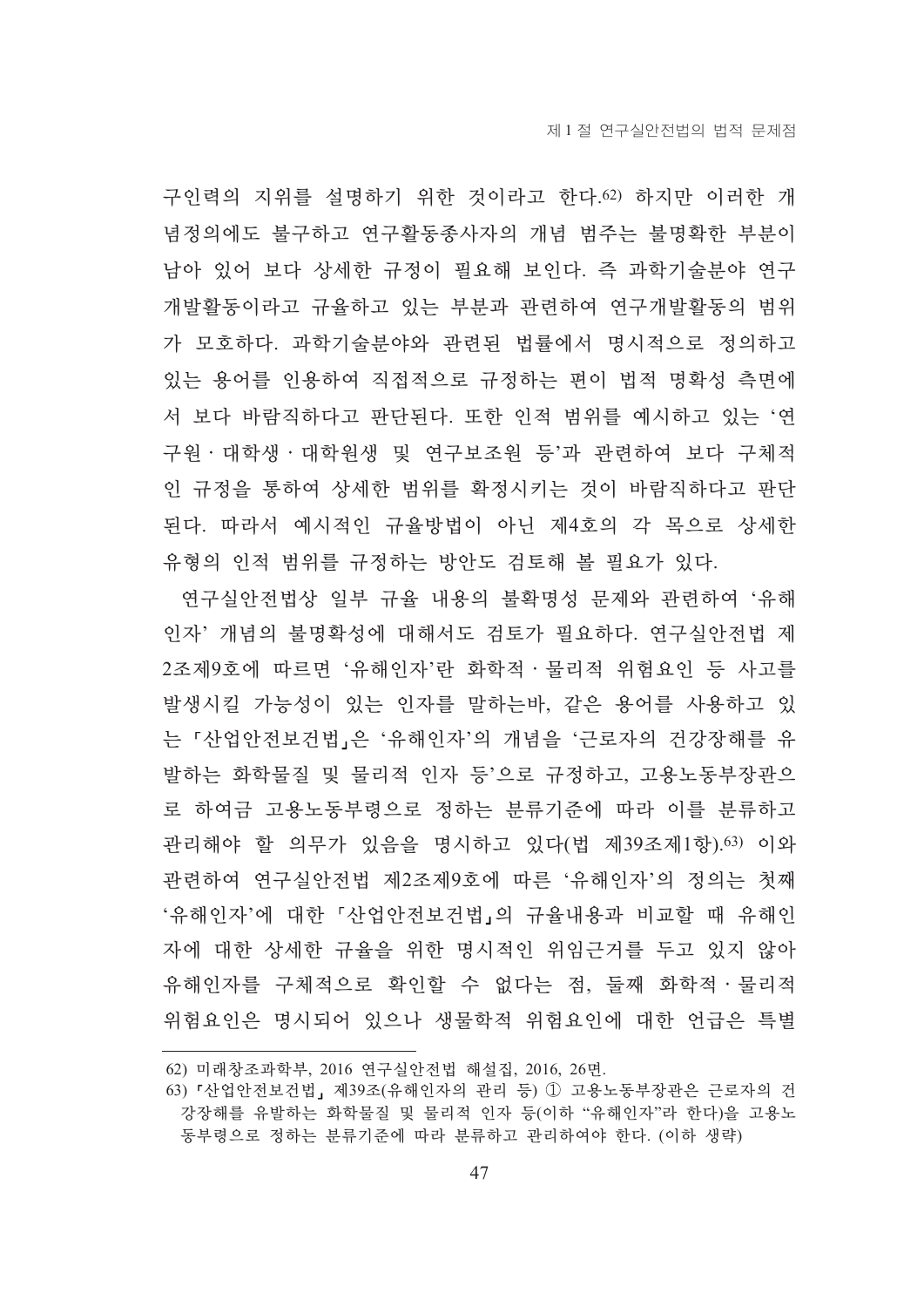한 이유없이 누락되어 있는바, 과학기술분야의 연구에서 생물학적인 위험요인을 다른 분야와 다르게 취급해야 할 이유가 없다는 점, 셋째 '유해인자'를 '사고를 발생시킬 가능성 있는 인자'라고 규정하고 있는 데, 동법 제2조제7호에서 이미 '연구실사고'를 명시적으로 정의내리고 있으므로<sup>64)</sup> '연구실사고'라는 용어로 통일하여 규정하는 것이 법적 명 확성 측면에서 바람직하다는 점 등을 종합적으로 고려할 필요가 있다 고 판단된다. 즉, 현행 연구실안전법 제2조제9호에 따른 '유해인자'에 과한 현행 법률상 정의만으로는 법적 명확성을 아직 충분히 충족시키 고 있다고 보기는 어렵다.

그리고 연구실안전법 제13조제3항에 따른 '연구과제'라는 용어에 대 해서도 살펴볼 필요가 있다. 해당 조항은 '연구주체의 장은 연구과제 수행을 위한 연구비를 책정할 때 안전관련 예산을 반영하여야 한다.' 고 규정하고 있는데, 이때 연구과제의 개념이 모호하다. 법률에서 사 용하는 용어는 그 의미나 출처가 명확할수록 수범자인 일반 국민의 예측가능성이나 법적 투명성 차원에서 보다 타당하므로, 이에 대한 법적 개서을 적극적으로 검토해볼 필요가 있다. 특히 이 법에서 '여구 과제'라는 용어를 사용하는 규정은 해당 조항이 유일하다. 그렇다면, 다른 조항에서 쓰이고 있는 '연구개발활동'과 의미가 다른 것인지 의 문이 생길 수 있는데, 이에 대한 의문은 이 법 안에서 해결하기 어렵 다. 예를 들어, 과학기술분야의 연구개발에 관한 다른 법의 경우를 살 펴보면, 「국가연구개발사업 등의 성과평가 및 성과관리에 관한 법률」 에서 '연구개발사업'65), '연구개발과제'66)를 정의하고 있는 것처럼, 연

66) 「국가연구개발사업 등의 성과평가 및 성과관리에 관한 법률」제2조제2호에서는

<sup>64) &#</sup>x27;연구실사고'란 연구실에서 연구활동과 관련하여 연구활동종사자가 부상 · 질병 · 신체장해·사망 등 생명 및 신체상의 손해를 입거나 연구실의 시설·장비 등이 훼 손되는 것을 말한다(법 제2조제7호).

<sup>65) 「</sup>국가연구개발사업 등의 성과평가 및 성과관리에 관한 법률」 제2조제1호에서는 '연구개발사업'을 '중앙행정기관이 과학기술분야 연구개발을 위하여 예산 또는 기 금으로 지원하는 사업으로서 『과학기술기본법』 제11조의 규정에 따른 국가연구개 발사업'으로 정의하고 있다.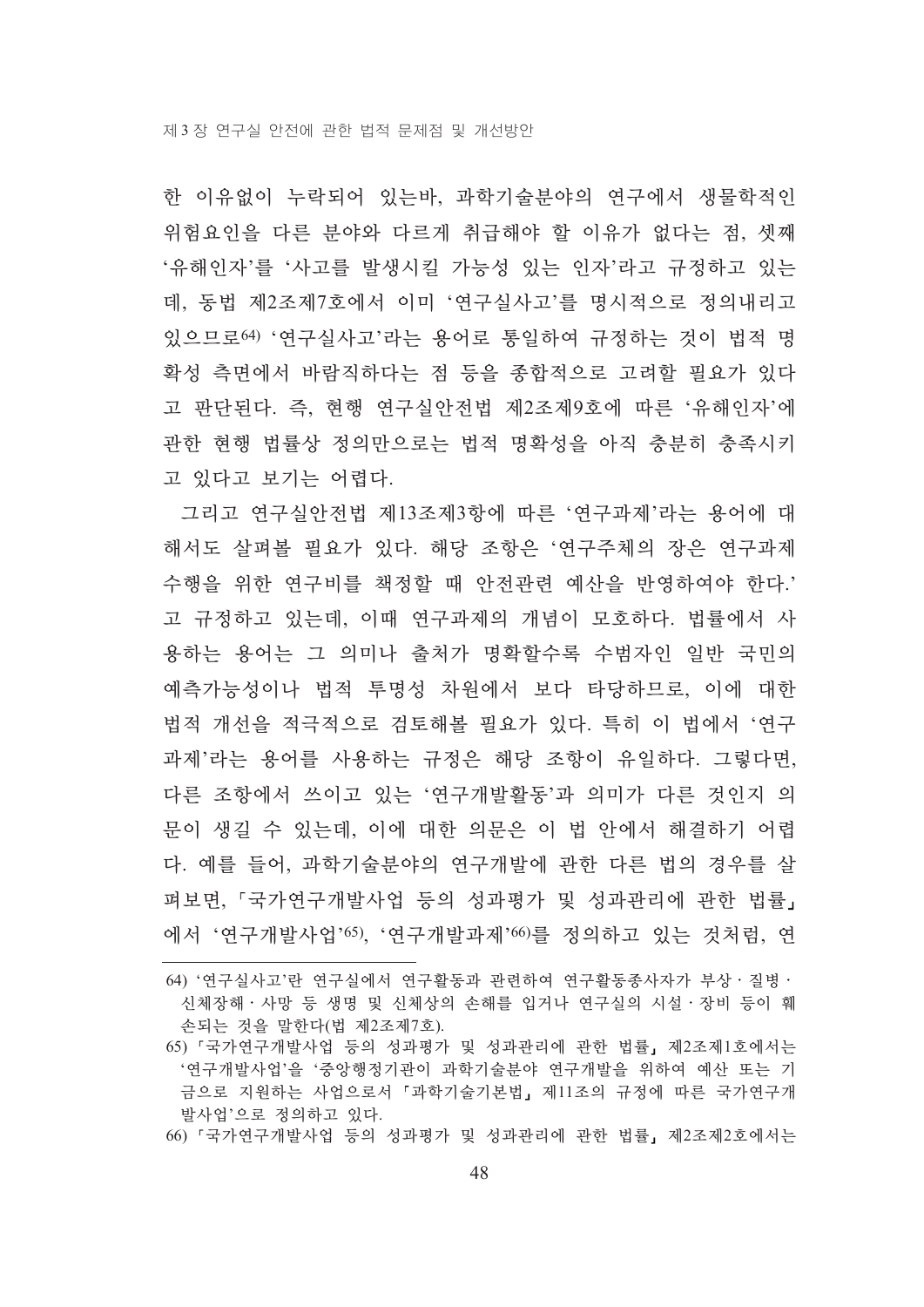구실안전법에서 사용하고 있는 '연구과제'의 용어를 명확하게 제시할 필요가 있으며, 같은 법에서 사용하고 있는 '연구개발활동'과의 관계 에 대해서도 검토할 필요가 있다. 또한 연구실안전법 제1조 목적조항 에서 알 수 있듯이 동법은 대학이나 연구기관 등에 설치된 '과학기술 분야' 연구실의 안전을 확보하기 위한 법률이며 모든 분야의 연구실 을 포괄하는 법률은 아니므로, 대상 여구실의 여구과제라고 하더라도 연구과제의 종류 또는 범위를 확정할 필요가 있다고 판단된다.

위에서 연구실안전법의 일부 규율 내용의 불명확성에 관한 몇 가지 규정들을 살펴보았다. 하지만 이러한 개념 정의와 관련한 불명확성 문제 이외에도 위임의 범위와 관련한 불명확성 문제도 연구실안전법 에서 확인할 수 있다. 연구실안전법 제14조에서는 연구활동종사자 중 보험가입 제외 대상에 대한 충분한 위임규정이 나타나지 않음에도 불 구하고, 같은법 시행령 제15조제2항에서 이에 과한 사항을 명시적으 로 규율하고 있어67) 그 위임근거가 미흡하다고 파다되므로, 상위법에 서 보험가입 제외 대상의 규율근거를 명시하는 것이 타당하다고 판단 되다.

## 4. 관계 법령과의 규율정합성

연구실안전법은 관계 법령과의 규율정합성(체계정합성)이 부족함으 로 인하여 규제상의 중복 문제 등이 야기될 수 있으므로 이에 대한 사항도 면밀하게 살펴보아야 할 부분이다. 일반적으로 적용 범위에

<sup>&#</sup>x27;연구개발과제'를 '연구개발사업을 추진하기 위하여 소관 중앙행정기관의 장이 선 정한 과제'로 정의하고 있다.

<sup>67)</sup> 연구실안전법 시행령(대통령령 제26438호, 2015.7.24., 타법개정) 제15조(보험가입 등) 2 다음 각 호의 어느 하나에 해당하는 연구활동종사자는 제1항에 따른 보험 가입 대상에서 제외하다.

<sup>1. 「</sup>산업재해보상보험법」에 따라 제1항에 규정된 보상이 행하여지는 연구활동종사자

<sup>2. 「</sup>공무원연금법」, 「사립학교교원 연금법」 또는 「군인연금법」에 따라 제1항에 규 정된 보상이 행하여지는 연구활동종사자(이하 생략)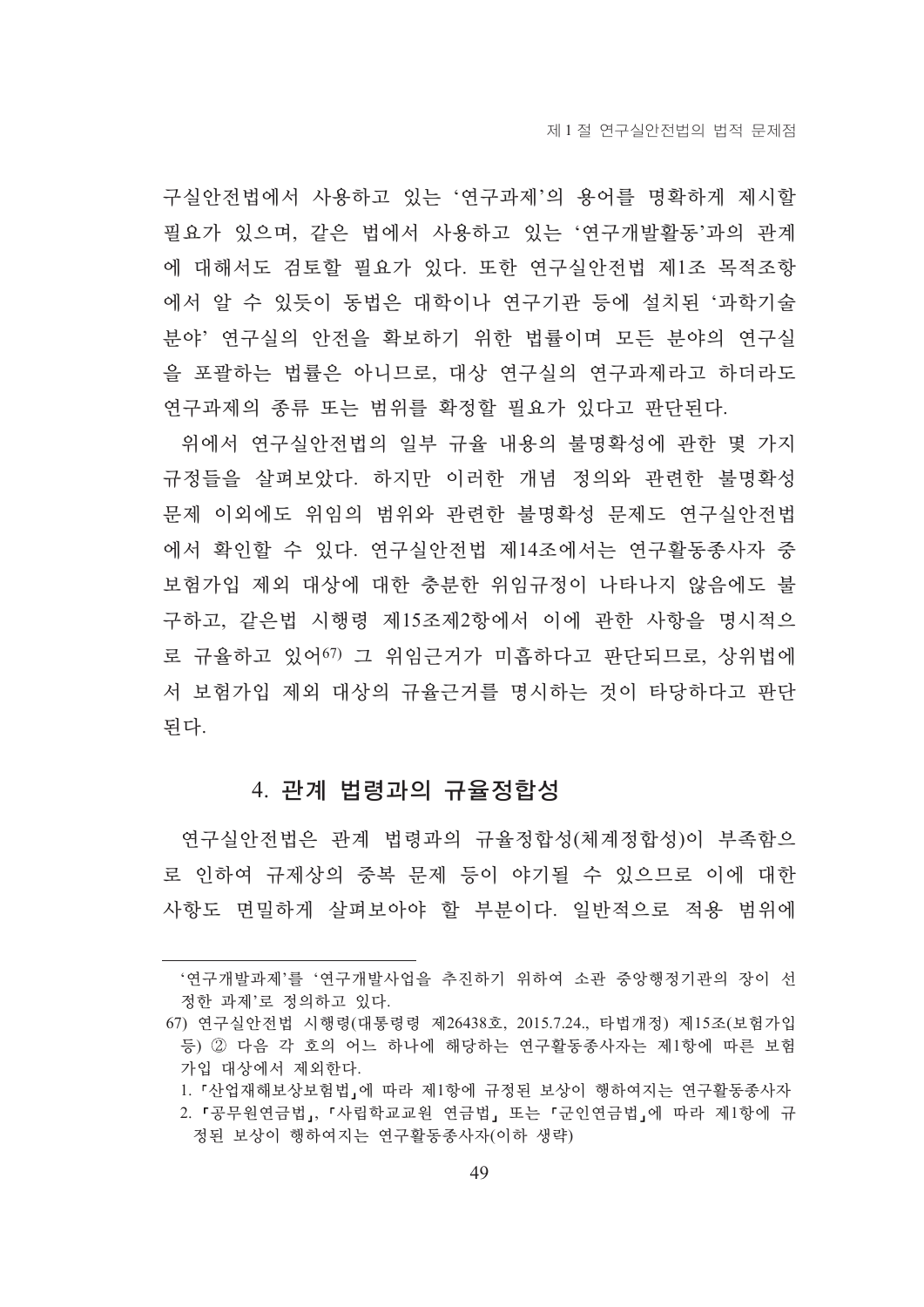관한 규정은 그 법령에서 규율하려는 대상이나 사항에 대하여 그 법 령이 적용되는 범위를 명확하게 하려고 두는 것인 반면, 다른 법령과 의 관계에 관한 규정은 그 법령과 다른 법령 간의 관계에서 어느 법 령이 먼저 적용되는지 등에 관하여 적용의 우선순위를 정하기 위하여 두는 것이다.68) 이와 관련하여 연구실안전법 제3조의 경우 '적용범위 등'이라는 조문 명칭 하에 제1항은 말 그대로 '적용범위'에 관한 사항 을 규정하면서, 제2항은 '「산업안전보건법」의 적용대상 근로자에 대해 서는 「산업안전보건법」이 정하는 바에 따른다.'고 하여 다른 법률과의 관계를 일부 규정하고 있는 형태를 취하고 있다. 앞서 살펴본 것처럼 '적용 범위'와 '다른 법률과의 관계'는 그 목적과 취지가 구별된다는 점, 여구실아저법의 경우 「사업아저보거법」 등 과려 법률과의 규율과 계 정립이 중복규제의 방지를 위해서라도 특히 중요하다는 점 등을 고려할 때 현행 제3조는 '적용범위'에 관한 조항으로 두고, 다른 법률 과의 관계에 관한 사항을 별도로 규정하는 조항을 분리하여 신설하는 방안을 검토해볼 필요가 있다.

특히 연구실안전법 제3조제2항의 경우 "'산업안전보건법」의 적용대 상 근로자에 대해서는 「산업안전보건법」이 정하는 바에 따른다"고 규 정하고 있는데, 이는 두 가지를 규율하고 있다고 해석될 수 있다. 우 선 '「산업안전보건법」의 적용을 받는 근로자는 이 법보다 「산업안전 보건법」을 우선적용받으므로 이 법의 적용을 받지 않는다'는 것, 또 하나는 ''산업안전보건법」의 적용을 받지 못하는 (비근로)자에 대해서 는 연구실안전법을 적용한다'라는 것을 규정하고 있는 것으로 볼 수 있다. 하지만 이러한 취지에도 불구하고, 해당 규정은 해석의 모호함 을 피해갈 수 없다. 왜냐하면, 연구실안전법은 제3조제1항에서도 알 수 있듯이 '연구실', 즉 장소적 대상(범위)에 초점을 맞추어 규정하고 있는데 반해, 제3조제2항에서 다른 법률과의 관계를 규정할 때는 다

<sup>68)</sup> 법제처, 법령입안심사기준, 2012, 113-114면.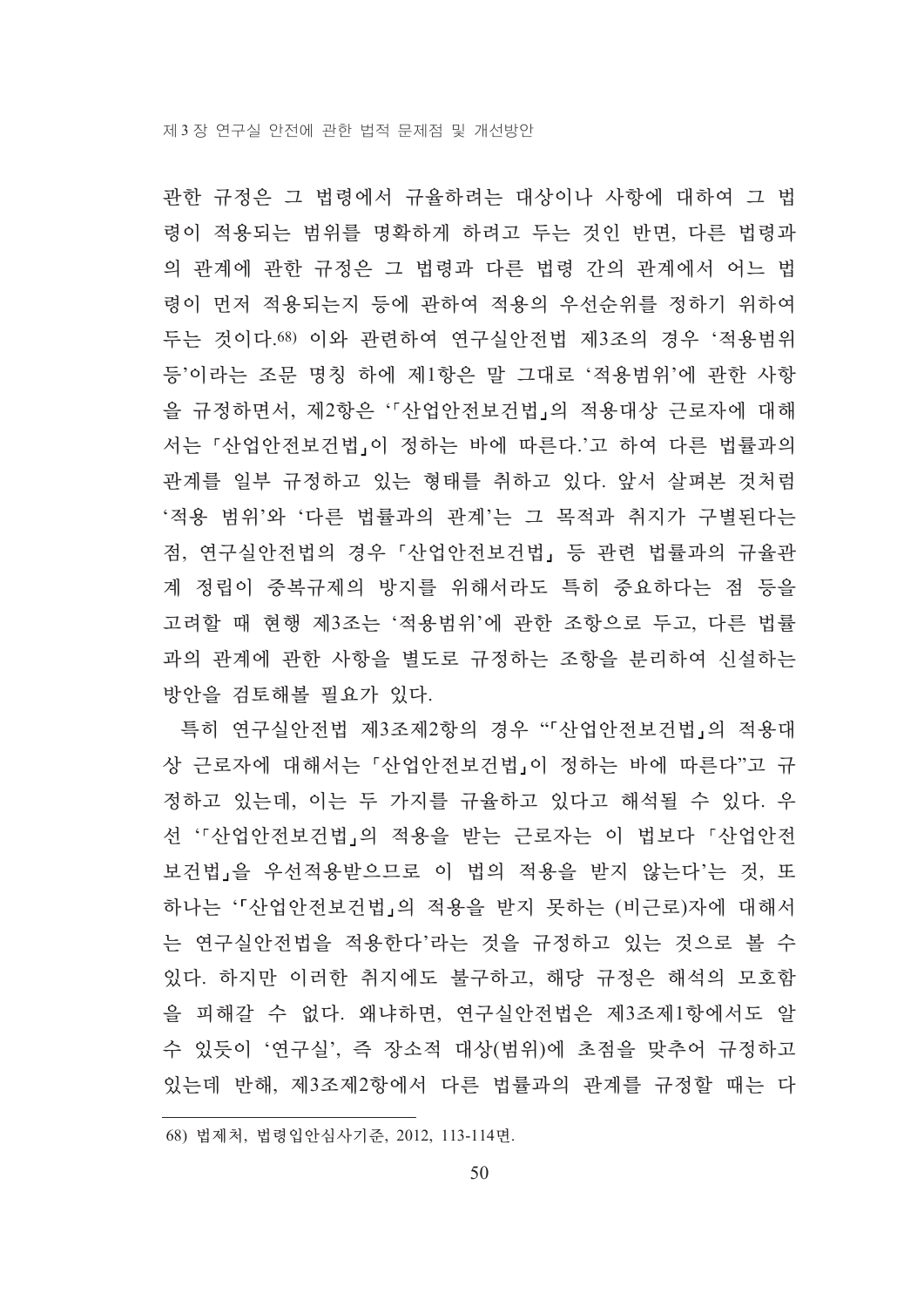른 법률의 적용을 받는 '근로자'라고 표현하고 있어 인적 대상에 대하 여 범위를 설정하여 규정하고 있기 때문에, 특히 제3조제2항의 의미, 다른 법률과의 관계에 대한 해석이 모호해질 수 있다. 즉, 「산업안전 보건법」의 적용을 받는 사업장의 경우와 그렇지 않은 사업장(연구실) 의 경우, 「산업안전보건법」의 적용을 받는 근로자와 그렇지 않은 비 근로자(근로자가 아닌 연구활동종사자)의 경우를 구분하여 우선적용관 계를 설정하고 규율해야 해당 규정이 보다 명확해질 수 있다고 생각 한다. 또한 이는 연구실안전법 제2조제4호에서 규정하고 있는 '연구활 동종사자'의 법적 정의 자체가 다소 광범위하게 규정되어 있는 점과 맞물려 해석상의 어려움을 가중시킬 수 있다고 보인다. 따라서 법제 상의 보다 명확한 규정방식에 대한 모색이 필요하다고 할 것이다.

그리고 이 법에서 중복규제의 우려가 제기될 수 있는 규정으로 연 구실안전법 제8조에 따른 '안전점검의 실시'에 대한 면밀한 검토도 필 요하다. 동 조항은 '연구주체의 장은 연구실의 기능 및 안전을 유지관 리하기 위하여 제7조의 규정에 따른 안전점검지침에 따라 소관 연구 실에 관한 안전점검을 실시하여야 한다.'고 규정하고 있다. 이는 대학 이나 연구기관 등에 설치된 과학기술분야 연구실에 모두 적용되는 규 정으로서, 유전자변형생물체의 안전점검 뿐만 아니라 모든 과학기술 분야 연구실의 점검과 관련된다. 따라서 안전점검과 관련되는 다양한 분야의 관련된 현행 법령들, 즉, 「유전자변형생물체의 국가간 이동 등 에 관한 법률」, 「생명공학육성법」, 「감염병예방법」 등에서 정하고 있는 안전점검 제도와의 적절하고 합리적인 운영상의 접점을 찾아나갂으로 써 연구실안전법상 안전점검이 불필요하거나 과잉된 중복규제가 되지 않도록 제도를 유용해 나가야 할 것이다.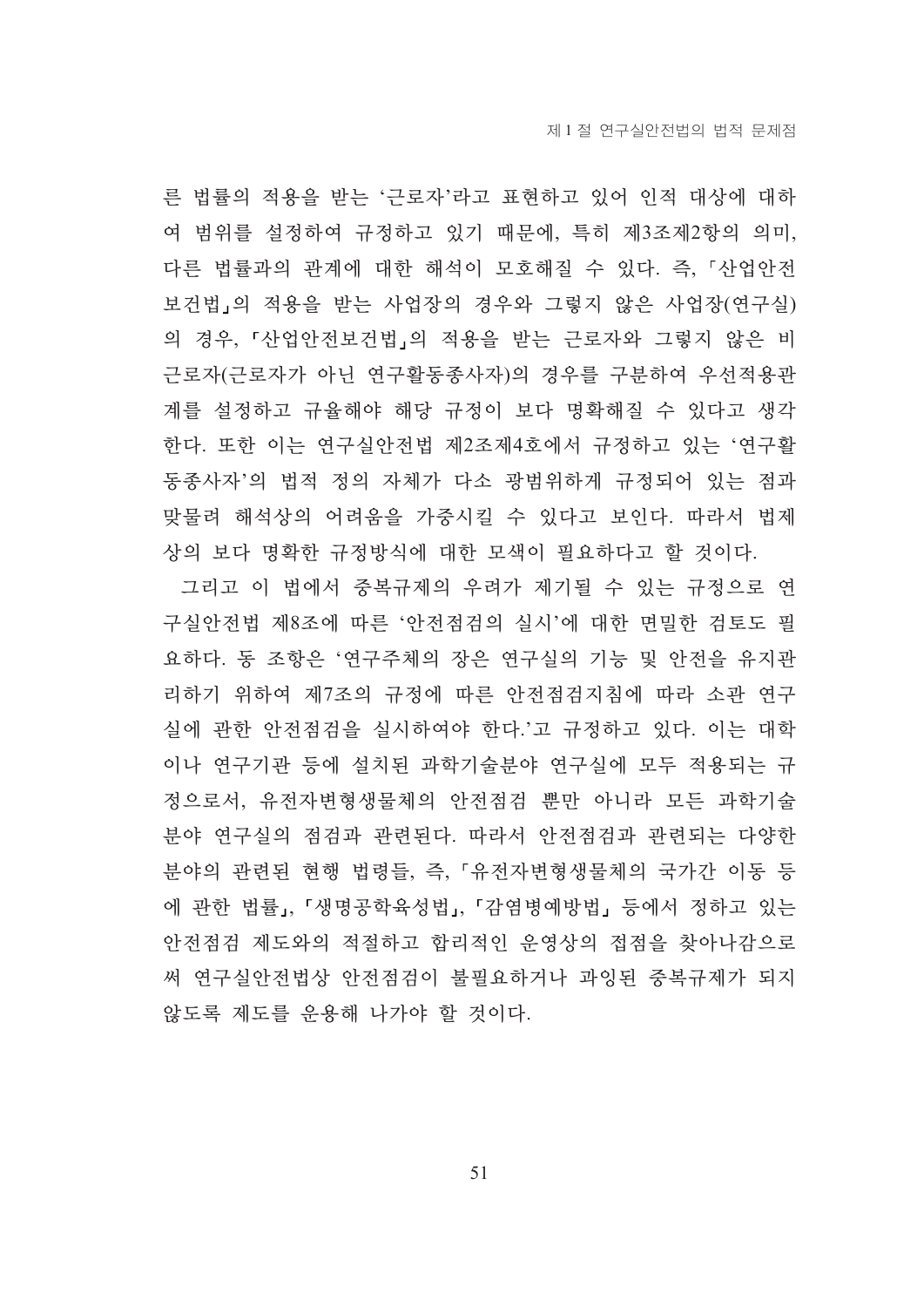## 5. 기타 법적 문제점

목적조항(연구실안전법 제1조)에서 밝히고 있는 것처럼 대학이나 연 구기관 등에 설치된 과학기술분야 연구실의 안전을 확보하고 연구실 사고로 인한 피해를 적절하게 보상받을 수 있도록 하는 것을 주요한 규율사항이자 목적으로 삼고 있는 연구실안전법에서, 이러한 목적으 로 보다 체계적이고도 실효성 있게 확보할 수 있도록 하는 법제 개선 사항을 도출할 필요가 크다. 이러한 문제의식을 토대로 하여 연구실 안전법상의 개별 조항들에서 나타나는 법적 문제점을 미시적으로 살 펴보기로 한다.

#### (1) 연구실안전심의위원회의 심의사항 개선 필요

우선 연구실안전법 제4조의3 제1항에서 규정하고 있는 연구실안전 심의위원회의 심의사항에 관한 법적 문제점을 제기할 수 있다. 동 조 항에 따르면 연구실안전심의위원회의 심의사항에는 ① 기본계획 수립· 시행에 관한 사항, ② 연구실 안전환경 조성에 관한 주요정책의 총 괄 · 조정에 관한 사항, 3 연구실 유형별 안전관리 표준화 모델과 안 전교육 교재의 개발·보급에 관한 사항, ④ 연구실사고 예방 및 사고 발생 시 대책에 관한 사항, 5 연구실 안전점검 및 정밀안전진단 지 침의 작성 · 변경에 관한 사항, 6 그 밖에 연구실 안전환경 조성에 관하여 위원장이 부의하는 사항이 있다(제4조의3제1항 각 호). 그런데 이 중에서도 예를 들어 '연구실 안전환경 조성에 관한 주요정책의 총 괄·조정에 관한 사항'(제2호)과'연구실 유형별 안전관리 표준화 모 델과 안전교육 교재의 개발 · 보급에 관한 사항'(제3호)은 상호 간에 비중을 고려할 때 후자가 지나치게 협소한 내용이라는 점을 지적할 수 있을 것이다. 한편 연구실안전법 제4조의3 제5호에 따른 '연구실 안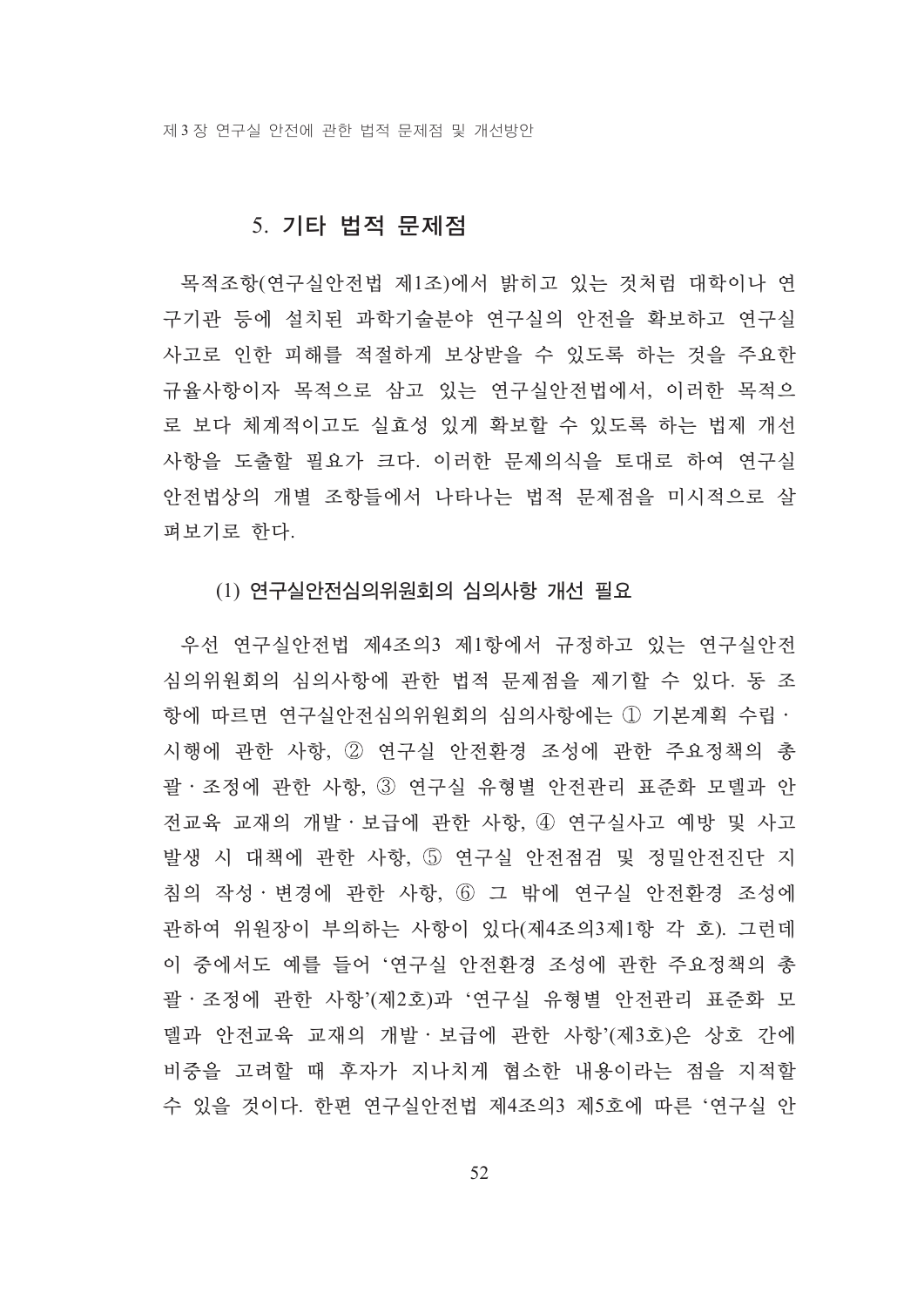전점검 및 정밀안전진단 지침의 작성 · 변경에 관한 사항'은 동 위원 회가 심의를 주된 기능으로 하는 조직임에도 불구하고 지침의 작성을 직접 수행하는 것처럼 규정하고 있어 불필요한 해석상 혼선을 초래하 고 있다.

이처럼 연구실안전법 제4조의3 제1항에서 규정하고 있는 연구실안 전심의위원회의 심의사항에 관한 규율수준은 각 심의사항 중 일부가 지나치게 지엽적이거나 심의라는 기능 특성과 부합하지 않는 것이 규 정되어 있어 이에 대한 개선이 필요하다고 판단된다. 그리고 이와 같 은 심의위원회의 심의사항을 둘러싼 법적 균형성에 대한 검토 이외에 도 연구실 안전환경 조성을 위하여 심의위원회가 선도적으로 수행해 야 할 새로운 심의사항들이 있다면 이들을 적극적으로 포함시킬 필요 도 있다고 하겠다.

#### (2) 정밀안전진단 관련 규율의 개선 필요

연구실안전법 제9조는 정밀안전진단의 실시 근거를 명시하고 있는 데, 이에 대한 규율의 법적 문제점 몇 가지를 지적해본다. 우선 연구 실안전법 제9조 제1항 전단은 '연구주체의 장은 제8조의 규정에 따른 안전점검을 실시한 결과 여구실의 재해예방과 안전성 확보 등을 위하 여 필요하다고 인정하는 경우에는 제7조의 규정에 따른 정밀안전진단 지침에 따라 정밀안전진다을 실시하여야 한다.'고 규정하여 제8조에 의한 안전점검에 대한 후속조치로서 실시되는 정밀안전진단에 관한 사항을 정하고 있다. 한편 연구실안전법 제9조 제1항 후단은 '다만, 대통령령이 정하는 연구실로서 유해 위험물질 및 시설 장비를 취급 하는 등 유해 또는 위험한 작업을 필요로 하는 연구실은 정기적으로 정밀안전진단을 실시하여야 한다.'이라고 규정하여 전단에서의 규율내 용과 구별하여 정기 정밀안전진단에 관한 사항을 담고 있다. 문제는 서로 다른 취지의 두 가지 유형의 정밀안전진단 제도가 마치 워칙과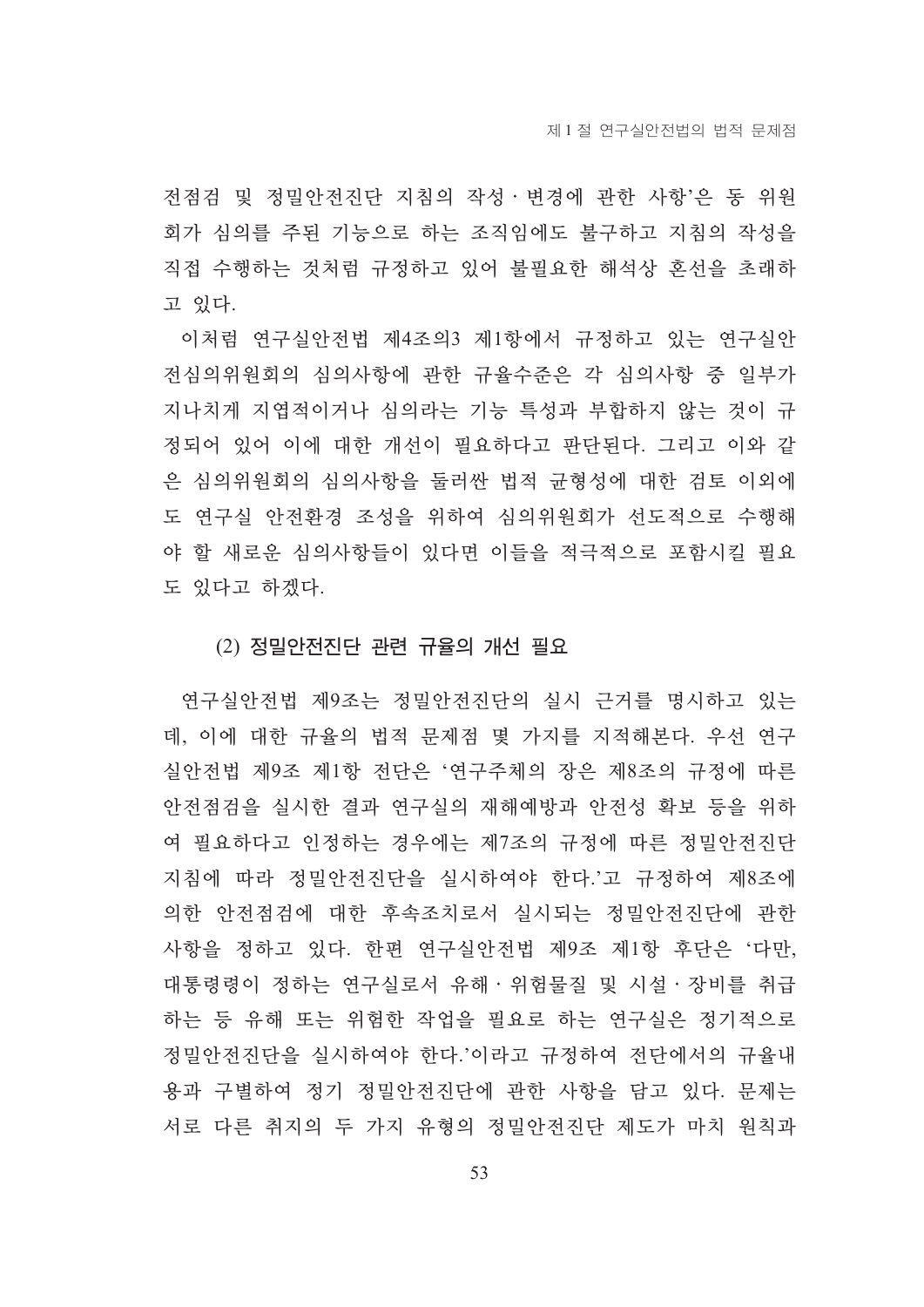예외인양 규정되어 있어 해석상 불필요한 어려움을 발생시키고 있다 는 점이다. 즉 연구실안전법 제9조 제1항의 후단에 따른 정기 정밀안 전진단이 전단에 따른 정밀안전진단의 예외적인 사항이 아니라는 의 미이므로, 이 두 부분을 분리하여 별개의 조항으로 규정하는 것이 타 당하며, 체계적이고 실효성 있는 연구실 안전관리 추진에도 적합한 규율방식이라고 판단된다.

또한 연구실안전법 제9조 제1항 단서에 따라 정기적으로 정밀안전 진단을 실시하여야 하는 연구실의 범위를 규정하고 있는 동법 시행령 제9조 제1항 각 호의 경우 그 규율범위가 광범위하여 보다 세부적인 기준정립이 필요하다. 즉, 연구실안전법 시행령 제9조 제1항에 따르 면, 법 제9조제1항 단서에 따라 정기적으로 정밀안전진단을 실시하여 야 하는 연구실은 ① 연구개발활동에 「화학물질관리법」제2조제7호에 따른 유해화학물질을 취급하는 연구실, 2 연구개발활동에 「산업안전 보건법, 제39조에 따른 유해인자를 취급하는 연구실, 3 연구개발활 동에 미래창조과학부령이 정하는 독성가스를 취급하는 연구실 중 어 느 하나에 해당하는 연구실을 말한다고 규정하고 있다. 그리고 위 규 정의 위임을 받은 연구실안전법 시행규칙69) 제4조는 '영 제9조제1항 제3호 및 제13조제1호에서 "미래창조과학부령이 정하는 독성가스"라 함은 각각 「고압가스 안전관리법 시행규칙」 제2조제1항제2호의 독성 가스를 말한다.'고 정하고 있다. 이처럼 "미래창조과학부령이 정하는 독성가스"가 「고압가스 안전관리법 시행규칙」 제2조제1항제2호의 독 성가스를 말하는 것이라면, 영 제9조제1항제3호에서 이를 직접적으로 명시하는 것이 법적 명확성 및 입법경제적인 측면70)에서 바람직하다 고 하겠다.

<sup>69)</sup> 미래창조과학부령 제44호, 2015.7.1., 일부개정, 시행 2015.7.1., 이하 같음.

<sup>70)</sup> 이는 시행규칙에 굳이 별도의 조항을 둘 필요가 없다는 것을 의미한다. 또한 시 행규칙(미래창조과학부령)보다는 시행령에 상위입법하는 것이 법적 근거를 보다 충 실하게 확보할 수 있다는 차원에서도 더욱 바람직하다고 판단된다.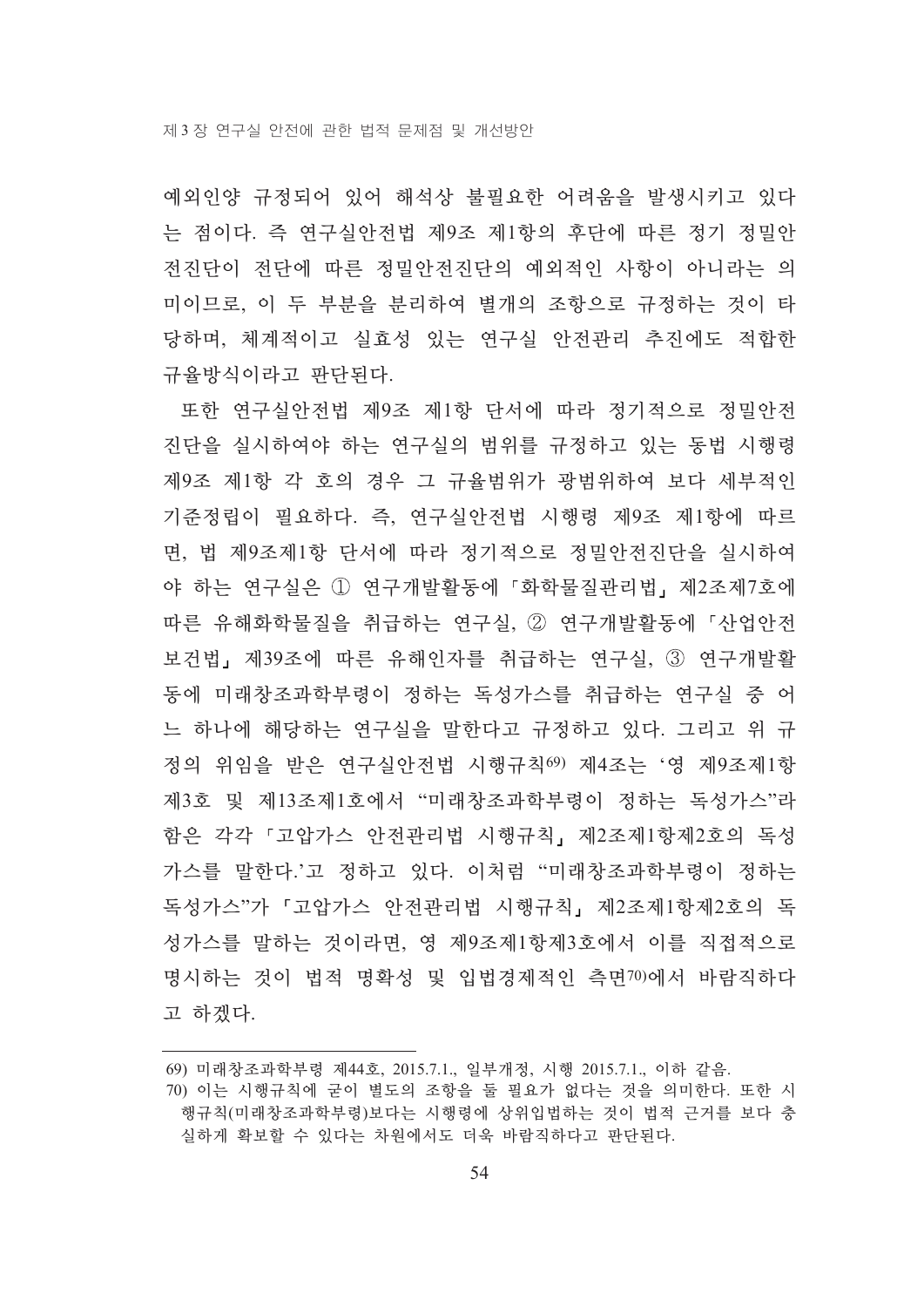## (3) 보고방법의 구체성 결여 문제

연구실안전법 제15조의2는 '연구주체의 장은 연구실에 사고가 발생 한 경우에는 미래창조과학부령으로 정하는 바에 따라 미래창조과학부 장관에게 보고 및 공표하여야 한다.'고 규정하여 연구주체의 장에게 사고보고의 의무를 부여하고 있다. 일단 동 조항은 '미래창조과학부장 관에게 보고 및 공표하여야 한다'고 규정하여 수범자인 일반 국민의 입장에서는 자칫 장관에게 보고도 하고 동시에 공표도 한다는 의미로 잘못 해석될 소지가 있다. '공표(公表)'라는 용어의 의미를 고려할 때, 장관에게 해당 사고에 대한 보고를 하고, 동시에 일반 국민에서 널리 알려야 할 의무가 있다고 해석하는 것이 합리적이므로, 이러한 법적 의미가 보다 명확하게 포함될 수 있도록 해당 조항의 문구를 수정할 필요가 있다.

그리고 연구실안전법 제15조의2의 위임을 받은 동법 시행규칙 제8조 의2는 중대 연구실사고가 발생한 경우(동조 제1항)와 연구활동종사자 가 생명 및 신체상의 손해를 입은 연구실사고가 발생한 경우(동조 제2 항)를 구분하여 각기 다른 보고 방법을 규정하고 있다. 특히 전자의 경우 연구주체의 장으로 하여금 ① 사고발생 개요 및 피해상황, 2 사 고조치 및 전망, 3 그 밖의 중요한 사항을 미래창조과학부장관에게 전화, 팩스, 전자우편이나 그 밖에 적절한 방법으로 보고하여야 할 의 무가 있음을 명시하고 있다(동법 시행규칙 제8조의2 제1항). 반면 후자 는 '법 제15조의2에 따라 그 날부터 1개월 이내에 별지 제10호서식의 연구실사고 조사표를 작성하여 미래창조과학부장관에게 보고하여야 한 다.'고 규정하여 전자와 다른 보고방법을 명시하고 있다(동법 시행규칙 제8조의2 제2항). 이러한 규정방식은 중대 연구실사고 이외의 사고에 대해서는 매뉴얼 등을 활용한 좀 더 체계화된 보고절차를 운용하는 것 이 타당하다는 판단이 전제되어 있는 것으로 보인다. 이와 관련하여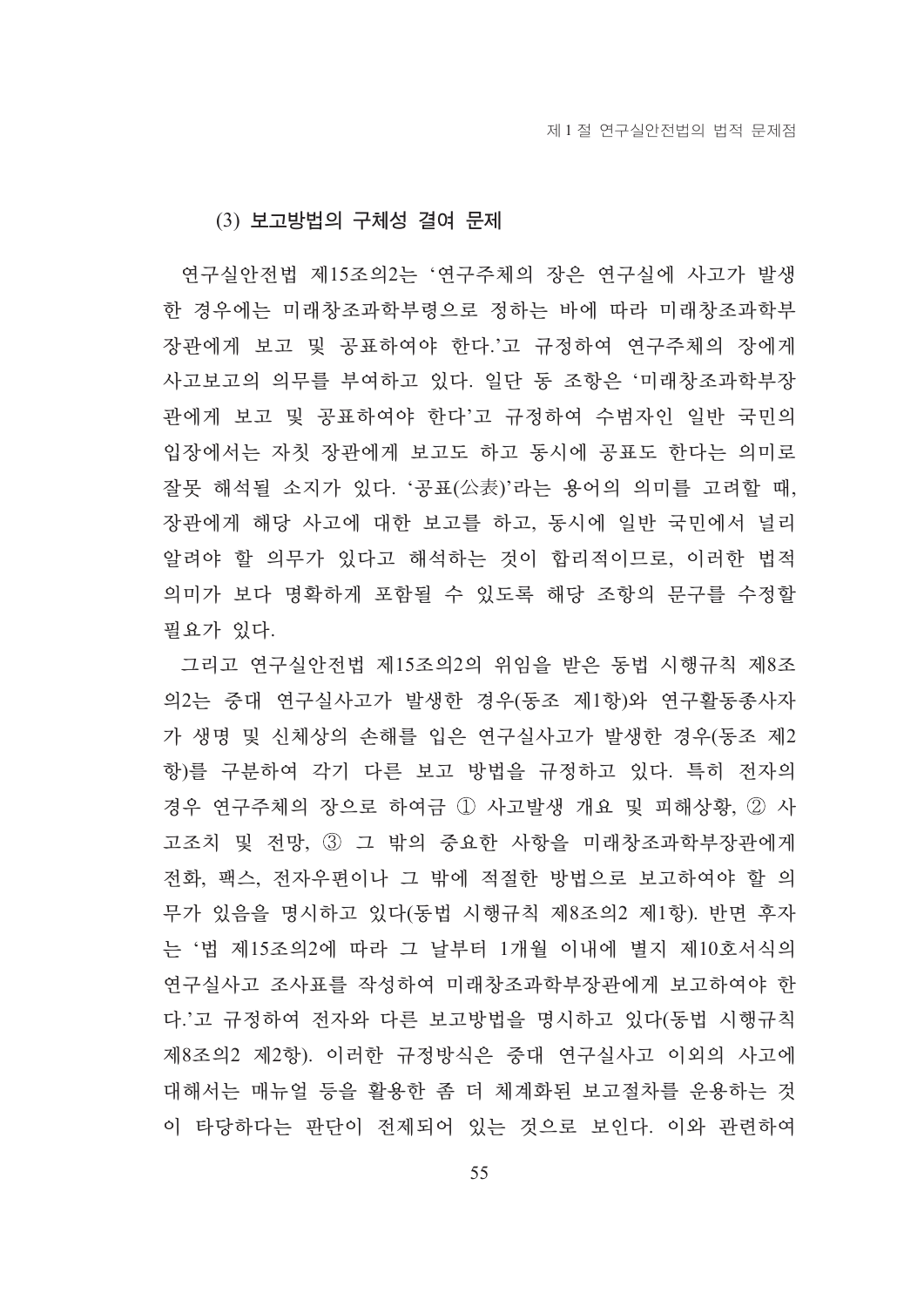연구실안전법 제4조의4에서 연구실 안전관리의 정보화에 관한 사항을 규율하고 있으므로, 이를 활용하여 중대 연구실사고 이외의 경우에 있 어서는 연구실안전정보시스템을 통하여 보고하도록 함으로써 절차 운 영의 탄력성을 도모하는 방안도 적극 검토해볼만하다.

#### (4) 조치 규정의 구체성 미흡

연구실안전법 제17조 제1항은 연구주체의 장이 연구활동종사자 또 는 공중의 안전한 이용을 위하여 긴급한 조치가 필요하다고 판단되는 경우 연구실의 사용제한·금지 또는 철거 등 안전상의 조치를 취할 의무가 있음을 명시하고 있는바, 안전상의 조치를 예시하는 방식의 규율형태를 취하고 있어 불필요한 해석논란을 유발할 수 있다. 더 나 아가 연구실안전법 제17조 제2항의 경우 동조 제1항보다 좁게 '연구 실의 사용제한 등의 필요한 조치'라고만 규정을 두고 있어, 제1항에서 규정하는 연구실의 사용금지 또는 철거조치가 제2항에서도 동일하게 적용될 수 있는지에 대해 해석상 논란을 불러일으킬 소지가 다분하므 로, 보다 간결한 규정형태로 개선할 필요가 있다고 판단된다.

이와 더불어 연구실 사용제한 조치 보다 완화된 조치로서 정밀안전 진단 실시 명령을 내릴 수 있게 한다든가, 또는 유해인자의 제거 조 치 등을 필요한 조치사항으로 구체적으로 명시하는 방안도 검토할 필 요가 있다. 그리고 이러한 연구실의 사용제한 · 금지 또는 철거 등 안 전상의 조치 후 관련자에게 별도의 불이익이 없도록 제도적으로 보장 해주는 방안도 검토하여 연구활동의 자유를 불필요하게 과잉제한하지 않도록 할 필요성이 크다. 연구실의 안전관리 확보라는 공익적 가치 는 항상 연구활동의 자유라는 또 하나의 중요한 가치와 세심하게 그 리고 꾸준하게 비교 · 형량 되어야만 할 것이다.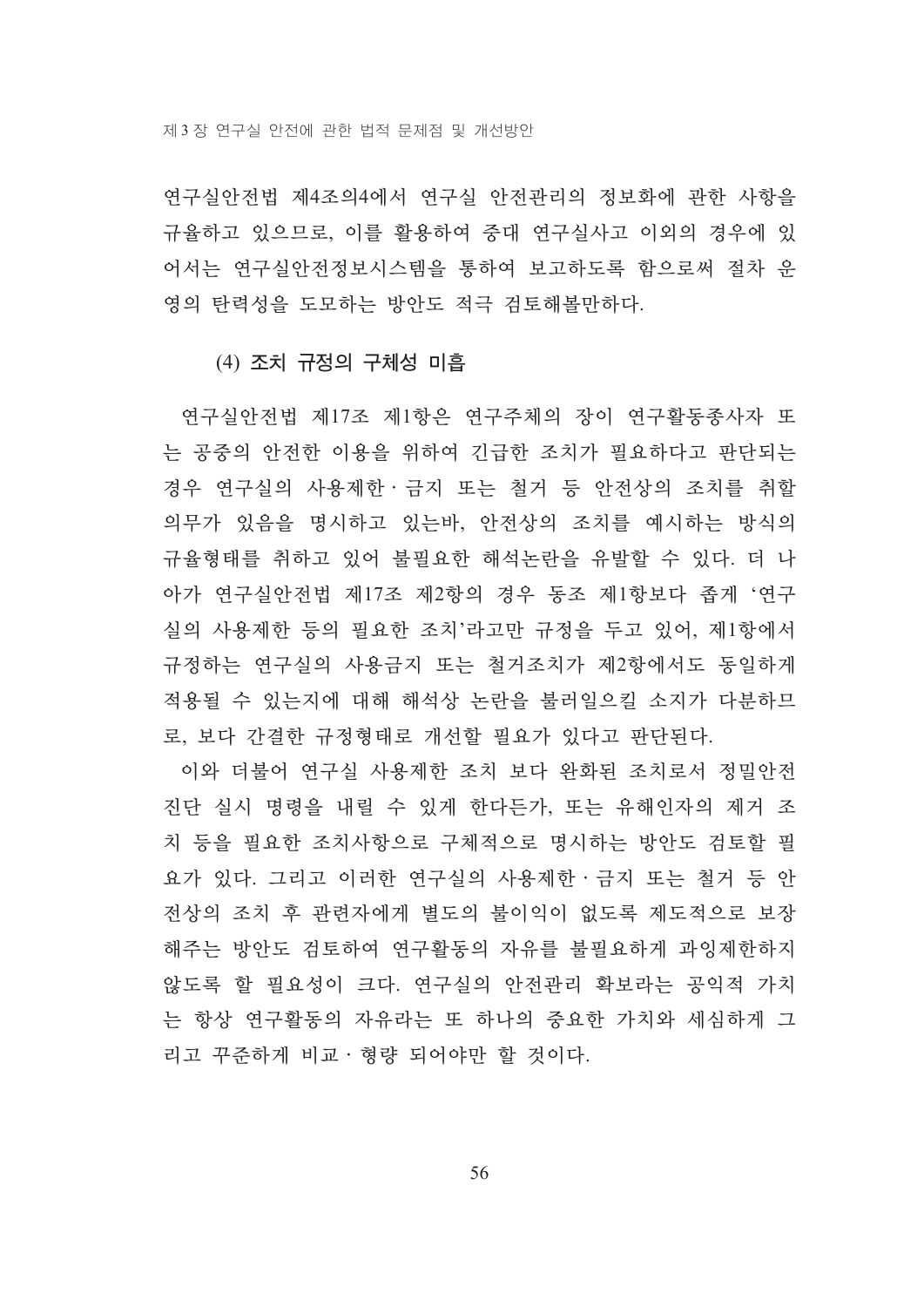#### (5) 안전설비의 설치와 관련한 법적 근거 마련 필요

비록 국회의 임기만료로 폐기되었으나, 2015년에 정부 제출 일부개 정법률안71)에서 포함되어 있었던 안전설비의 설치에 대한 법적 근거 의 도입 여부에 대한 검토도 필요하다. 당시 동 법안에 대한 검토보 고서 내용 중에서 거의 유일하게 그 도입 필요성을 인정받았던 안전 설비의 설치 관련 사항은, 지속적으로 발생하고 있는 대학 · 연구기관 등의 여구실 아저 확보를 위해 아저설비 설치에 대한 법적 근거를 마 련하고 안전설비의 세부 기준을 도입할 필요성이 크다는 정책적 판단 에 따라 제안된 것이다.72) 실제로 2000년대 중반 이후에 발생한 연구 실 안전사고의 주요 사례를 도표로 정리하면 다음과 같다.

[표] 연구실 안전사고 주요 사례<sup>73)</sup>

| 년 / 월    | 사고 내용                              |
|----------|------------------------------------|
| 2005. 01 | S 기술원 반응기 폭발사고, 6명 부상              |
| 2006. 09 | H대 광전자연구실 화학물질 폭발사고, 1명 사망         |
| 2007. 02 | S대 생명과학부 폐액 폭발사고, 2명 화상            |
| 2008. 07 | U 화학센터 수소가스 폭발사고, 1명 사망            |
| 2009. 01 | K 석유화학중앙연구소 라텍스실험실 폭발사고, 1명 사망     |
| 2010. 03 | 국가기관 C 연구원 화재로 업무 중단               |
| 2010. 12 | H대 방폭실험실 폭발사고, 1명 사망, 2명 중경상       |
| 2011. 03 | S대 나노구조재료연구실 화재, 1명 부상             |
| 2011. 08 | 00캐미컬 연구소의 건조설비 폭발사고, 5명 사망, 2명 부상 |
| 2012. 04 | G 기술원 실험기기 과열, 화재발생, 3천만원 피해       |

<sup>71)</sup> 의안번호 14349, 연구실 안전환경 조성에 관한 법률 일부개정법률안, 2015.3.17. (국회 의안정보시스템 홈페이지(http://likms.assembly.go.kr)), (2016.7.6. 최종접속).

<sup>72)</sup> 국회 미래창조과학방송통신위원회, 연구실 안전환경 조성에 관한 법률 일부개정 법률안 검토보고서, 2015.3.17., 7면.

<sup>73)</sup> 국회 미래창조과학방송통신위원회, 연구실 안전환경 조성에 관한 법률 일부개정 법률안 검토보고서, 2015.3.17., 7면의 표 '연구실 안전사고 주요 사례'를 재인용함 (표의 원출처 : 이원근, 「연구실 안전 현황 및 개선방안」, 국회입법조사처 '이슈와 논 점', 2013. 3. 11. 2면.).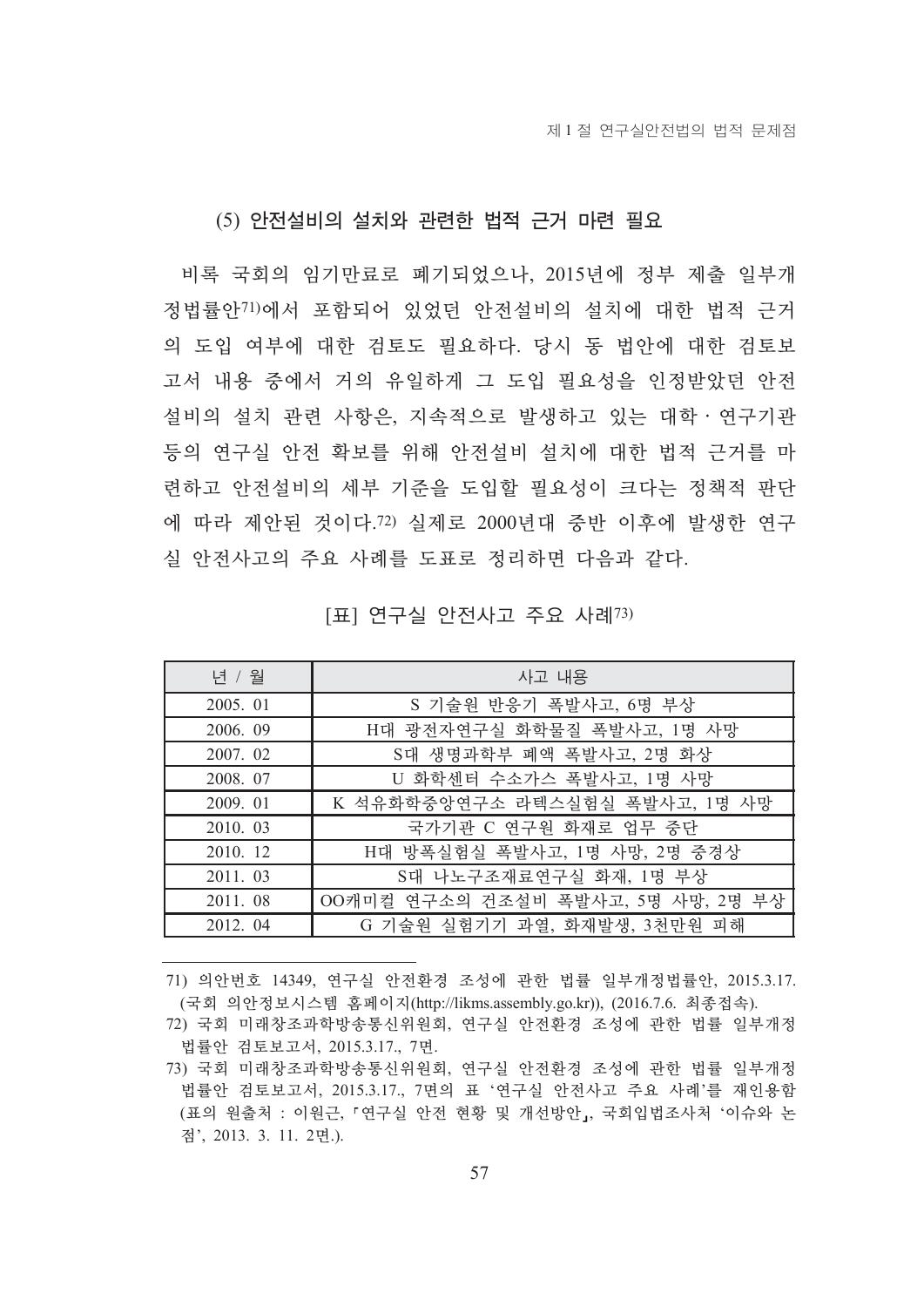연구실안전법이 지향하는 연구실 안전환경 조성의 목표를 달성하기 위해서는 무엇보다도 사전예방적인 조치와 기준 절차 등에 관한 규 율사항을 세분화 · 다양화시키는 것이 가장 효과적인 제도적 수단이라 고 할 것이다. 따라서 연구실 안전확보를 위한 조치 중에서 효율적인 수단으로 판단되는 안전설비의 설치와 관련한 법적 근거를 도입하는 것이 필요하다.74)

## 제 2절 연구실안전법의 개선방안

## 1. 연구실안전법의 구조 및 체계의 개선방안

법규정의 형식적 체계성이라는 관점에서 연구실안전법에 내재된 장 (章) 배치의 편중 문제, 장(章) 내에 포함된 개별조항들의 배치 적정성 문제, 주로 가지조문의 배치 등과 관련하여 제기되었던 개별조항들의 구성 및 순서 등의 문제점을 살펴보았다. 이어서 장과 절, 개별 조항 들 간의 논리적 연계성 확보라는 의미에서의 법규정의 실체적 체계성 차원에서 볼 때 확인되는 연구실안전법의 문제들, 대표적으로 역시 가지조문의 논리적 연관성 부족 문제, 전체 조문 순서 · 배치의 논리 적 연관성 부족 문제 등을 검토해보았다. 연구실안전법의 경우 정책 적 필요성에 따라 자주 이루어지 일부개정으로 이하여 이러한 비체계 성의 문제가 지속적으로 축적되어 온 것으로 판단되는바, 넓게는 장 편성의 비체계성의 문제가, 좁게는 가지조문을 포함한 개별 조항들의 순서와 배치를 재조정하는 입법적 개선작업이 시급히 이루어져야 할 것으로 보인다. 그리고 이러한 법체계 개선작업은 부분적인 효과에 그치는 일부개정보다는 조문체계의 비정합성과 비체계성의 문제를 일 거에 해결할 수 있도록 하는 전부개정의 방식이 결과적으로 더 효율

<sup>74)</sup> 국회 미래창조과학방송통신위원회, 연구실 안전화경 조성에 관한 법률 일부개정 법률안 검토보고서, 2015.3.17., 8면.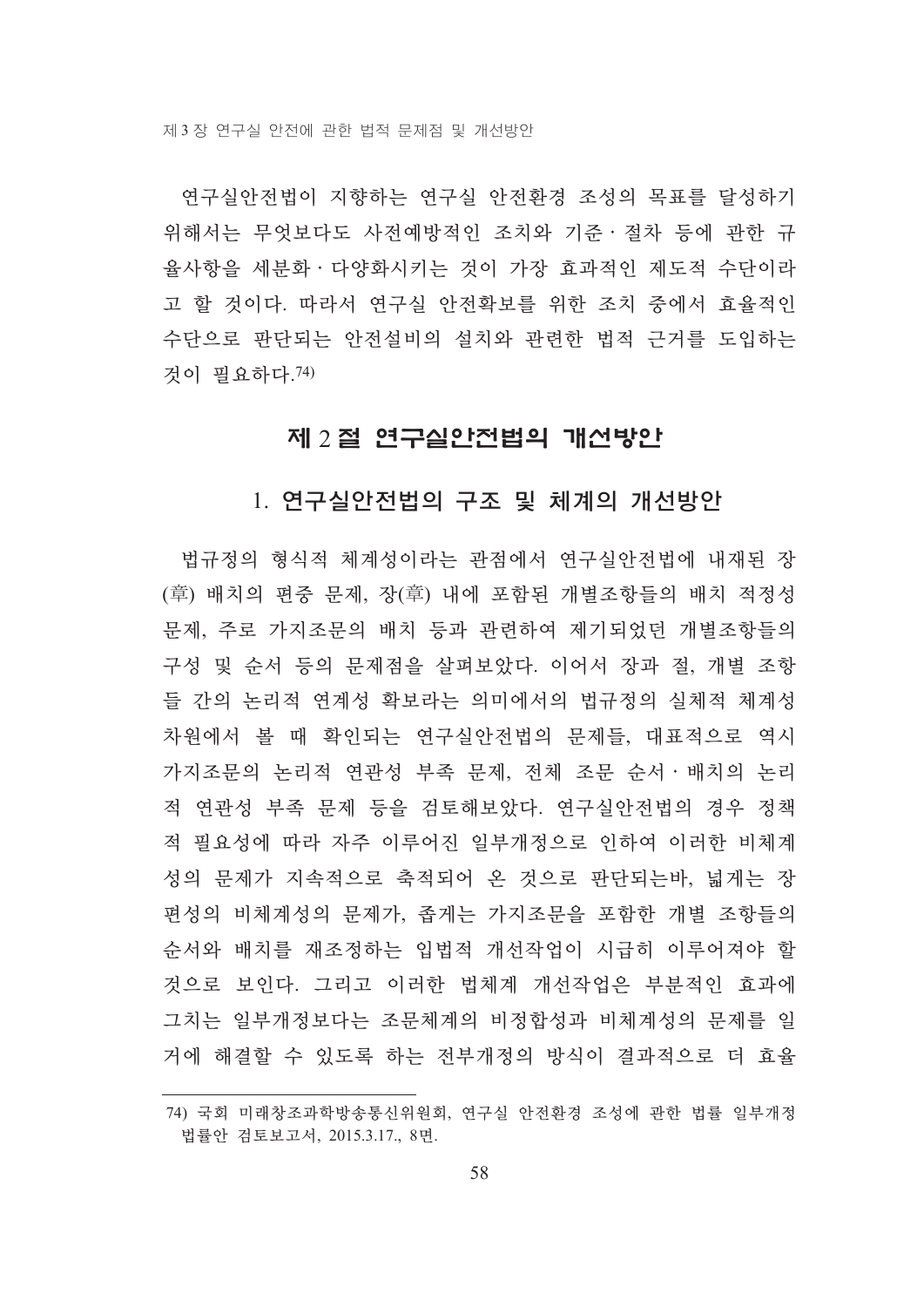적인 개선방안이라고 여겨진다. 그리고 이러한 개선작업에 있어서는 특히 주요한 문제점으로 살펴보았던 제2장의 규율 내용을 '연구실 안 전환경 조성을 위한 추진체계(제2장 명칭 변경)', '연구실의 안전조치 등'(제3장 신설), '안전환경 조성을 위한 지원'(제4장 신설) 등의 3개 장으로 세분화하여 규정하는 개선방안을 제시하고자 한다. 그리고 신 설되는 제3장은 다시 세분화하여 '안전점검 및 안전진단'(제1절), '안 전사고에 대한 대응 및 보상'(제2절)으로 편제하는 것이 합리적이라고 판단된다. 이러한 법체계 세분화를 통하여 연구실안전법의 체계성 및 이해의 편이성을 크게 제고할 수 있을 것으로 기대된다. 장의 구성, 개별 조문의 구성 및 순서(가지조문 포함) 등에 대한 앞서의 법적 문 제점에 관한 논의를 토대로 하여 여구실안전법 전체 체계의 개선방안 을 다음의 표와 같이 제시하여 본다.

| - 행<br>현                                                                                              | 개선안                                                                          |
|-------------------------------------------------------------------------------------------------------|------------------------------------------------------------------------------|
| 제1장 총칙                                                                                                | 제1장 총칙                                                                       |
| 목적,<br>정의,<br>적용범위 등,<br>정부의 책무,<br>연구실 안전환경 조성 기본계획,<br>연구실안전심의위원회,<br>연구실 안전관리의 정보화,<br>연구주체의 장의 책임 | 목적,<br>정의,<br>정부의 책무,<br>적용범위,<br>다른 법률과의 관계,<br>연구주체의 장의 책임,<br>연구활동종사자의 책임 |
| 제2장 연구실의 안전조치                                                                                         | 제2장 연구실 안전환경 조성을 위한<br>추진체계                                                  |

[표] 연구실안전법 전체 체계 개선방안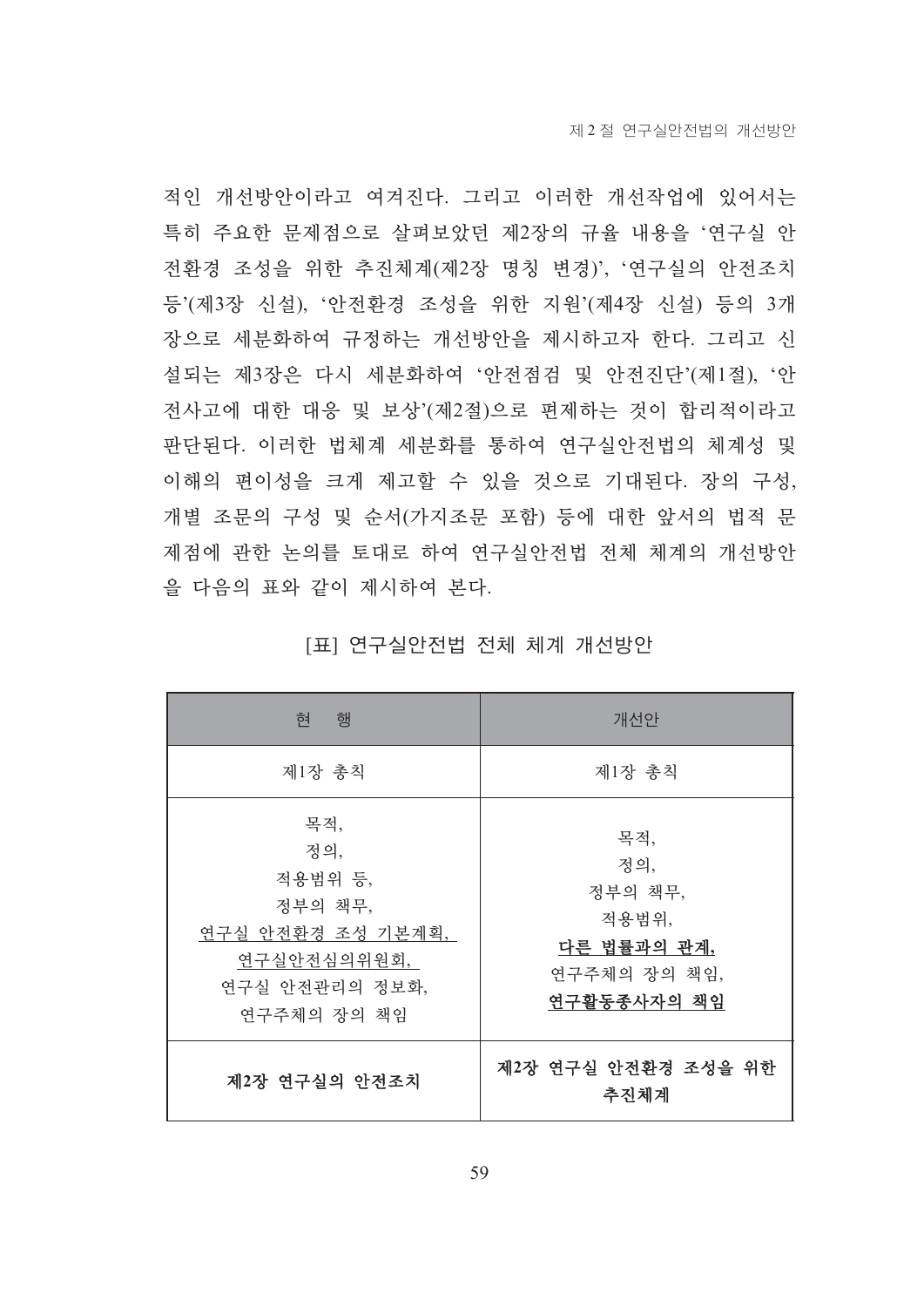| 현<br>행                                                                                                                                                                                         | 개선안                                                                                                                                                                                                     |
|------------------------------------------------------------------------------------------------------------------------------------------------------------------------------------------------|---------------------------------------------------------------------------------------------------------------------------------------------------------------------------------------------------------|
|                                                                                                                                                                                                | 연구실 안전환경 조성 기본계획,<br>연구실안전심의위원회,<br>안전관리규정의 작성 및 준수 등,<br>연구실 안전관리의 정보화                                                                                                                                 |
|                                                                                                                                                                                                | 제3장 연구실의 안전조치 등                                                                                                                                                                                         |
| 연구실책임자의 지정 · 운영,                                                                                                                                                                               | 제1절 안전점검 및 안전진단                                                                                                                                                                                         |
| 안전관리규정의 작성 및 준수 등,<br>안전관리 우수연구실 인증,<br>안전점검 및 정밀안전진단 지침,<br>안전점검의 실시,<br>정밀안전진단의 실시,<br>안전점검 및 정밀안전진단 실시<br>결과의 보고 및 공표,<br>안전점검 및 정밀안전진단<br>대행기관의 등록,<br>검사,<br>증표 제시,<br>비용의 부담 등,<br>보험가입, | 연구실책임자의 지정 · 운영,<br>안전점검 및 정밀안전진단 지침,<br>안전점검의 실시,<br>정밀안전진단의 실시,<br>안전점검 및 정밀안전진단 실시<br>결과의 보고 및 공표,<br>안전점검 및 정밀안전진단<br>대행기관의 등록,<br>증표 제시,<br>비용의 부담 등,<br>안전점검 및 정밀안전진단 실시자의<br>의무 등,<br>연구실 사용제한 등 |
| 안전점검 및 정밀안전진단 실시자의<br>의무 등,                                                                                                                                                                    | 제2절 안전사고에 대한 대응 및 보상                                                                                                                                                                                    |
| 사고보고,<br>사고조사의 실시,<br>연구실 사용제한 등,<br>교육ㆍ훈련 등,                                                                                                                                                  | <u> 사고보고,</u><br>사고조사의 실시,<br><u>보험가입,</u><br>보험관련 자료의 제출                                                                                                                                               |
| 대학 · 연구기관등의 지원,<br>권역별연구안전지원센터의                                                                                                                                                                | 제4장 안전환경 조성을 위한 지원                                                                                                                                                                                      |
| <u> 지정 · 운영</u>                                                                                                                                                                                | 안전관리 우수연구실 인증,<br>교육 · 훈련,<br>건강검진의 실시 등,<br>대학 · 연구기관등의 지원,<br>권역별연구안전지원센터의<br>지정·운영                                                                                                                   |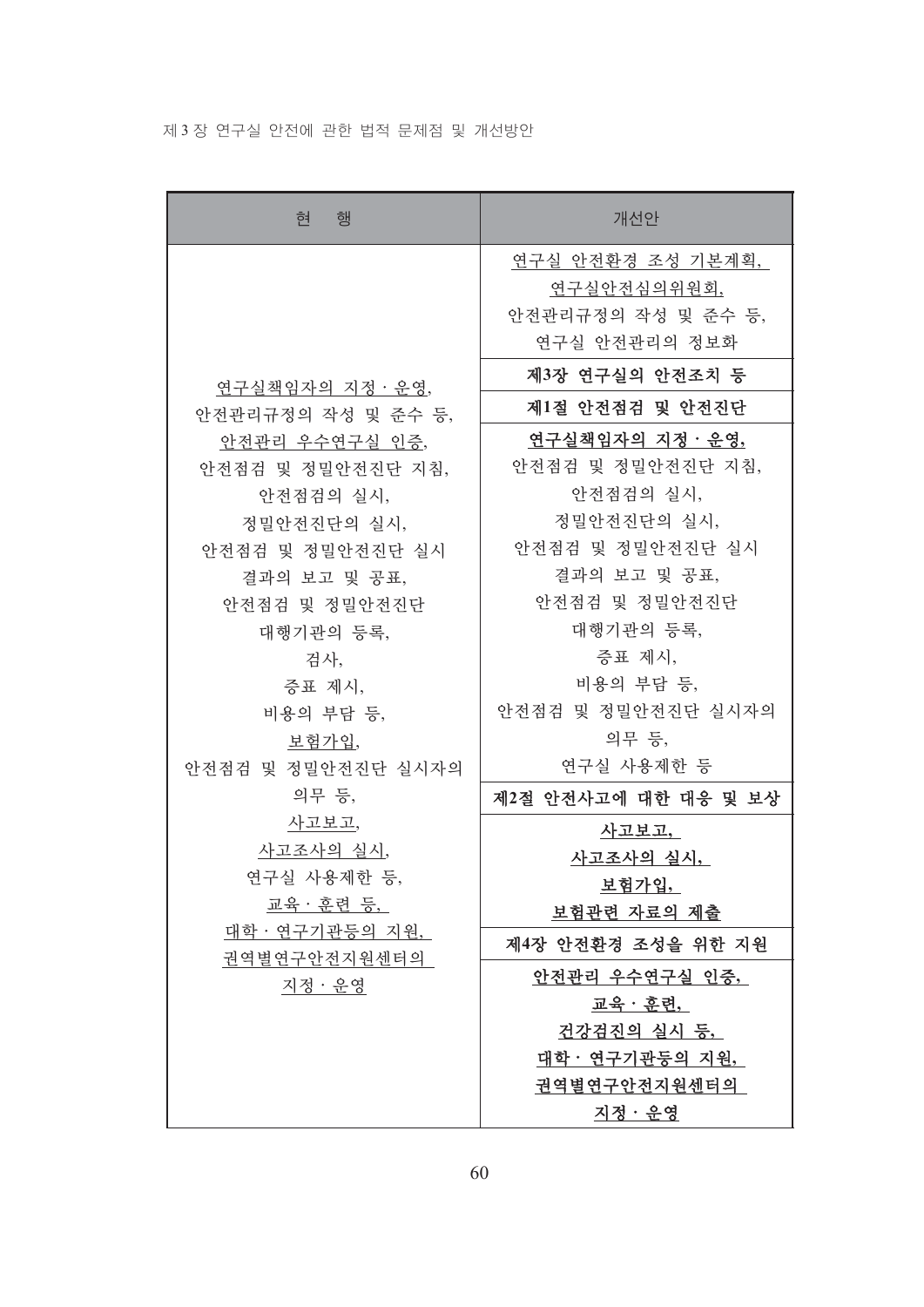| 현 행                                         | 개선안                                |
|---------------------------------------------|------------------------------------|
| 제3장 보칙                                      | 제5장 보칙                             |
| 신고,<br>보험관련 자료의 제출,<br>비밀유지,<br>권한의 위임 · 위탁 | 신고,<br>비밀유지,<br>권한의 위임 · 위탁,<br>검사 |
| 제4장 벌칙                                      | 제6장 벌칙                             |
| 벌칙, 벌칙, 양벌규정, 과태료                           | 벌칙, 벌칙, 양벌규정, 과태료                  |

구체적으로 살펴보면, 현행 연구실안전법 제3조의 '적용범위 등'에 관 한 조항을 '적용범위'와 '다른 법률과의 관계' 조항으로 세분화하여 총 칙에 포함시켰으며, 현행 총칙에 포함되어 있는 연구실 안전환경 조성 기본계획(제4조의2), 연구실안전심의위원회(제4조의3)에 관한 규율을 제 2장(연구실 안전환경 조성을 위한 추진체계)으로 이동하여 배치하여 정 책 추진 체계를 제시하고자 하였다. 또한 사고보고(제15조의2), 사고조 사의 실시(제16조), 보험가입(제14조), 보험관련 자료의 제출(제19조의2) 에 관한 규율을 한데 묶어 제3장 제2절 '안전사고에 대한 대응 및 보 상'에 배치하여, 연구실사고 등에 대한 후속조치와 보험 등을 활용한 보상 문제 대응 가능성에 관한 법적 근거를 보다 체계화하였다.

그 밖에 신설을 제안한 제4장 '안전환경 조성을 위한 지원' 부분에 안전관리 우수연구실 인증(제6조의3), 교육·훈련 등(제18조), 대학· 연구기관등의 지원(제18조의2), 권역별연구안전지원센터의 지정 · 운영 (제18조의3) 등을 포함시켰다. 그리고 현행 연구실안전법 제18조제4항 과 제5항을 따로 분리하여 '건강검진의 실시 등'이라는 조문 명칭을 정하여 제4장에 편입하는 한편, 동법 제18조제6항은 '연구활동종사자 의 책임'이라는 조문 명칭을 정하여 제1장 총칙 규정에 배치함하여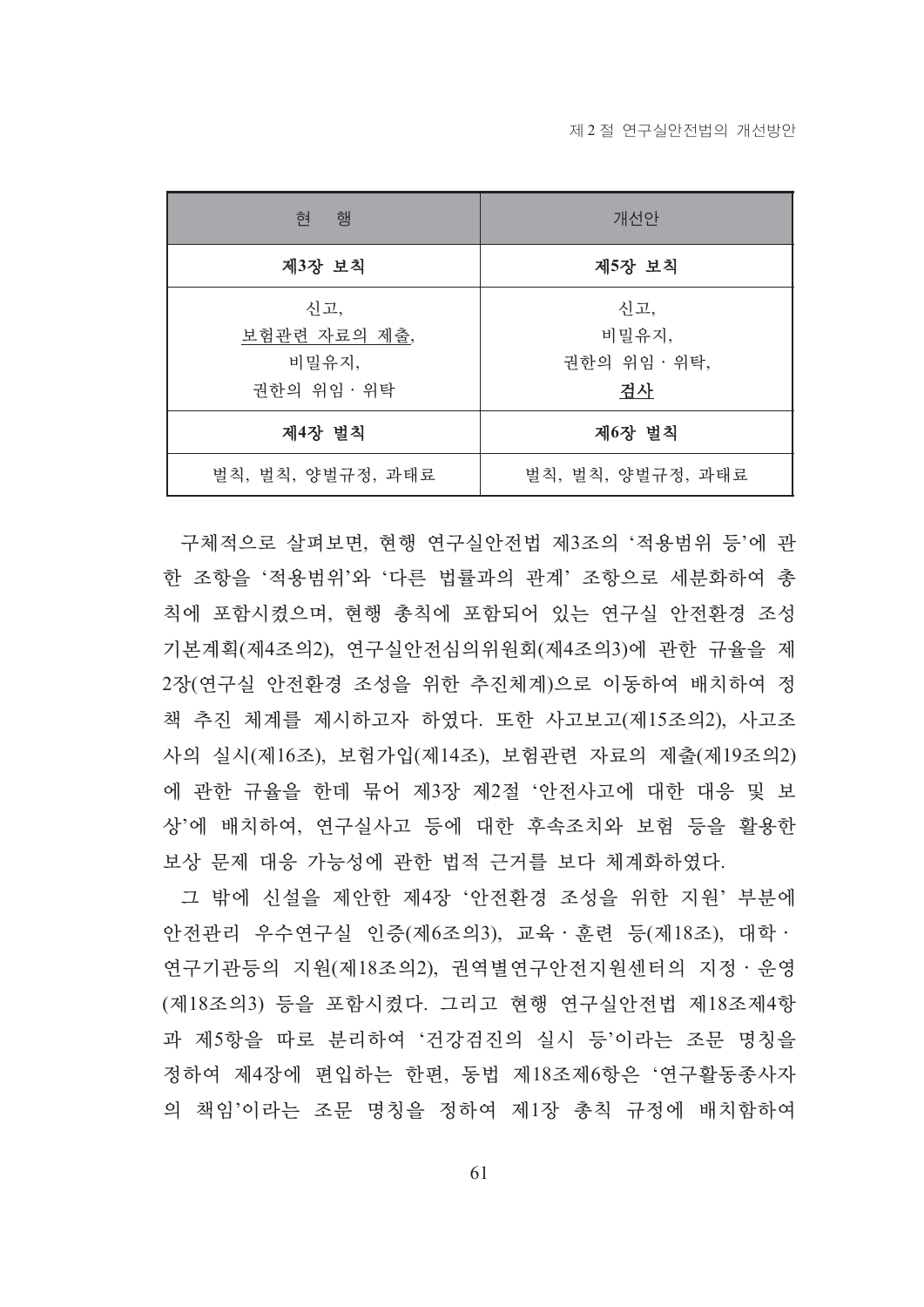국가, 연구주체의 장 등의 책임에 관한 규율사항과 입법상 균형을 도 모하고자 하였다. 이러한 연구실안전법의 전체체계에 관한 개선방안 은 하나의 제안이며, 추후 이어질 연구실 안전관리 제도개선에 관한 후속연구를 통하여 더욱더 정교하게 다듬어질 필요가 있다.

## 2. 연구실안전법의 개별 조항의 개선방안

(1) 주요 용어의 개념

1) 연구개발활동

현행 연구실안전법 제2조제4호에 따른 '연구활동종사자' 개념의 불 명확성 문제를 해소하기 위하여 과학기술분야와 관련된 법률 중에서 '연구개발활동'과 가장 근접한 개념으로 판단되는 다른 법률에서 사용 하고 있는 정의를 준용하는 방식에 따른 개선안을 제시하여 연구개발 활동을 추가함으로써 법규정의 포섭력이 약화되지 않도록 하였다. 구 체적인 개서아 예시는 다음의 표와 같다.

## [표] 연구활동종사자의 용어 정의 개선안

| 행<br>현                                                                                                                                     | 개선안                                                                                                                                                                      |
|--------------------------------------------------------------------------------------------------------------------------------------------|--------------------------------------------------------------------------------------------------------------------------------------------------------------------------|
| 제 2 조(정의) 이 법에서 사용하는 용<br>어의 정의는 다음과 같다.<br>4. "연구활동종사자"라 함은 대학 ·<br>연구기관등에서 과학기술분야 연<br>구개발활동에 종사하는 연구원·<br>대학생 · 대학원생 및 연구보조원<br>등을 말한다. | 제 2 조(정의) 이 법에서 사용하는 용<br>어의 정의는 다음과 같다.<br>4. "연구활동종사자"라 함은 대학 ·<br>연구기관등에서 ○○법 제○조제<br>○ 항에 따른 연구사업 및 그 밖<br>에 이에 준하는 연구개발활동에<br>종사하는 연구워·대학생·대학워<br>생 및 연구보조원 등을 말한다. |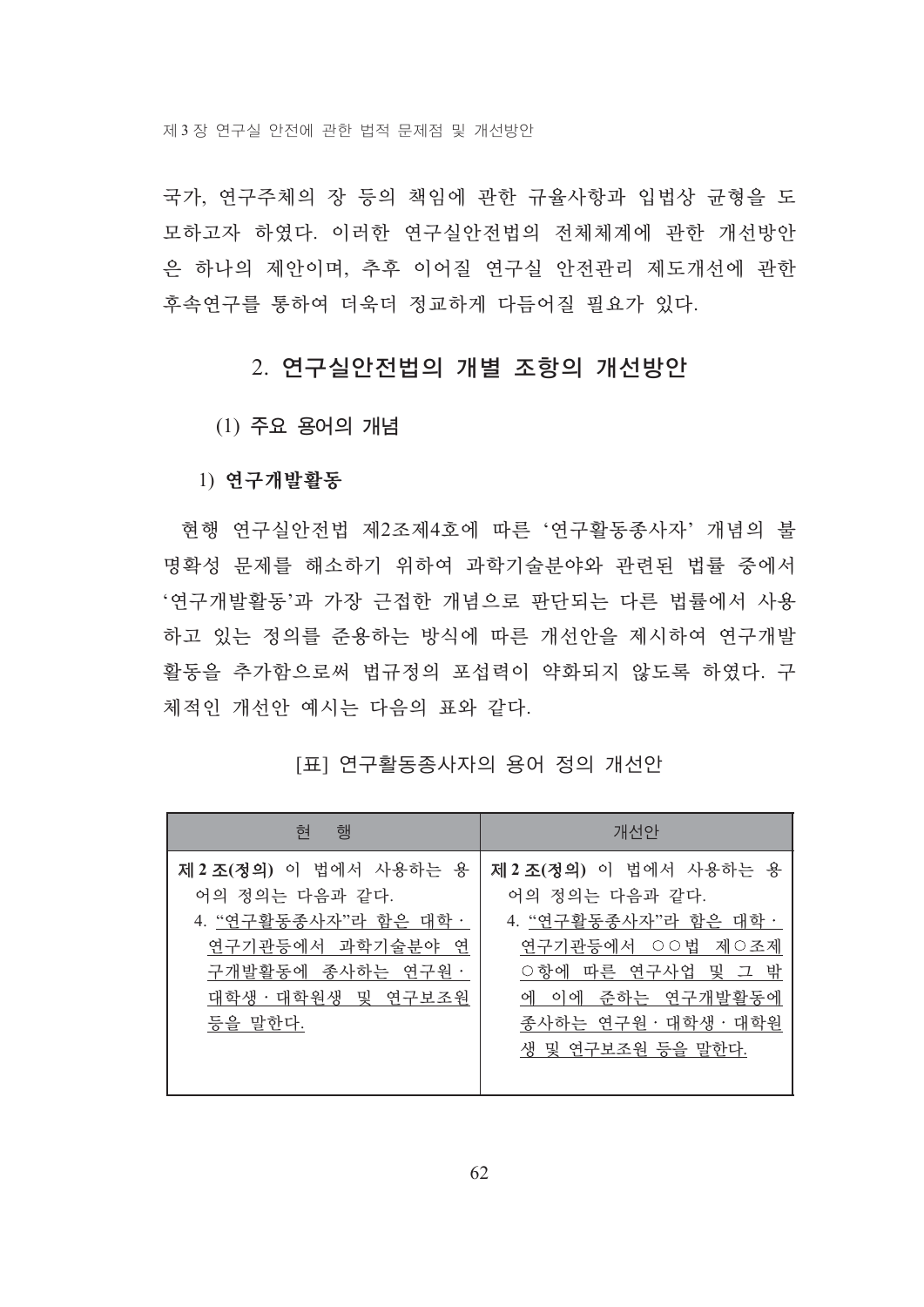2) 유해인자

현행 연구실안전법 제2조제9호에 따른 '유해인자' 개념의 불명확성 문제를 해소하고, 유해인자와 관련한 규정을 두고 있는 「산업안전보 건법」의 규율내용을 참조하여 연구실안전법에서도 유해인자에 대한 상세한 규율을 하도록 명시적인 위임근거를 규정하였다. 이에 더하여 생물학적 위험요인을 추가하는 한편, 사고라는 표현을 연구실사고로 명시함으로써 입법균형 및 법적 명확성 원칙 등에 보다 충실하고자 하였다. 유해인자의 개념과 관련한 구체적인 개선안을 제시하면 다음 의 표와 같다.

#### [표] '유해인자' 용어 정의 개선안

| 현 행                                                                                                       | 개선안                                                                                                                                                                |
|-----------------------------------------------------------------------------------------------------------|--------------------------------------------------------------------------------------------------------------------------------------------------------------------|
| 제 2 조(정의) 이 법에서 사용하는 용<br>어의 정의는 다음과 같다.<br>9. "유해인자"란 화학적 · 물리적 위<br>험요인 등 사고를 발생시킬 가능<br>성이 있는 인자를 말한다. | 제 2 조(정의) 이 법에서 사용하는 용<br>어의 정의는 다음과 같다.<br>9. "유해인자"란 화학적 · 물리적 ·<br>생물학적 위험요인 등 연구실사고<br>를 발생시킬 가능성이 있는 인자<br>로서 미래창조과학부령으로 정하<br>는 분류기준에 따라 관리되어야<br>하는 것을 말한다. |

#### 3) 여구과제

안전점검 및 정밀안전진단에 소요되는 비용의 부담에 관한 규율에 있어서 '연구과제'의 법적 불명확성 문제가 있어 이를 해소하기 위해 관련 법률에서 규정하는 '연구과제'와 유사한 개념으로서 「국가연구개 발사업 등의 성과평가 및 성과관리에 관한 법률, 제2조제2호에서 규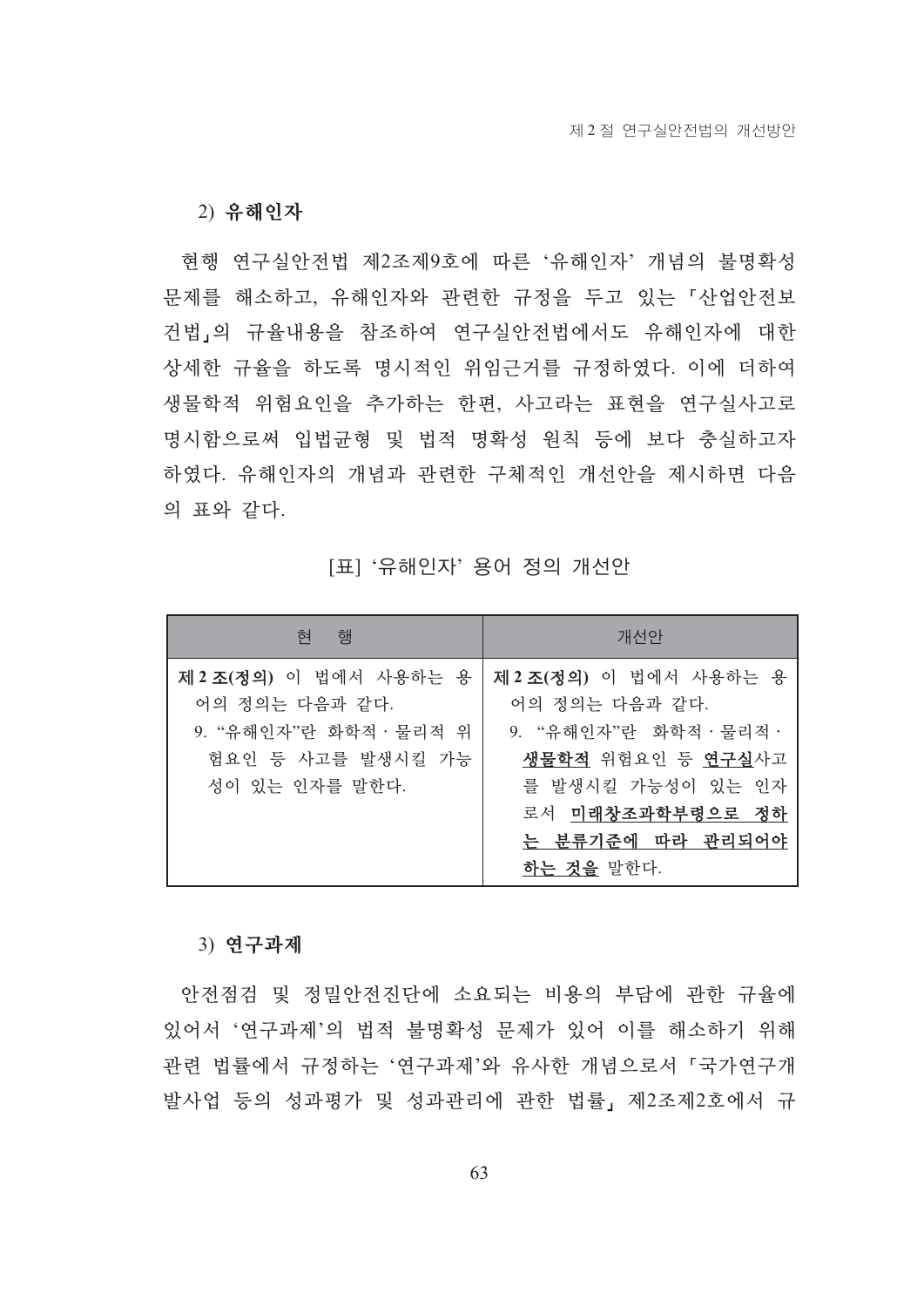정하는 '연구개발과제'를 직접 인용하는 방식의 개선안을 다음의 표와 같이 도출 · 제시하고자 한다.

| 현 행                   | 개선안                   |
|-----------------------|-----------------------|
| 제13조(비용의 부담 등) 3 연구주체 | 제13조(비용의 부담 등) 3 연구주체 |
| 의 장은 연구과제 수행을 위한 연    | 의 장은 『국가연구개발사업 등의 성   |
| 구비를 책정할 때 안전관련 예산을    | 과평가 및 성과관리에 관한 법률,    |
| 반영하여야 한다.             | 제2조제2호에 따른 연구개발과제 또   |
|                       | 는 이에 준하는 연구과제 수행을 위   |
|                       | 한 연구비를 책정할 때 안전관련     |
|                       | 예산을 반영하여야 한다.         |

[표] '연구과제' 개선안

## (2) 적용범위 및 다른 법률과의 관계

적용범위에 관한 규율과 다른 법령과의 관계를 동시에 규정하고 있 는 현행 연구실안전법 제3조제1항과 제2항을 각각의 독립된 조항으로 분리하여 법률 구조의 체계화를 도모하고자 하였다. 개선안 예시는 다음의 도표와 같다.

[표] '적용범위 등' 관련 규정 개선안

| 개선안                    |
|------------------------|
| 제3조(적용범위) 이 법은 대학 · 연구 |
| 기관등이 연구개발활동을 수행하기      |
| 위하여 설치한 연구실에 관하여 적     |
| 용한다. 다만, 연구실의 유형 및 규   |
| 모 등을 고려하여 대통령령이 정하     |
| 는 연구실에 관하여는 이 법의 전     |
|                        |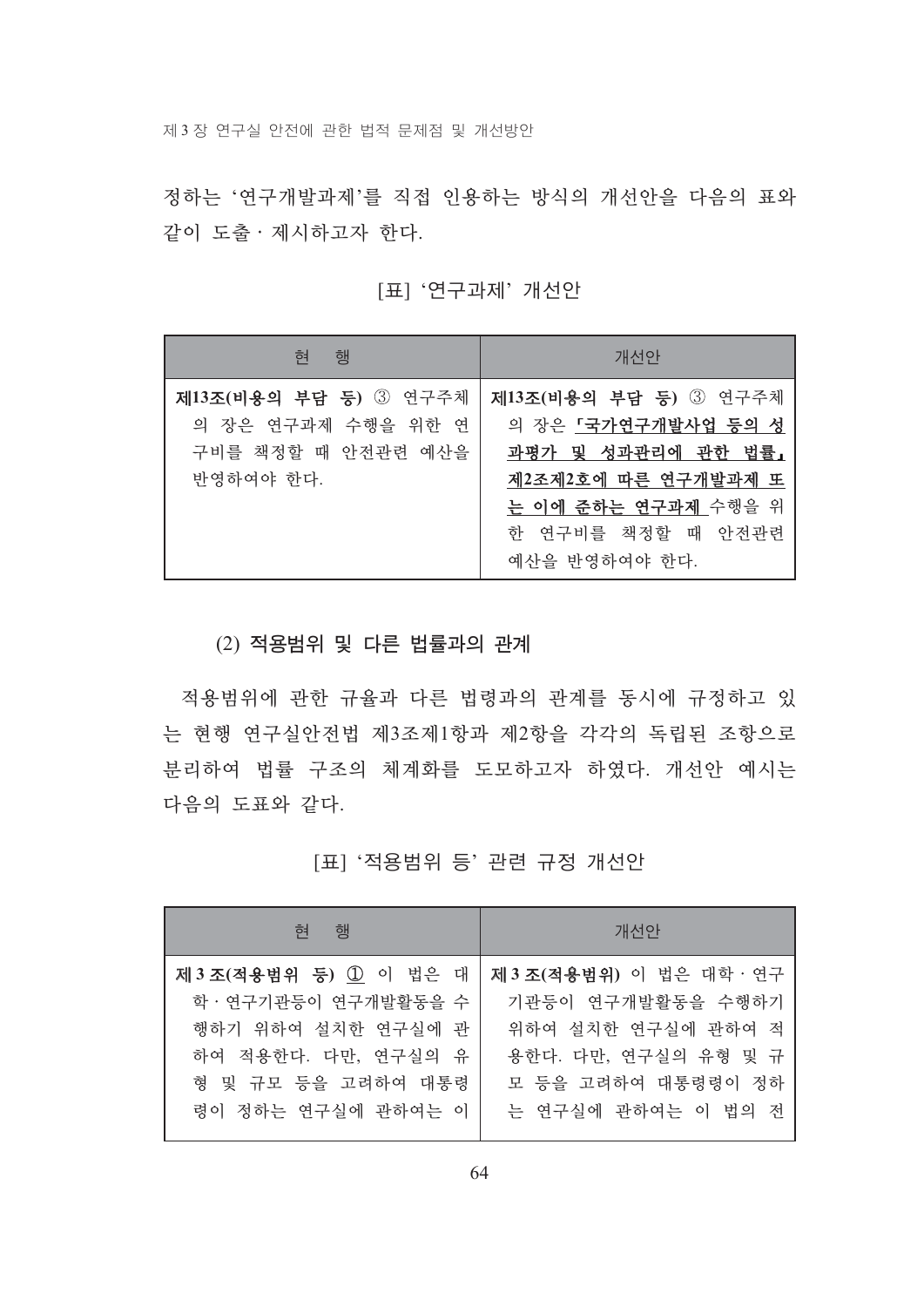| 행<br>협                                                     | 개선안                                                                          |
|------------------------------------------------------------|------------------------------------------------------------------------------|
| 법의 전부 또는 일부를 적용하지<br>아니할 수 있다.                             | 부 또는 일부를 적용하지 아니할<br>수 있다.                                                   |
| 2 「산업안전보건법」의 적용대상 근<br>로자에 대해서는 「산업안전보건법」<br>이 정하는 바에 따른다. | 제00조(다른 법률과의 관계) 「산업안<br>전보건법」의 적용대상 근로자에 대<br>해서는 「산업안전보건법」이 정하는<br>바에 따른다. |

(3) 연구실안전심의위원회 심의사항

연구실안전법 제4조의3 제1항에서 규정하고 있는 연구실안전심의위 원회의 심의사항에 관한 규율수준과 관련하여, 각 심의사항 중 일부 가 지나치게 지엽적이거나 심의라는 기능 특성과 부합하지 않는다는 점을 확인하고, 이러한 문제점을 해소하기 위하여 다음과 같은 개선 안 예시를 제시하고자 한다.

[표] '연구실안전심의위원회' 심의사항 관련 개선안

| 행<br>현                 | 개선안                    |
|------------------------|------------------------|
| 제 4 조의3(연구실안전심의위원회) ①  | 제 4 조의3(연구실안전심의위원회) ①  |
| 연구실 안전환경 조성에 관한 다음     | 연구실 안전환경 조성에 관한 다음     |
| 각 호의 사항을 심의하기 위하여 미    | 각 호의 사항을 심의하기 위하여 미    |
| 래창조과학부에 연구실안전심의위원      | 래창조과학부에 연구실안전심의위원      |
| 회(이하 "심의위원회"라 한다)를 둔다. | 회(이하 "심의위원회"라 한다)를 둔다. |
| 1. 기본계획 수립 · 시행에 관한 사항 | 1. 기본계획 수립·시행에 관한 사항   |
| 2. 연구실 안전환경 조성에 관한 주   | 2. 연구실 안전환경 조성에 관한 주   |
| 요정책의 총괄·조정에 관한 사항      | 요정책의 총괄·조정에 관한 사항      |
| 3. 연구실 유형별 안전관리 표준화    | 3. 연구실 유형별 안전관리 표준화    |
| 모델과 안전교육 교재의 개발 · 보    | 및 안전교육 지원 등에 관한 사항     |
| 급에 관한 사항               |                        |
|                        |                        |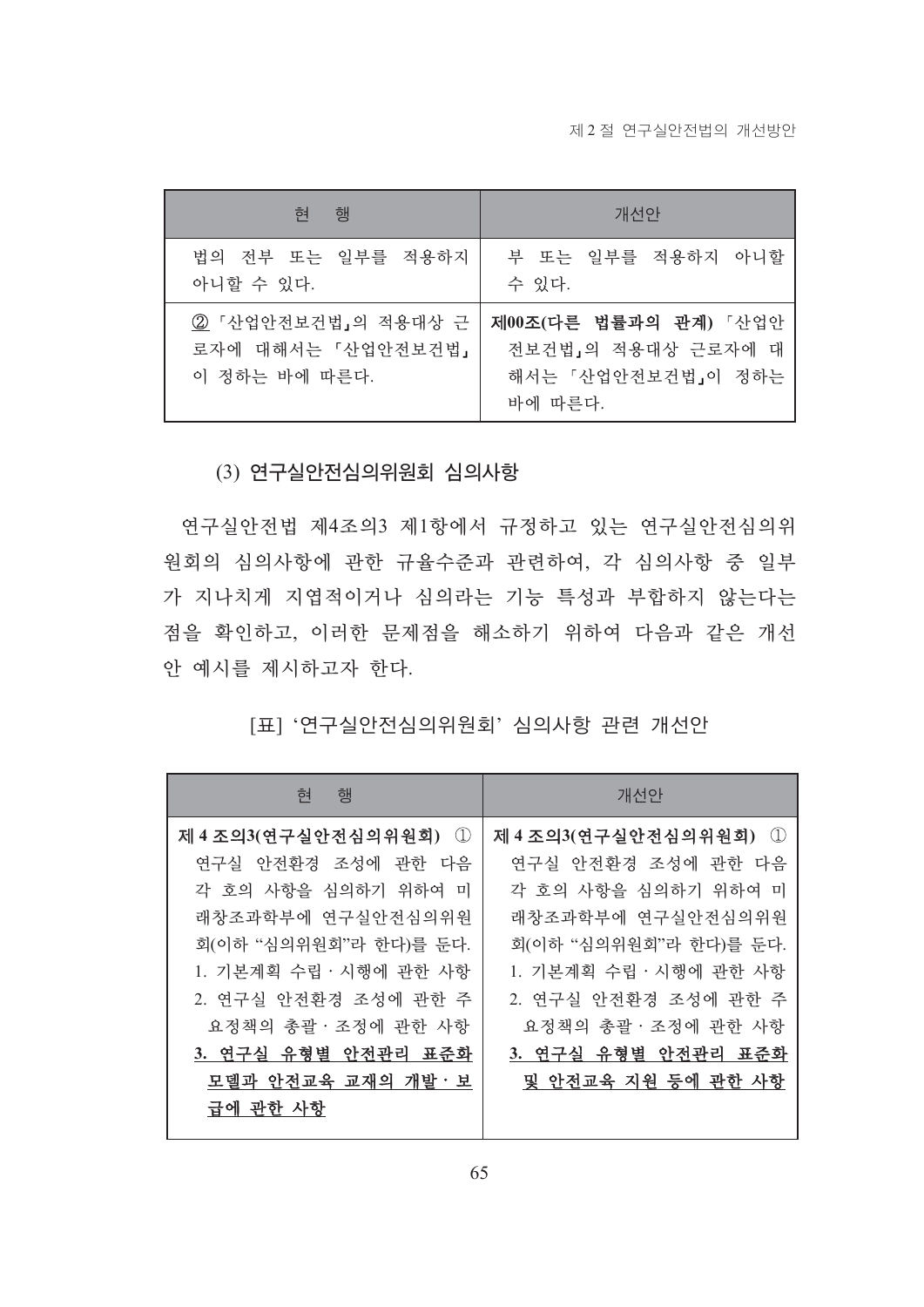| 현 행                                                                                                     | 개선안                                                                                                                |
|---------------------------------------------------------------------------------------------------------|--------------------------------------------------------------------------------------------------------------------|
| 4. 연구실사고 예방 및 사고발생 시<br>대책에 관한 사항<br>5. 연구실 안전점검 및 정밀안전진단<br>지침의 작성 · 변경에 관한 사항<br>6. 그 밖에 연구실 안전환경 조성에 | 4. 연구실사고 예방 및 사고발생 시<br>대책에 관한 사항<br>5. 연구실 안전점검 및 정밀안전진단<br>지침 <del>의 작성ㆍ변경</del> 에 관한 사항<br>6. 그 밖에 연구실 안전환경 조성에 |
| 관하여 위원장이 부의하는 사항                                                                                        | 관하여 위원장이 부의하는 사항                                                                                                   |

(4) '안전점검의 실시' 중복규제

중복규제의 문제가 예상되는 현행 연구실안전법 제8조와 관련한 법 적 문제를 해소하기 위한 법제 개선안으로 다음의 표와 같은 방안을 제시하고자 하다. 75)

[표] '안전점검 실시의무의 면제' 관련 개선안76)

| 협<br>행 | 개선안                                                                                                                                                                            |
|--------|--------------------------------------------------------------------------------------------------------------------------------------------------------------------------------|
| <신 설>  | 제 8 조(안전점검의 실시) 4 제1항에<br>따른 안전점검의 실시에 있어서 다<br>음 각호의 법률에 따른 안전점검을<br>사전에 받은 경우에는 동일한 항목의<br>안전점검 실시를 면제할 수 있다.<br>1. 『0000법』 제00조에 따른 안전<br>점검<br>2. 『0000법』제00조에 따른 안전<br>점검 |

75) 이는 동일한 연구실에 중복적인 안전점검을 실시해야 하는 경우 검토해볼 수 있 다. 다만, 관련 법률의 목적이나 안전점검의 성격에 따라 중복성 여부를 신중하게 접근해야 한다고 판단된다.

76) 이 표는 홍의표 외(한국법제연구원), 유전자재조합실험 위해관리 법제도 개선연구, 질병관리본부, 2015.12, 129면에서 제시한 중복규제 개선방안 내용을 인용하였으며, 일부 수정하였음.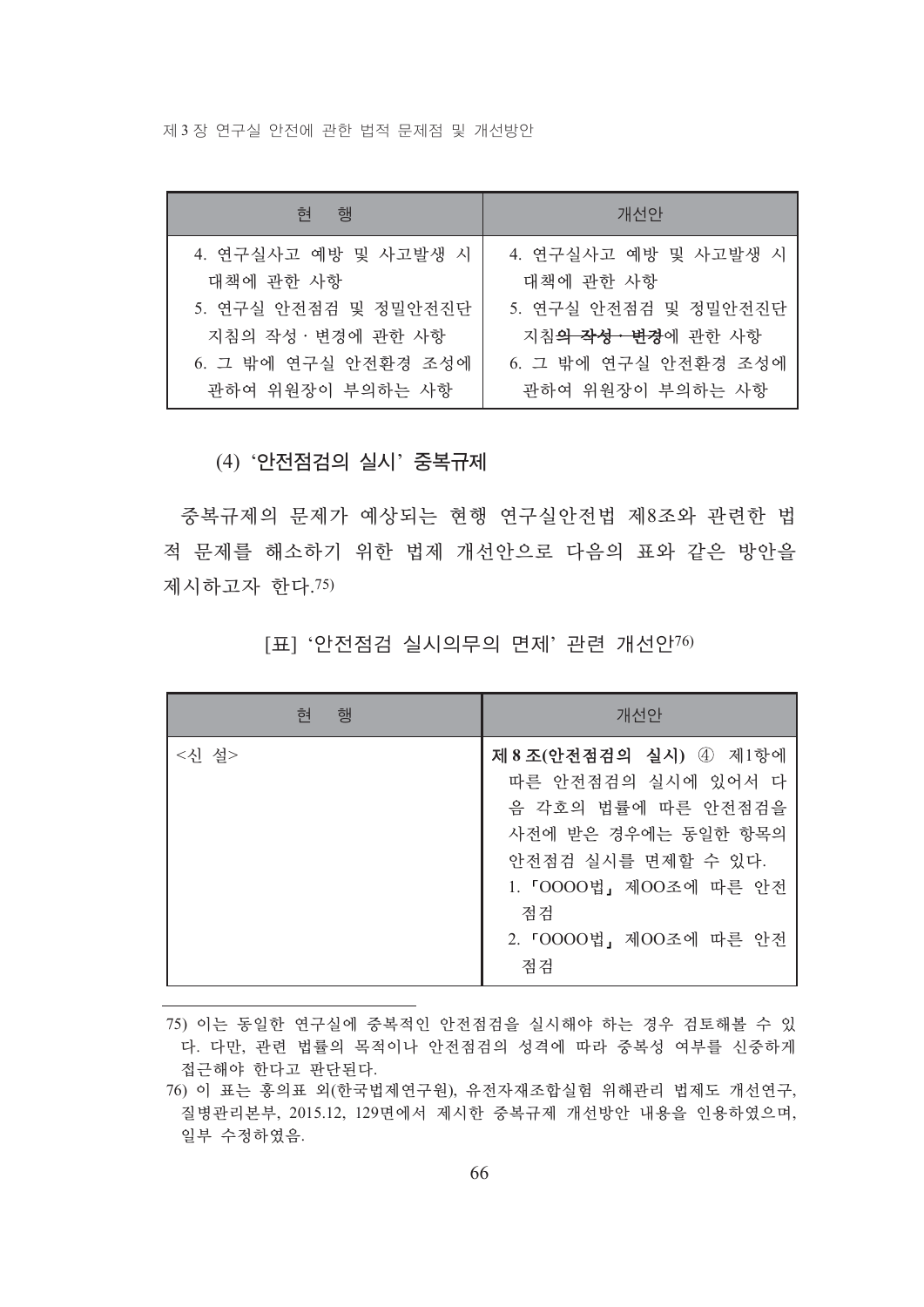| 행<br>़व | 개선안                          |
|---------|------------------------------|
|         | 3. 『0000법』 제00조에 따른 안전<br>점검 |

## (5) 정밀안전진단 관련 규정 개선

정밀안전진단을 규정하고 있는 연구실안전법 제9조와 관련한 법적 문제점을 해소하기 위하여 안전점검에 대한 후속조치로서 실시되는 정밀안전진단과 정기 정밀안전진단을 분리하여 별도의 정밀안전진단 으로 유형화하는 내용의 규율을 신설하였다. 이를 통해 연구실안전법 상의 정밀안전진단 제도에 대한 체계성과 실효성이 제고될 것으로 기 대된다. 정밀안전진단 관련 개선안 예시는 다음의 표와 같다.

## [표] '정밀안전진단' 관련 개선안

| 현<br>행                 | 개선안                            |
|------------------------|--------------------------------|
| 제 9 조(정밀안전진단의 실시) ① 연구 | 제 9 조(정밀안전진단의 실시) ① 연구         |
| 주체의 장은 제8조의 규정에 따른     | 주체의 장은 제8조의 규정에 따른             |
| 안전점검을 실시한 결과 연구실의      | 안전점검을 실시한 결과 연구실의              |
| 재해예방과 안전성 확보 등을 위하     | 재해예방과 안전성 확보 등을 위하             |
| 여 필요하다고 인정하는 경우에는      | 여 필요하다고 인정하는 경우에는              |
| 제7조의 규정에 따른 정밀안전진단     | 제7조의 규정에 따른 정밀안전진단             |
| 지침에 따라 정밀안전진단을 실시      | 지침에 따라 정밀안전진단을 실시              |
| 하여야 한다. 다만, 대통령령이 정    | 하여야 한다. <del>다만, 대통령령이 정</del> |
| 하는 연구실로서 유해ㆍ위험물질 및     | <del>하는 연구실로서 유해·위험물질 및</del>  |
| 시설·장비를 취급하는 등 유해 또     | <del>시설·장비를 취급하는 등 유해 또</del>  |
| 는 위험한 작업을 필요로 하는 연     | <del>는 위험한 작업을 필요로 하는 연</del>  |
| 구실은 정기적으로 정밀안전진단을      | <del>구실은 정기적으로 정밀안전진단을</del>   |
| 실시하여야 한다.              | <del>실시하여야 한다.</del>           |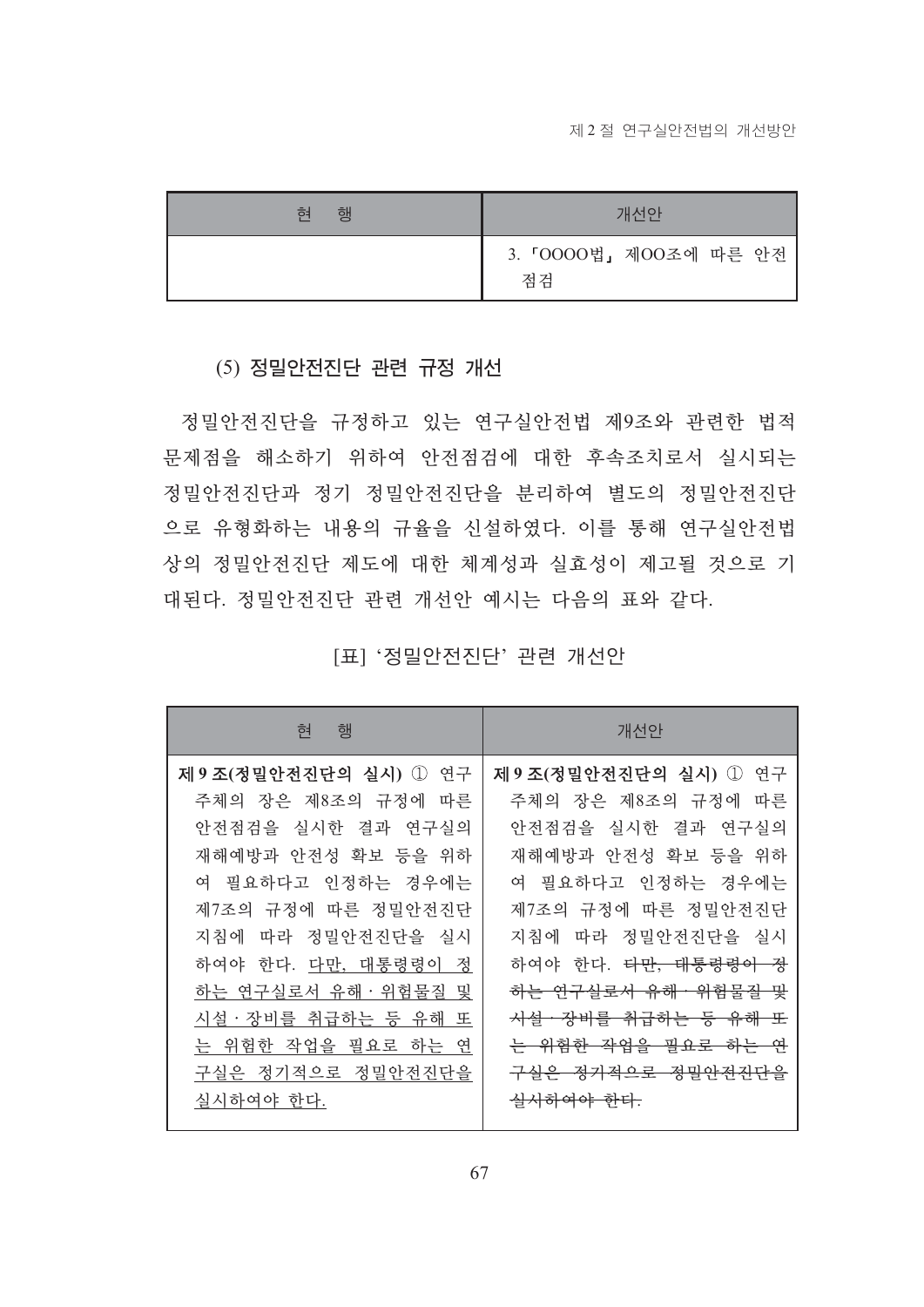| 협<br>행                                                                                                     | 개선안                                                                                                                                     |
|------------------------------------------------------------------------------------------------------------|-----------------------------------------------------------------------------------------------------------------------------------------|
| <신 설>                                                                                                      | (2)<br>_ 유해·위험물질 및 시설·장비<br>를 취급하는 등 유해 또는 위험한<br>작업을 필요로 하는 대통령령으로<br>정하는 연구실은 정기적으로 정밀<br>안전진단을 실시하여야 한다.                             |
| ② 제1항의 규정에 따른 정밀안전<br>실시시기, 정밀안전진단을<br>진단의<br>실시할 수 있는 자의 자격 등에 관<br>하여 필요한 사항은 대통령령으로<br>정한다.             | $\circledS$<br>제1항 또는 제2항의 규정에 따<br>른 정밀안전진단의 실시시기, 정밀<br>안전진단을 실시할 수 있는<br>자의<br>자격 등에 과하여 필요한 사항은<br>대통령령으로 정한다.                      |
| 3 연구주체의 장은 정밀안전진단<br>을 실시하는 경우 대통령령으로 정<br>하는 요건을 갖추어 실시하거나 제<br>10조의2에 따라 등록된 대행기관으<br>로 하여금 대행하게 할 수 있다. | 4) 연구주체의 장은 <b>제1항 또는 제</b><br>2항의 규정에 따른 정밀안전진단을<br>실시하는 경우 대통령령으로 정하<br>는 요건을 갖추어 실시하거나 제10<br>조의2에 따라 등록된 대행기관으로<br>하여금 대행하게 할 수 있다. |

아울러 연구실안전법 제9조 제1항 단서에 따라 정기적으로 정밀안 전진단을 실시하여야 하는 연구실의 범위를 규정하고 있는 동법 시행 령 제9조 제1항 제3호를 개정하여, 현재 미래창조과학부령으로 정하 고 있는 규율내용을 시행령으로 상향입법하여 법적 명확성 등을 도모 하고자 하였다. 정밀안전진단과 관련된 연구실안전법 시행령 개선안 을 다음의 표와 같이 제시하고자 한다.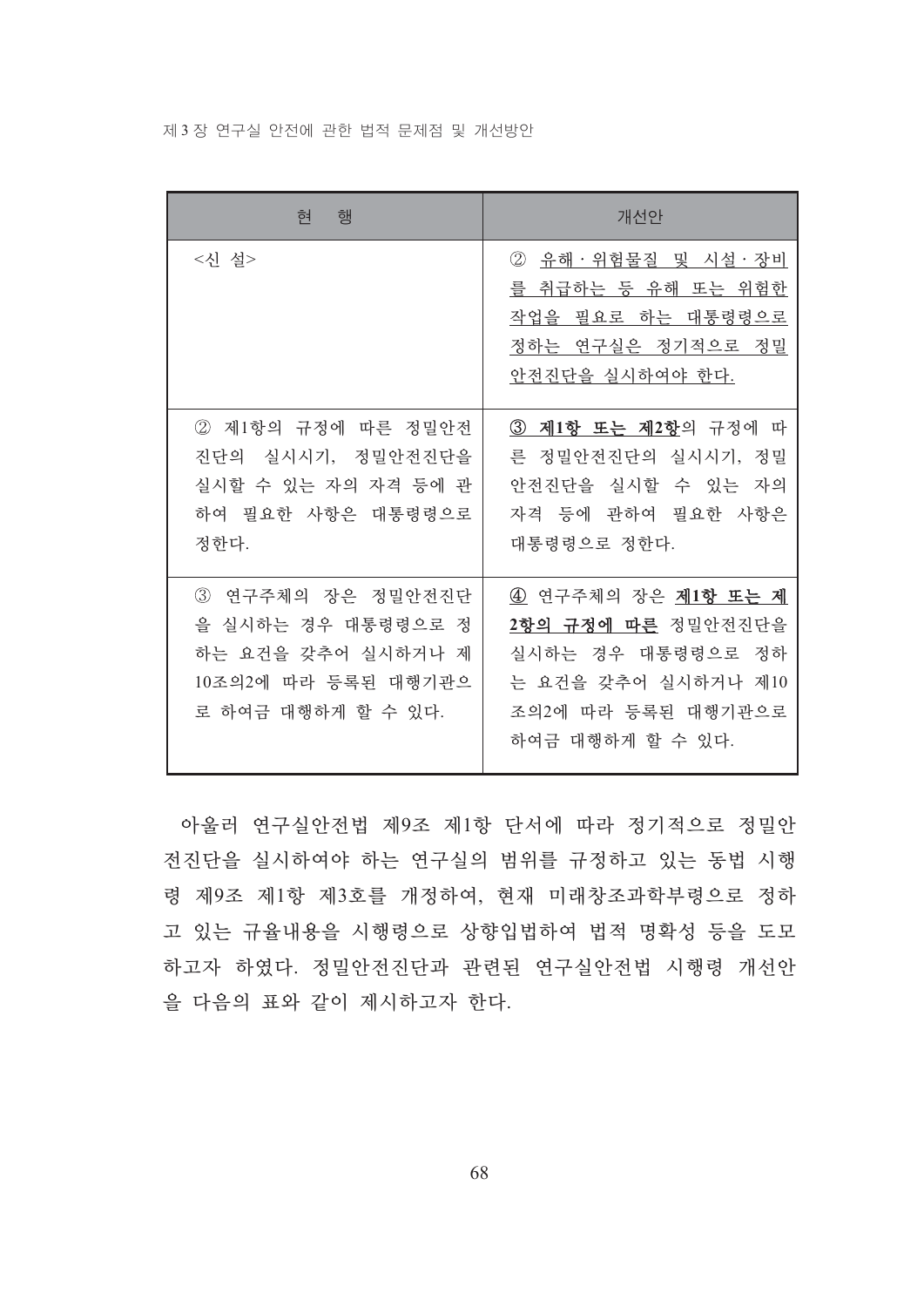| 행<br>현               | 개선안                  |
|----------------------|----------------------|
| 제 9조(정밀안전진단의 실시 등) ① | 제 9조(정밀안전진단의 실시 등) ① |
| 법 제9조제1항 단서에 따라 정기적  | 법 제9조제1항 단서에 따라 정기적  |
| 으로 정밀안전진단을 실시하여야 하   | 으로 정밀안전진단을 실시하여야 하   |
| 는 연구실은 다음 각 호의 어느 하  | 는 연구실은 다음 각 호의 어느 하  |
| 나에 해당하는 연구실을 말한다.    | 나에 해당하는 연구실을 말한다.    |
| 1. ~ 2. (생 략)        | 1. ~ 2. (현행과 같음)     |
| 3. 연구개발활동에 미래창조과학부   | 3. 연구개발활동에 「고압가스 안전  |
| 령이 정하는 독성가스를 취급하는    | 관리법 시행규칙, 제2조제1항제2호  |
| 연구실                  | 의 독성가스를 취급하는 연구실     |

[표] '정밀안전진단' 관련 시행령 개선안

(6) 사고보고 관련 규정

연구실안전법 제15조의2가 '미래창조과학부장관에게 보고 및 공표 하여야 한다'고 규정함으로써 해석상 불필요한 혼선을 야기할 우려가 있어 이를 해소하고자 다음의 표와 같은 개선안을 제시하고자 한다.

[표] '사고보고' 관련 법률 개선안 예시

| 현 행                   | 개선안                   |
|-----------------------|-----------------------|
| 제15조의2(사고보고) 연구주체의 장은 | 제15조의2(사고보고) 연구주체의 장은 |
| 연구실에 사고가 발생한 경우에는     | 연구실에 사고가 발생한 경우에는     |
| 미래창조과학부령으로 정하는 바에     | 미래창조과학부령으로 정하는 바에     |
| 따라 미래창조과학부장관에게 보고     | 따라 미래창조과학부장관에게 보고     |
| 및 공표하여야 한다.           | 하고, 공표하여야 한다.         |

또한 연구실사고보고의 절차에 관한 세부적인 규율을 시행령에 두 어 중대 연구실사고와 그 밖의 연구실사고의 보고 절차가 체계적으로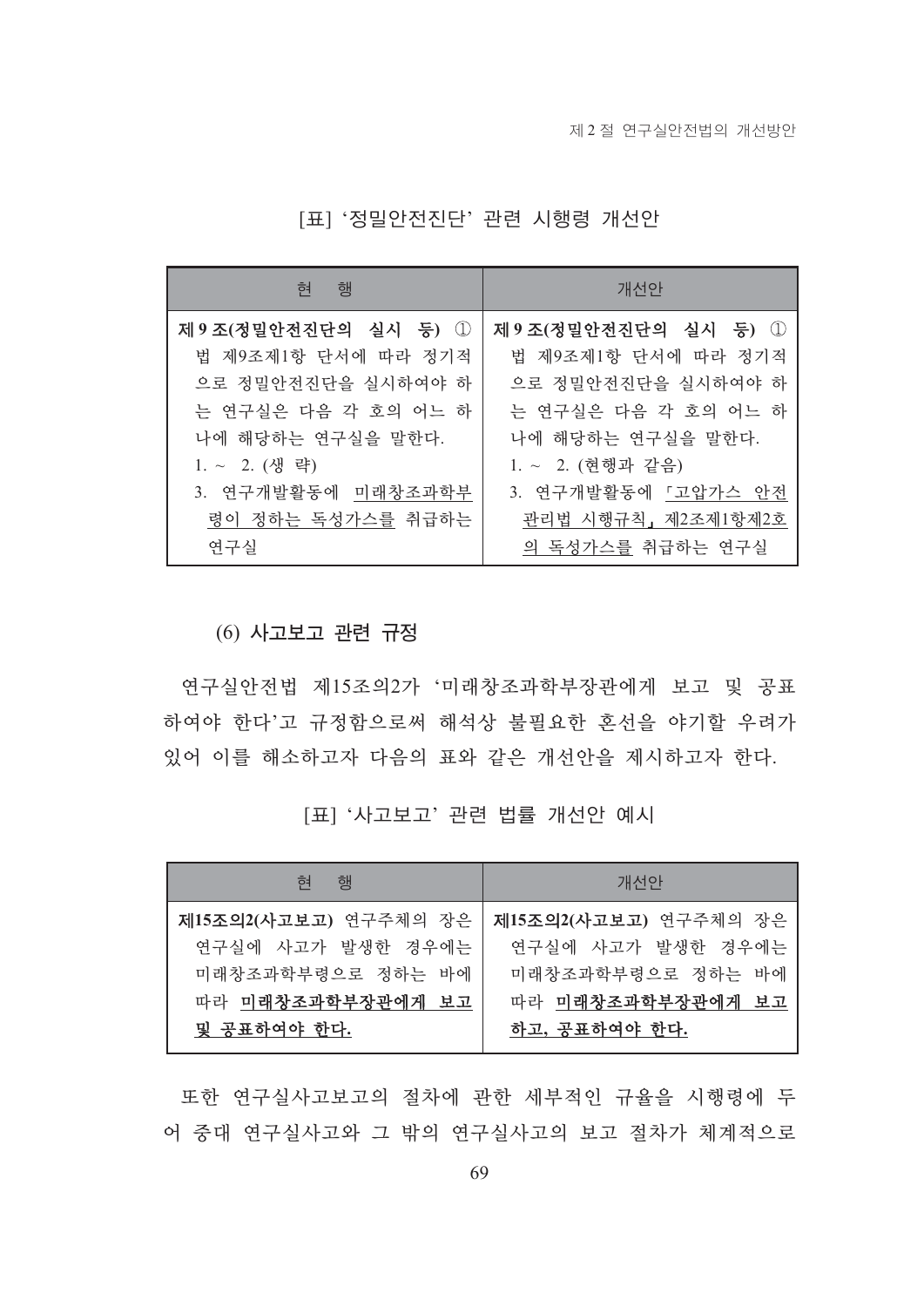구성될 수 있도록 하는 명시적인 위임근거를 두는 개선안을 마련하였 다. 그리고 연구실안전법 제4조의4 제2항에 따른 연구실안전정보시스 템을 활용한 보고절차의 근거를 마련하여 사고보고 절차의 합리적인 탄력성을 제고하고자 하였다. 연구실사고보고 절차와 관련한 시행령 개선안을 제시하면 다음의 표와 같다.

| 현<br>행 | 개선안                                                                                                                                                                                                                                |
|--------|------------------------------------------------------------------------------------------------------------------------------------------------------------------------------------------------------------------------------------|
| <신 설>  | 제00조(사고보고의 절차) ① 법 제15<br>조의2에 따라 연구주체의 장이 연<br>구실에 발생한 사고 사실을 보고할<br>때에는 법 제4조의4제2항에 따른 연<br>구실안전정보시스템을 활용하여야<br>한다.<br>② 법 제15조의2에 따른 사고가 법<br>제2조제8호에 따른 중대 연구실사<br>고인 경우에는 전항의 규정에도 불<br>구하고 미래창조과학부령으로 정하<br>는 방식으로 보고할 수 있다. |

[표] '연구실사고보고' 관련 시행령 개선안(신설)

#### (7) 연구실안전조치 규정의 구체화를 위한 개선

현행 연구실안전법 제17조 제1항에서 규정하는 안전상의 조치에 관 한 규율이 대표적인 조치사항을 예시하는 방식의 규율형태를 취하고 있어 불필요한 해석상 혼선이 예상되어 이를 해소하고자 개별 조치들 의 구체적인 내용을 각 호에 명시하는 한편, 예상하지 못한 사정에 합리적인 대응이 가능하도록 '그 밖에 연구주체의 장 또는 연구활동 종사자가 필요하다고 인정하는 안전조치'를 추가하여 탄력적인 제도 운용을 도모하였다. 그리고 연구실의 사용제한 금지 또는 철거 등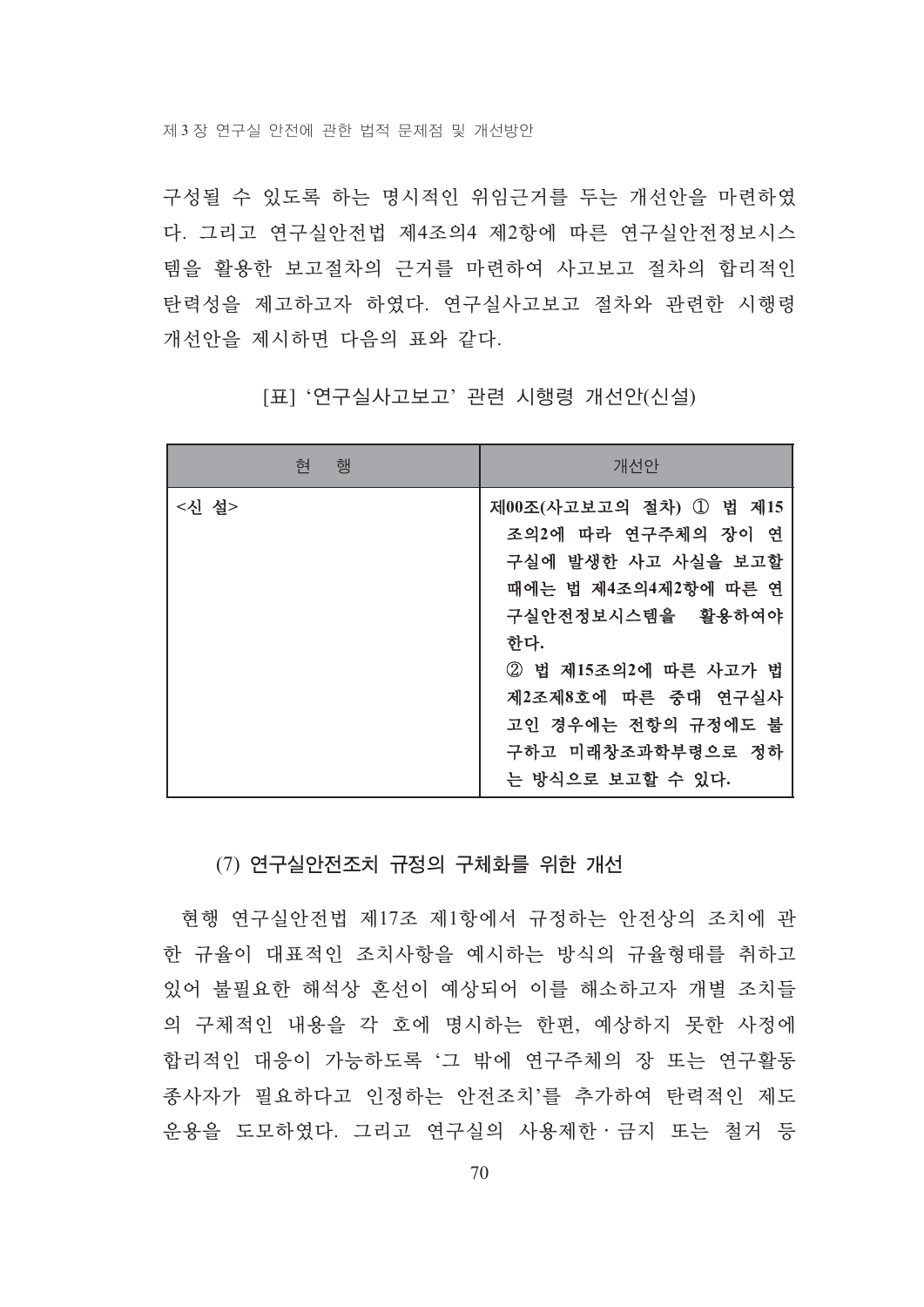안전상의 조치 후 관련자에게 별도의 신분상 또는 경제상의 불이익을 부과하지 못하도록 법률에 명시함으로써 연구활동종사자의 자율적인 판단을 존중하고, 사고발생시에 적시적인 대응을 할 수 있도록 제도 적으로 유도하고자 하였다. 연구실 사용제한 등과 관련한 개선안 예 시는 다음의 표와 같다.

| 행<br>현                                                                                                                                                                                                                                          | 개선안                                                                                                                                                                                                                                                                                                                                                                            |
|-------------------------------------------------------------------------------------------------------------------------------------------------------------------------------------------------------------------------------------------------|--------------------------------------------------------------------------------------------------------------------------------------------------------------------------------------------------------------------------------------------------------------------------------------------------------------------------------------------------------------------------------|
| 제17조(연구실 사용제한 등) ① 연구<br>주체의 장은 제8조 및 제9조의 규<br>정에 따른 안전점검 및 정밀안전진<br>실시 결과 또는 제16조의 규<br>단의<br>정에 따른 사고조사의<br>결과에<br>따라<br>연구활동종사자 또는 공중의<br>안전<br>한<br>이용을 위하여 긴급한 조치가<br>필요하다고 판단되는 경우에는<br>엮<br>구실의 사용제한 금지 또는<br>철거<br>등 안전상의 조치를 취하여야 한다. | 제17조(연구실 사용제한 등) 1 연구<br>주체의 장은 제8조 및 제9조의 규<br>정에 따른 안전점검 및 정밀안전진<br>실시 결과 또는 제16조의 규<br>단의<br>정에 따른 사고조사의<br>결과에<br>따라<br>연구활동종사자 또는 공중의<br>아전<br>한 이용을 위하여 긴급한 조치가<br>필요하다고<br>판단되는 경우에는 다<br>음 각 호의 어느 하나에 해당하는<br>조치를 취하여야 한다.<br>1. 정밀안전진단 실시의 명령<br>2. 유해인자의 제거<br>3. 연구실의 일부 사용제한<br>4. 연구실의 사용금지<br>5. 연구실의 철거<br>6. 그 밖에 연구주체의 장 또는 연<br>구활동종사자가 필요하다고 인정<br>하는 안전조치 |
| (2)<br>연구활동종사자는 연구개발활동<br>을 수행함에 있어 연구실의 안전한<br>이용에 중대한 문제가 발생하거나<br>가능성이 있어 연구실에서<br>발생할<br>긴급한<br>조치가 필요하다고 판단되                                                                                                                               | ② 연구활동종사자는 연구개발활동<br>을 수행함에 있어 연구실의 안전한<br>이용에 중대한 문제가 발생하거나<br>가능성이 있어 연구실에서<br>발생할<br>긴급한 조치가 필요하다고 판단되                                                                                                                                                                                                                                                                      |

[표] '연구실 사용제한 등' 관련 개선안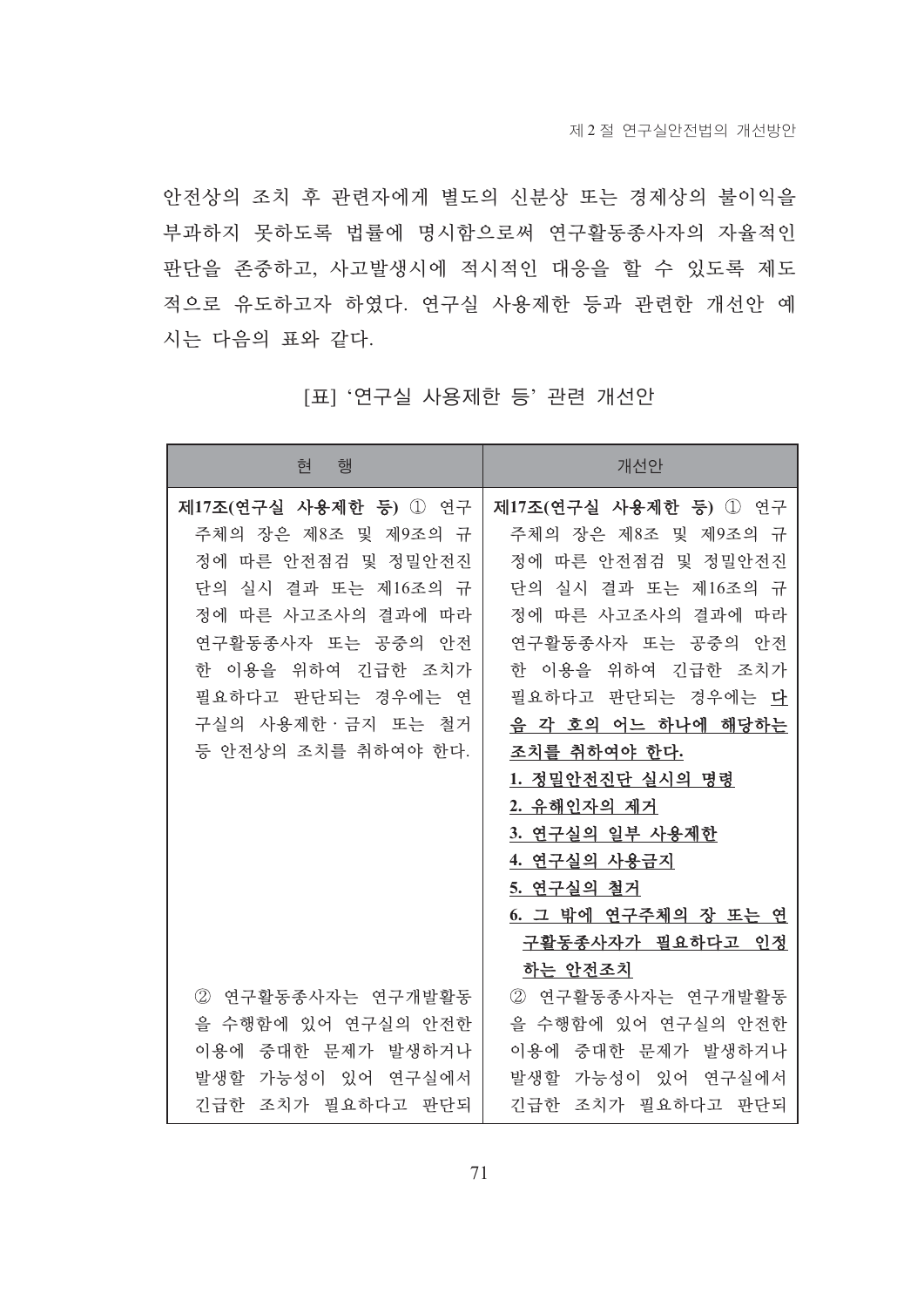| 행<br>현                                                                                                  | 개선안                                                                                                                                                                                                |
|---------------------------------------------------------------------------------------------------------|----------------------------------------------------------------------------------------------------------------------------------------------------------------------------------------------------|
| 는 경우에는 <u>직접 연구실의 사용제</u><br>한 등의 필요한 조치를 취할 수 있<br>다. 이 경우 연구주체의 장에게 그<br>사실을 지체 없이 보고하여야 한다.<br><신 설> | 는 경우에는 제1항 각 호의 어느<br>하나에 해당하는 조치를 직접 취할<br>수 있다. 이 경우 연구주체의 장에<br>게 그 사실을 지체 없이 보고하여<br>야 한다.<br>③ 제2항에 따른 조치를 직접 취한<br>연구활동종사자에 대해서는 그 조<br>치의 결과로 인한 책임과 관련한 신<br>분상 또는 경제상의 불이익을 주어<br>서는 안된다. |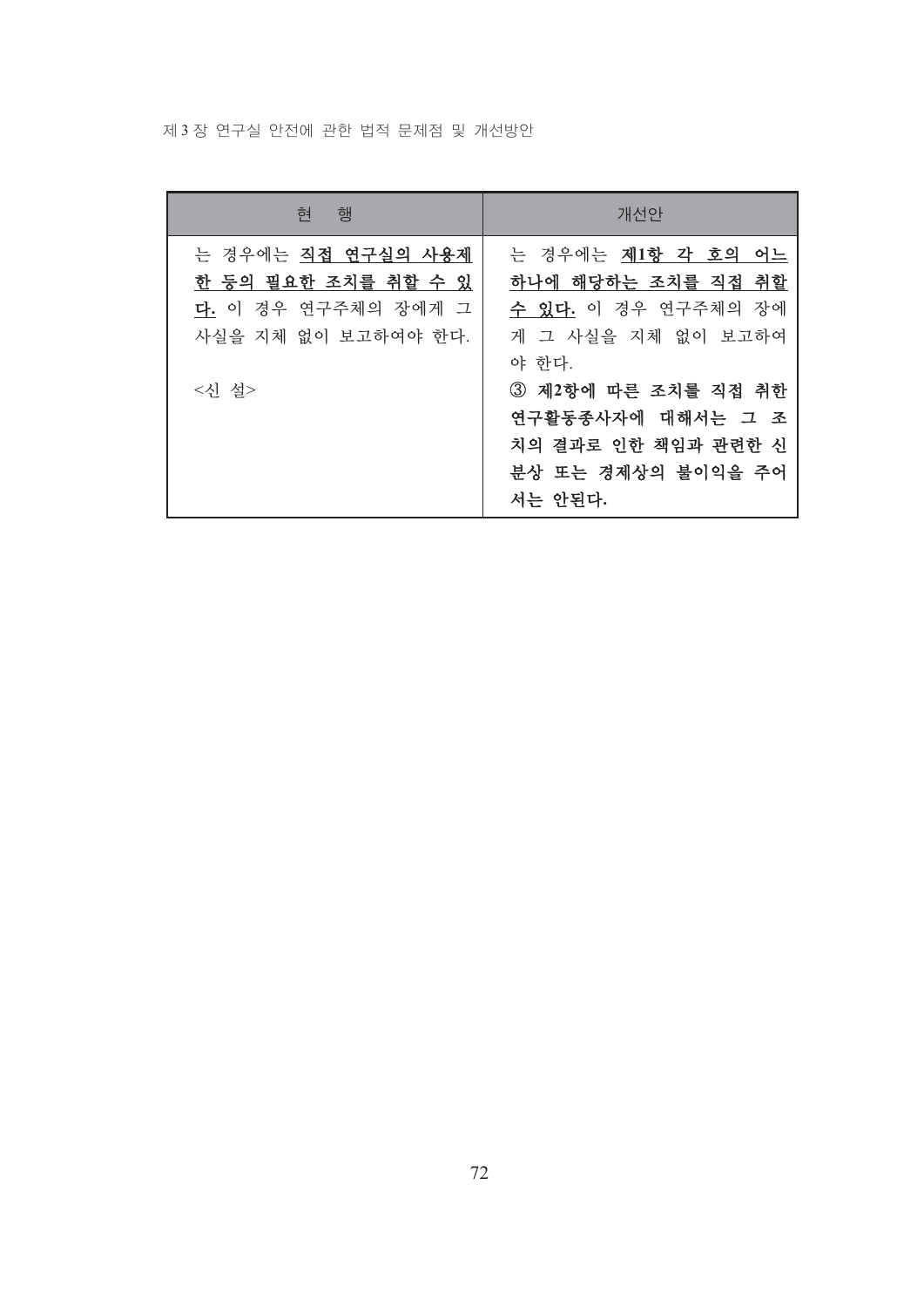## 제 4 장 결 론

연구의 서론에서도 밝혔듯이 본 연구는 과학기술분야 연구실의 안 전에 관하여 가장 직접적으로 규율하고 있는 연구실안전법을 중심으 로 그 개선방안을 제시하고자 하는데 그 의의가 있다고 할 수 있다. 따라서 연구실안전법과 그 시행령, 시행규칙 등 관련 법규정의 입법 연혁과 현행 법령의 체계 및 주요내용 등을 검토하였으며, 소관부처 인 미래창조과학부 연구화경안전팀과 국가연구안전관리본부와의 협력 을 통해 현실적으로 나타나는 문제점을 탐색하여 규범적 사실적 문 제점과 그 개선방안을 제시하였다.

구체적으로는 연구실안전법의 체계성을 검토함으로써, 현행 법규정 의 형식적 체계성 차원에서 장배치의 적정성, 장내 포함된 개별조항 들의 배치에 대한 적정성, 개별조항들의 구성 및 순서 등을 보다 체 계적으로 개선하기 위한 사항들을 제시하였다. 이러한 형식적 체계성 뿐만 아니라 규율내용들 간의 논리적 연계를 강화하기 위하여 실체적 체계성도 함께 검토하였으며, 밀접한 관련이 있는 「사업안전보건법」 등과의 관계에 대해서도 논의하였다.

위의 논의를 바탕으로 연구실안전법의 장의 구성, 개별 조문의 구성 및 순서(가지조문 포함) 등에 대한 전체적인 개선방안을 제시하였으 며, 특히 각 조문별 쟁점들을 분석하여 각각 조문의 개선안을 제시함 으로써 전체적·구체적인 입법대안을 제시하였다. 다만, 본 연구에서 수행하지 못한 부분들-연구실의 안전을 확보하기 위하여 새로이 추가 하여야 할 제도나 규정들에 대한 연구-은 향후 다른 연구에서 지속적 으로 검토하여야 할 것이다.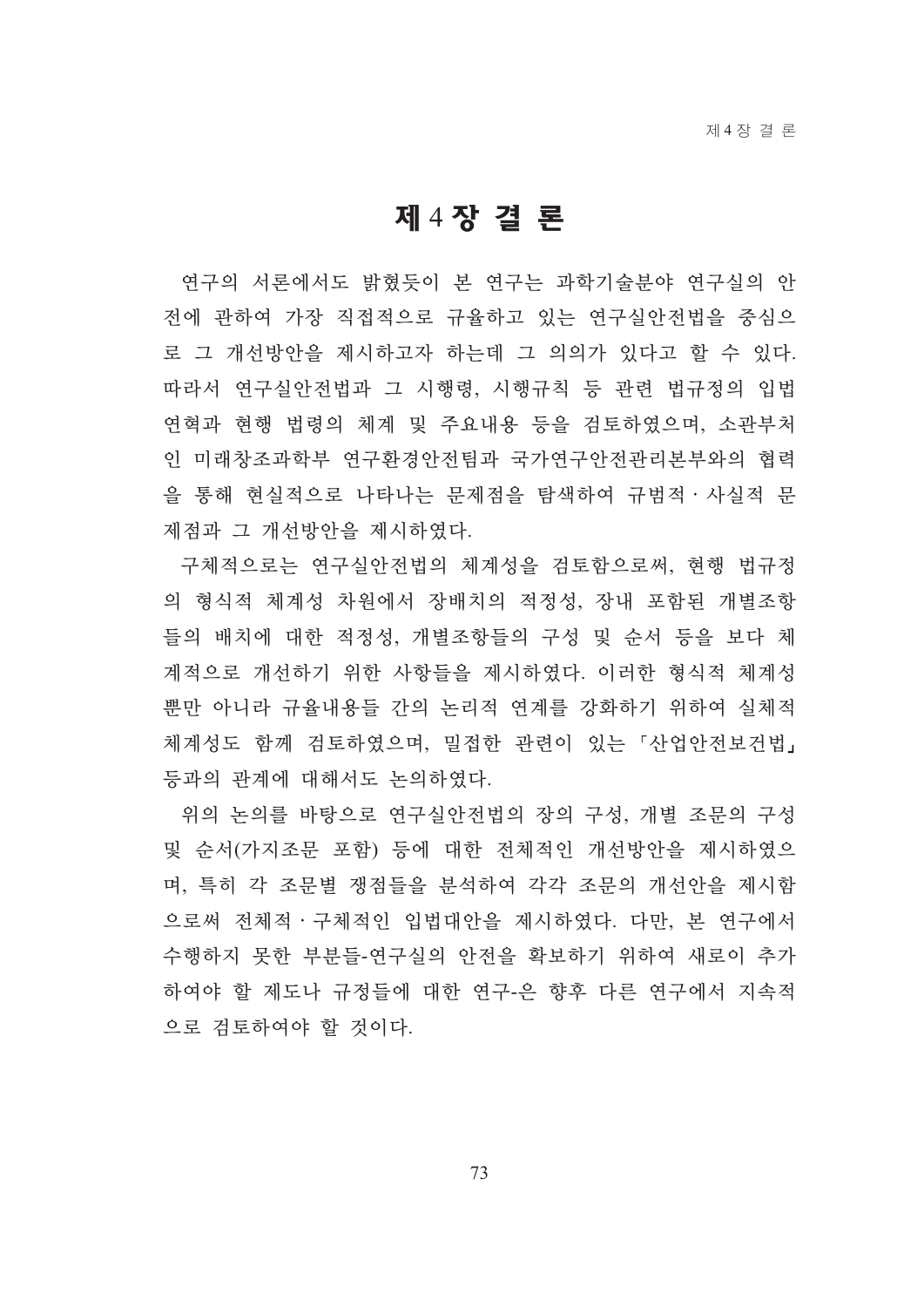## 참고문헌

## 1. 일반 참고문헌

- 국회 과학기술정보통신위원회, 연구실안전환경조성에관한법률안 검 토보고서, 2004.11
- 국회 과학기술정보통신위워회, 여구실안전화경조성에과한법률안 심 사보고서, 2005.5
- 국회 교육과학기술위워회, 연구실안전환경조성에관한법률 일부개정 법률안 검토보고서, 2009.12
- 국회 미래창조과학방송통신위원회, 연구실 안전환경 조성에 관한 법 률 일부개정법률안 검토보고서, 2015.6
- 국회 미래창조과학방송통시위워회, 여구실 아저화경 조성에 과하 법 률 일부개정법률안 검토보고서, 2015.3.17
- 미래창조과학부, 2016 여구실안전법해설집, 2016
- 법제처, 법령입안심사기준, 2012
- 이워근, 연구실 안전 현황 및 개선방안, 국회입법조사처, 2013.3.11
- 조흠학 · 이경용 · 김영선, 연구실안전화경조성에 관한 법의 해설 및 현행 사아법과의 비교 여구, 사업아전보거여구워 아전보거공 다. 2014
- 홍의표 외(한국법제여구워), 유전자재조합실험 위해관리 법제도 개 선연구, 질병관리본부, 2015.12